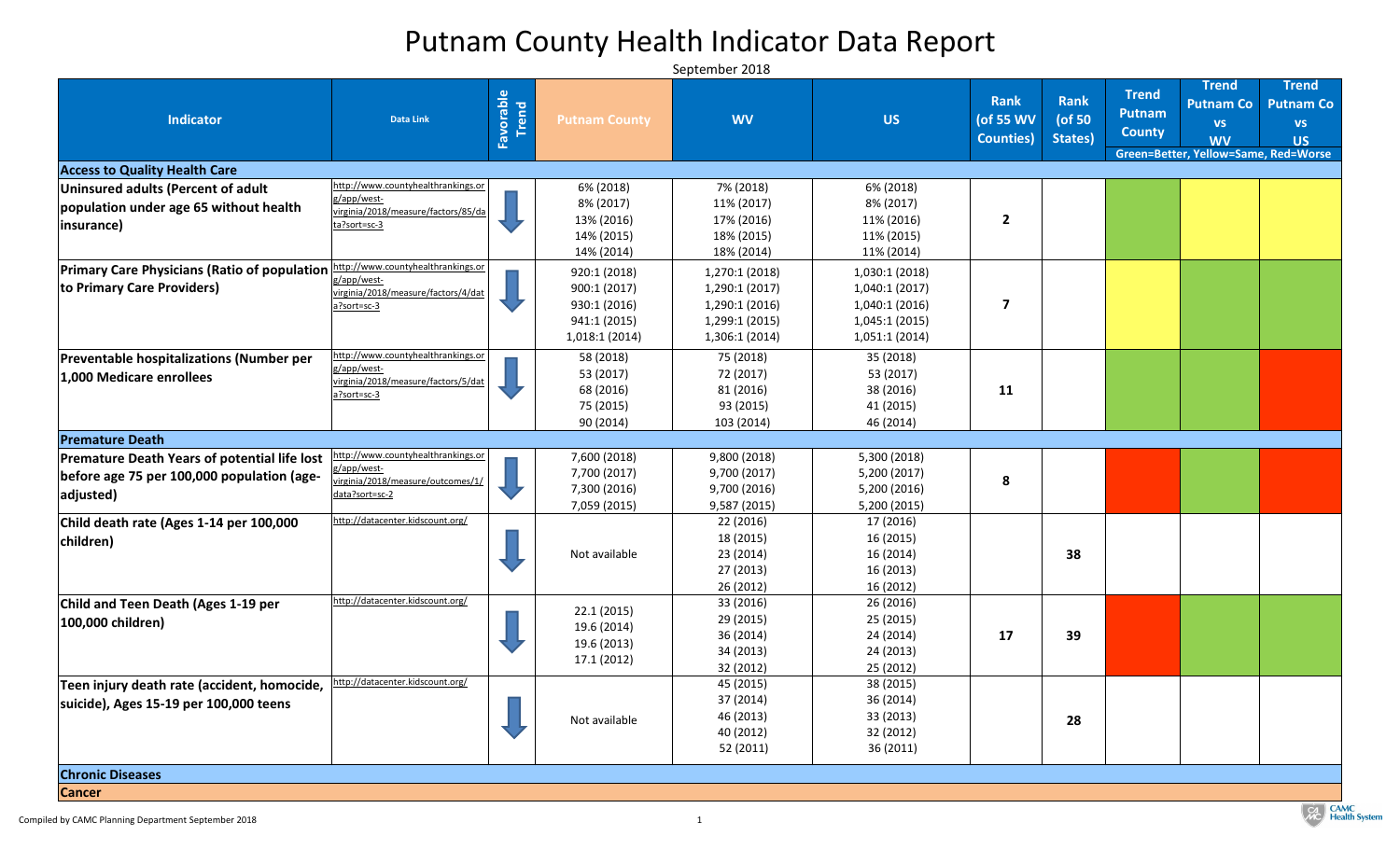| <b>Indicator</b>                                                       | <b>Data Link</b>                                                                                                                                                            | Favorable<br>Trend | <b>Putnam County</b>                                                                                                 | <b>WV</b>                                                                                    | <b>US</b>                                                                                   | <b>Rank</b><br>(of 55 WV<br><b>Counties</b> ) | <b>Rank</b><br>(of 50<br>States) | <b>Trend</b><br><b>Putnam</b><br><b>County</b> | <b>Trend</b><br><b>Putnam Co</b><br><b>VS</b><br><b>WV</b> | <b>Trend</b><br><b>Putnam Co</b><br><b>VS</b><br><b>US</b> |
|------------------------------------------------------------------------|-----------------------------------------------------------------------------------------------------------------------------------------------------------------------------|--------------------|----------------------------------------------------------------------------------------------------------------------|----------------------------------------------------------------------------------------------|---------------------------------------------------------------------------------------------|-----------------------------------------------|----------------------------------|------------------------------------------------|------------------------------------------------------------|------------------------------------------------------------|
| Death rate due to breast cancer (per<br>100,000 population)            | http://www.wvdhhr.org/bph/hsc/pu<br>bs/vital/2015/Vital2015 Minus Divo<br>rce_Data.pdf                                                                                      |                    | 5.3(2015)<br>21.1(2014)<br>10.6(2013)<br>12.4 (2012)                                                                 | 15.3 (2015)<br>16.4 (2014)<br>15.3 (2013)<br>16.0 (2012)                                     | 13.1(2015)<br>26.2 (2007-2011)                                                              |                                               |                                  |                                                |                                                            |                                                            |
| Death rate due to colorectal cancer (per<br>100,000 population)        | http://www.wvdhhr.org/bph/hsc/pu<br>bs/vital/2015/Vital2015 Minus Divo<br>rce Data.pdf                                                                                      |                    | 17.9 (2011)<br>8.8(2015)<br>19.4 (2014)<br>10.6(2013)<br>15.9 (2012)<br>5.4(2011)                                    | 16.5(2011)<br>20.1(2015)<br>20.0(2014)<br>22.1(2013)<br>18.8 (2012)<br>18.5 (2011)           | 16.5(2015)<br>17.2 (2007-2011)                                                              |                                               |                                  |                                                |                                                            |                                                            |
| Death rate due to lung and bronchus cancer<br>(per~100,000~population) | http://www.wvdhhr.org/bph/hsc/pu<br>bs/vital/2015/Vital2015 Minus Divo<br>rce Data.pdf                                                                                      |                    | 68.6 (2015)<br>81.0 (2014)<br>61.8(2013)<br>65.6 (2012)<br>57.1 (2011)                                               | 80.6 (2015)<br>80.7 (2014)<br>77.6 (2013)<br>79.1 (2012)<br>81.0 (2011)                      | 47.9 (2015)<br>51.6 (2007-2011)                                                             |                                               |                                  |                                                |                                                            |                                                            |
| Death rate due to prostate cancer (per<br>100,000 population)          | http://www.wvdhhr.org/bph/hsc/pu<br>bs/vital/2015/Vital2015 Minus Divo<br>rce Data.pdf                                                                                      |                    | 12.3(2015)<br>7.0(2014)<br>5.3(2013)<br>8.9(2012)<br>8.9(2011)                                                       | 8.8 (2015)<br>9.8(2014)<br>9.6(2013)<br>8.5(2012)<br>10.3(2011)                              | 9.0(2015)<br>23.0 (2009-2010)                                                               |                                               |                                  |                                                |                                                            |                                                            |
| Breast cancer incidence rate (female) (per<br>$ 100,000\rangle$        | http://statecancerprofiles.cancer.gov<br>/incidencerates/index.php?stateFIPS<br>=54&cancer=053∽̱=00&sex=0&a<br>ge=001&type=incd&sortVariableNam<br>e=rate&sortOrder=default |                    | 125.0 (2011-15)<br>127.2 (2009-13)<br>119.6 (2008-12)<br>119.1 (2007-11)<br>107.8 (2006-10)                          | $116.3(2011-15)$<br>114.4 (2009-13)<br>111.2 (2008-12)<br>110.5 (2007-11)<br>110.2 (2006-10) | 124.7 (2011-15)<br>123.3 (2009-13)<br>123.0 (2008-12)<br>122.7 (2007-11)<br>119.8 (2006-10) | 11                                            |                                  |                                                |                                                            |                                                            |
| Cervical cancer incidence rate (per 100,000<br>population)             | http://statecancerprofiles.cancer.gov<br>/incidencerates/index.php?stateFIPS<br>=54&cancer=053∽̱=00&sex=0&a<br>ze=001&type=incd&sortVariableNam<br>e=rate&sortOrder=default |                    | 3 or fewer (2011-15)<br>3 or fewer (2009-13)<br>3 or fewer (2008-12)<br>3 or fewer (2007-11)<br>3 or fewer (2006-10) | $9.1(2011-15)$<br>10.0 (2009-13)<br>$10.3(2008-12)$<br>$10.2(2007-11)$<br>$9.9(2006-10)$     | 7.5 (2011-15)<br>7.6 (2009-13)<br>7.7 (2008-12)<br>$7.8(2007-11)$<br>7.8 (2006-10)          |                                               |                                  |                                                |                                                            |                                                            |
| Colorectal cancer incidence rate (per<br>100,000 population)           | http://statecancerprofiles.cancer.gov<br>/incidencerates/index.php?stateFIPS<br>=54&cancer=053∽̱=00&sex=0&a<br>ge=001&type=incd&sortVariableNam<br>e=rate&sortOrder=default |                    | 43.2 (2011-15)<br>38.0 (2009-13)<br>38.0 (2008-12)<br>34.8 (2007-11)<br>34.8 (2006-10)                               | 47.0 (2011-15)<br>47.0 (2009-13)<br>47.6 (2008-12)<br>49.2 (2007-11)<br>$50.1(2006-10)$      | 39.2 (2011-15)<br>40.6 (2009-13)<br>41.9 (2008-12)<br>43.3 (2007-11)<br>43.9 (2006-10)      | 43                                            |                                  |                                                |                                                            |                                                            |
| Brain cancer incidence rate (per 100,000<br>population)                | http://statecancerprofiles.cancer.gov<br>/incidencerates/index.php?stateFIPS<br>=54&cancer=053∽̱=00&sex=0&a<br>ge=001&type=incd&sortVariableNam<br>e=rate&sortOrder=default |                    | $11.1(2011-15)$<br>$10.7(2009-13)$<br>$7.3(2008-12)$<br>$7.0(2007-11)$<br>$6.6(2006-10)$                             | $6.9(2011-15)$<br>$6.6(2009-13)$<br>$6.7(2008-12)$<br>$6.9(2007-11)$<br>7.2 (2006-10)        | $6.5(2011-15)$<br>$6.6(2009-13)$<br>$6.6(2008-12)$<br>$6.7(2007-11)$<br>$6.6(2006-10)$      |                                               |                                  |                                                |                                                            |                                                            |

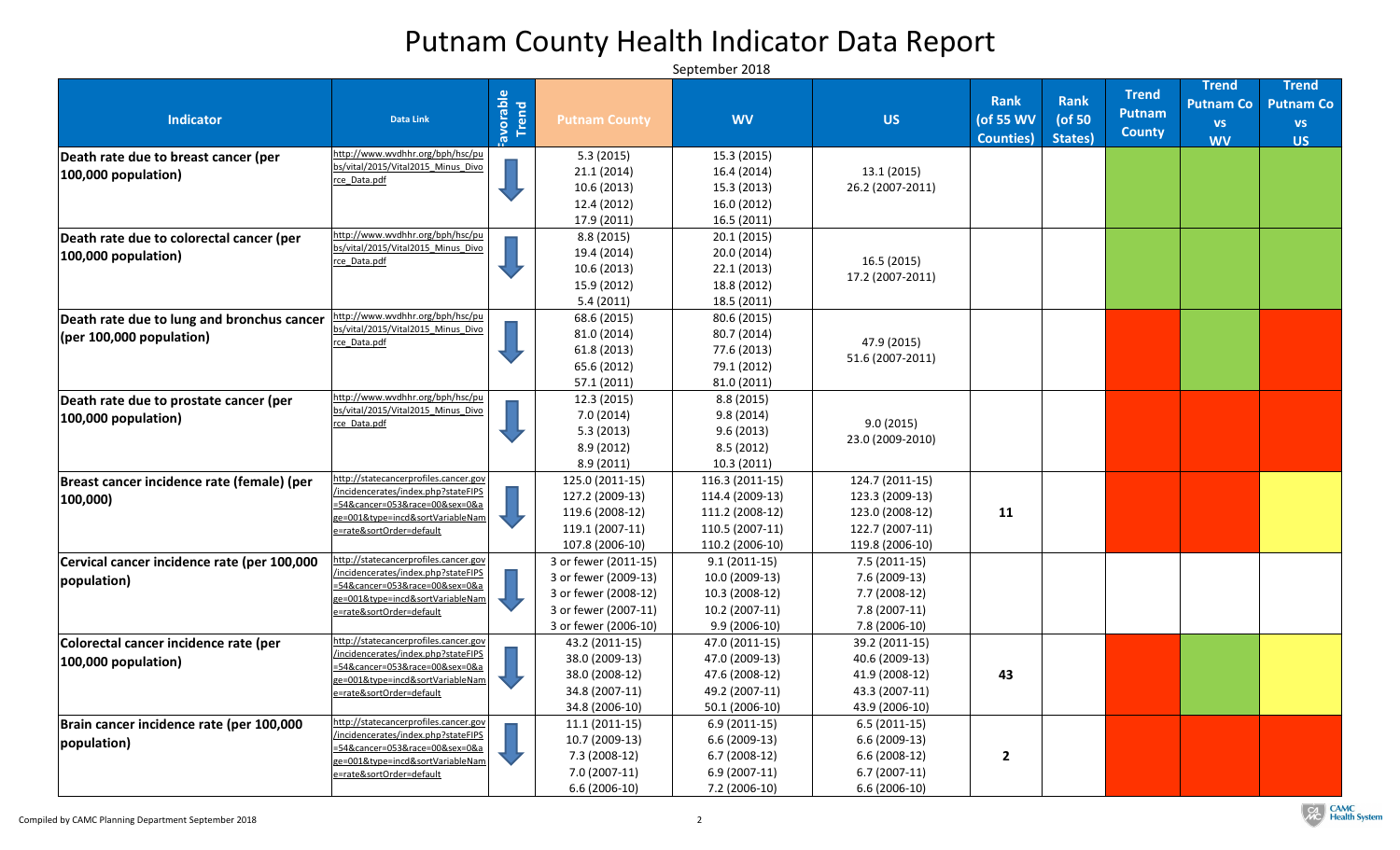## Putnam County Health Indicator Data Report

| <b>Indicator</b>                      | <b>Data Link</b>                                                             | Favorable | <b>Putnam County</b> | <b>WV</b>        | <b>US</b>       | <b>Rank</b><br>(of 55 WV<br><b>Counties</b> ) | <b>Rank</b><br>( $of 50$<br>States) | <b>Trend</b><br><b>Putnam</b><br><b>County</b> | <b>Trend</b><br><b>Putnam Co</b><br><b>VS</b><br><b>WV</b> | <b>Trend</b><br><b>Putnam Co</b><br><b>VS</b><br><b>US</b> |
|---------------------------------------|------------------------------------------------------------------------------|-----------|----------------------|------------------|-----------------|-----------------------------------------------|-------------------------------------|------------------------------------------------|------------------------------------------------------------|------------------------------------------------------------|
| <b>Bladder cancer incidence rate</b>  | http://statecancerprofiles.cancer.gov<br>/incidencerates/index.php?stateFIPS |           | $20.5(2011-15)$      | 23.3 (2011-15)   | $20.3(2011-15)$ |                                               |                                     |                                                |                                                            |                                                            |
|                                       | =54&cancer=053∽̱=00&sex=0&a                                                  |           | 22.4 (2009-13)       | 23.5 (2009-13)   | 20.7 (2009-13)  |                                               |                                     |                                                |                                                            |                                                            |
|                                       | ge=001&type=incd&sortVariableNam                                             |           | 25.0 (2008-12)       | 23.3 (2008-12)   | 20.8 (2008-12)  | 36                                            |                                     |                                                |                                                            |                                                            |
|                                       | e=rate&sortOrder=default                                                     |           | 24.3 (2007-11)       | 23.1 (2007-11)   | $20.9(2007-11)$ |                                               |                                     |                                                |                                                            |                                                            |
|                                       |                                                                              |           | 24.0 (2006-10)       | 22.8 (2006-10)   | 20.6 (2006-10)  |                                               |                                     |                                                |                                                            |                                                            |
| Melanoma of the skin incidence rate   | http://statecancerprofiles.cancer.gov                                        |           | 32.2 (2011-15)       | 20.8 (2011-15)   | $21.3(2011-15)$ |                                               |                                     |                                                |                                                            |                                                            |
|                                       | /incidencerates/index.php?stateFIPS                                          |           | 33.4 (2009-13)       | 21.1 (2009-13)   | 20.3 (2009-13)  |                                               |                                     |                                                |                                                            |                                                            |
|                                       | <u> =54&amp;cancer=053∽̱=00&amp;sex=0&amp;a</u>                              |           | 34.1 (2008-12)       | 21.1 (2008-12)   | 19.9 (2008-12)  |                                               |                                     |                                                |                                                            |                                                            |
|                                       | ge=001&type=incd&sortVariableNam                                             |           | 35.2 (2007-11)       | 20.6 (2007-11)   | 19.7 (2007-11)  |                                               |                                     |                                                |                                                            |                                                            |
|                                       | e=rate&sortOrder=default                                                     |           | 27.4 (2006-10)       | 19.7 (2006-10)   | 19.0 (2006-10)  |                                               |                                     |                                                |                                                            |                                                            |
| Non-Hodgkin Lymphoma incidence rate   | http://statecancerprofiles.cancer.gov<br>/incidencerates/index.php?stateFIPS |           | $21.9(2011-15)$      | 18.7 (2011-15)   | 18.9 (2011-15)  |                                               |                                     |                                                |                                                            |                                                            |
|                                       | =54&cancer=053∽̱=00&sex=0&a                                                  |           | 21.8 (2009-13)       | 18.7 (2009-13)   | 19.1 (2009-13)  |                                               |                                     |                                                |                                                            |                                                            |
|                                       | ge=001&type=incd&sortVariableNam                                             |           | 23.1 (2008-12)       | 18.9 (2008-12)   | 19.2 (2008-12)  | 9                                             |                                     |                                                |                                                            |                                                            |
|                                       | e=rate&sortOrder=default                                                     |           | $21.6(2007-11)$      | 19.6 (2007-11)   | 19.3 (2007-11)  |                                               |                                     |                                                |                                                            |                                                            |
|                                       |                                                                              |           | 19.5 (2006-10)       | 20.0 (2006-10)   | 18.9 (2006-10)  |                                               |                                     |                                                |                                                            |                                                            |
| <b>Ovarian cancer incidence rate</b>  | http://statecancerprofiles.cancer.gov<br>/incidencerates/index.php?stateFIPS |           | $10.1(2011-15)$      | $12.7(2011-15)$  | $11.3(2011-15)$ |                                               |                                     |                                                |                                                            |                                                            |
|                                       | =54&cancer=053∽̱=00&sex=0&a                                                  |           | $10.8(2009-13)$      | 12.7 (2009-13)   | 11.6 (2009-13)  |                                               |                                     |                                                |                                                            |                                                            |
|                                       | ge=001&type=incd&sortVariableNam                                             |           | 11.9 (2008-12)       | 12.9 (2008-12)   | $11.8(2008-12)$ | 17                                            |                                     |                                                |                                                            |                                                            |
|                                       | e=rate&sortOrder=default                                                     |           | $10.7(2007-11)$      | 12.8 (2007-11)   | $12.0(2007-11)$ |                                               |                                     |                                                |                                                            |                                                            |
|                                       |                                                                              |           | $10.5(2006-10)$      | 12.7 (2006-10)   | $12.0(2006-10)$ |                                               |                                     |                                                |                                                            |                                                            |
| Pancreatic cancer incidence rate      | http://statecancerprofiles.cancer.gov<br>/incidencerates/index.php?stateFIPS |           | 11.8 (2011-15)       | 11.8 (2011-15)   | 12.6 (2011-15)  |                                               |                                     |                                                |                                                            |                                                            |
|                                       | =54&cancer=053∽̱=00&sex=0&a                                                  |           | 11.5 (2009-13)       | $11.3(2009-13)$  | $12.3(2009-13)$ |                                               |                                     |                                                |                                                            |                                                            |
|                                       | ge=001&type=incd&sortVariableNam                                             |           | 11.6 (2008-12)       | $11.1(2008-12)$  | $12.3(2008-12)$ | 19                                            |                                     |                                                |                                                            |                                                            |
|                                       | e=rate&sortOrder=default                                                     |           | 11.2 (2007-11)       | $10.7(2007-11)$  | $12.1(2007-11)$ |                                               |                                     |                                                |                                                            |                                                            |
|                                       |                                                                              |           | $10.1(2006-10)$      | $10.6(2006-10)$  | 11.8 (2006-10)  |                                               |                                     |                                                |                                                            |                                                            |
| Lung cancer incidence rate            | http://statecancerprofiles.cancer.gov                                        |           | 76.6 (2011-15)       | 80.3 (2011-15)   | $60.2(2011-15)$ |                                               |                                     |                                                |                                                            |                                                            |
|                                       | /incidencerates/index.php?stateFIPS                                          |           | 76.1 (2009-13)       | 81.2 (2009-13)   | 62.4 (2009-13)  |                                               |                                     |                                                |                                                            |                                                            |
|                                       | 54&cancer=053∽̱=00&sex=0&a                                                   |           | 79.8 (2008-12)       | 82.8 (2008-12)   | 63.7 (2008-12)  | 31                                            |                                     |                                                |                                                            |                                                            |
|                                       | ge=001&type=incd&sortVariableNam                                             |           | 79.4 (2007-11)       | 84.2 (2007-11)   | 64.9 (2007-11)  |                                               |                                     |                                                |                                                            |                                                            |
|                                       | e=rate&sortOrder=default                                                     |           | 74.6 (2006-10)       | 85.7 (2006-10)   | 65.0 (2006-10)  |                                               |                                     |                                                |                                                            |                                                            |
| Oral cancer incidence rate            | http://statecancerprofiles.cancer.gov<br>/incidencerates/index.php?stateFIPS |           | $12.9(2011-15)$      | $12.8(2011-15)$  | $11.6(2011-15)$ |                                               |                                     |                                                |                                                            |                                                            |
|                                       | =54&cancer=053∽̱=00&sex=0&a                                                  |           | 14.1 (2009-13)       | 11.9 (2009-13)   | 11.3 (2009-13)  |                                               |                                     |                                                |                                                            |                                                            |
|                                       | ge=001&type=incd&sortVariableNam                                             |           | 13.6 (2008-12)       | 11.9 (2008-12)   | 11.3 (2008-12)  | 18                                            |                                     |                                                |                                                            |                                                            |
|                                       | e=rate&sortOrder=default                                                     |           | 14.3 (2007-11)       | 11.9 (2007-11)   | 11.2 (2007-11)  |                                               |                                     |                                                |                                                            |                                                            |
|                                       |                                                                              |           | $12.5(2006-10)$      | 11.4 (2006-10)   | $10.8(2006-10)$ |                                               |                                     |                                                |                                                            |                                                            |
| <b>Prostate cancer incidence rate</b> | http://statecancerprofiles.cancer.gov<br>/incidencerates/index.php?stateFIPS |           | 94.5 (2011-15)       | 94.7 (2011-15)   | 109.0 (2011-15) |                                               |                                     |                                                |                                                            |                                                            |
|                                       | =54&cancer=053∽̱=00&sex=0&a                                                  |           | 111.9 (2009-13)      | $106.6(2009-13)$ | 123.1 (2009-13) |                                               |                                     |                                                |                                                            |                                                            |
|                                       | ge=001&type=incd&sortVariableNam                                             |           | 117.0 (2008-12)      | 114.1 (2008-12)  | 131.7 (2008-12) | 22                                            |                                     |                                                |                                                            |                                                            |
|                                       | e=rate&sortOrder=default                                                     |           | 132.4 (2007-11)      | 126.3 (2007-11)  | 142.3 (2007-11) |                                               |                                     |                                                |                                                            |                                                            |
|                                       |                                                                              |           | 134.8 (2006-10)      | 131.8 (2006-10)  | 143.8 (2006-10) |                                               |                                     |                                                |                                                            |                                                            |
| <b>Cancer Screenings</b>              |                                                                              |           |                      |                  |                 |                                               |                                     |                                                |                                                            | $\overline{G}$ $CA$                                        |

Compiled by CAMC Planning Department September 2018 3

CA CAMC<br>
Health System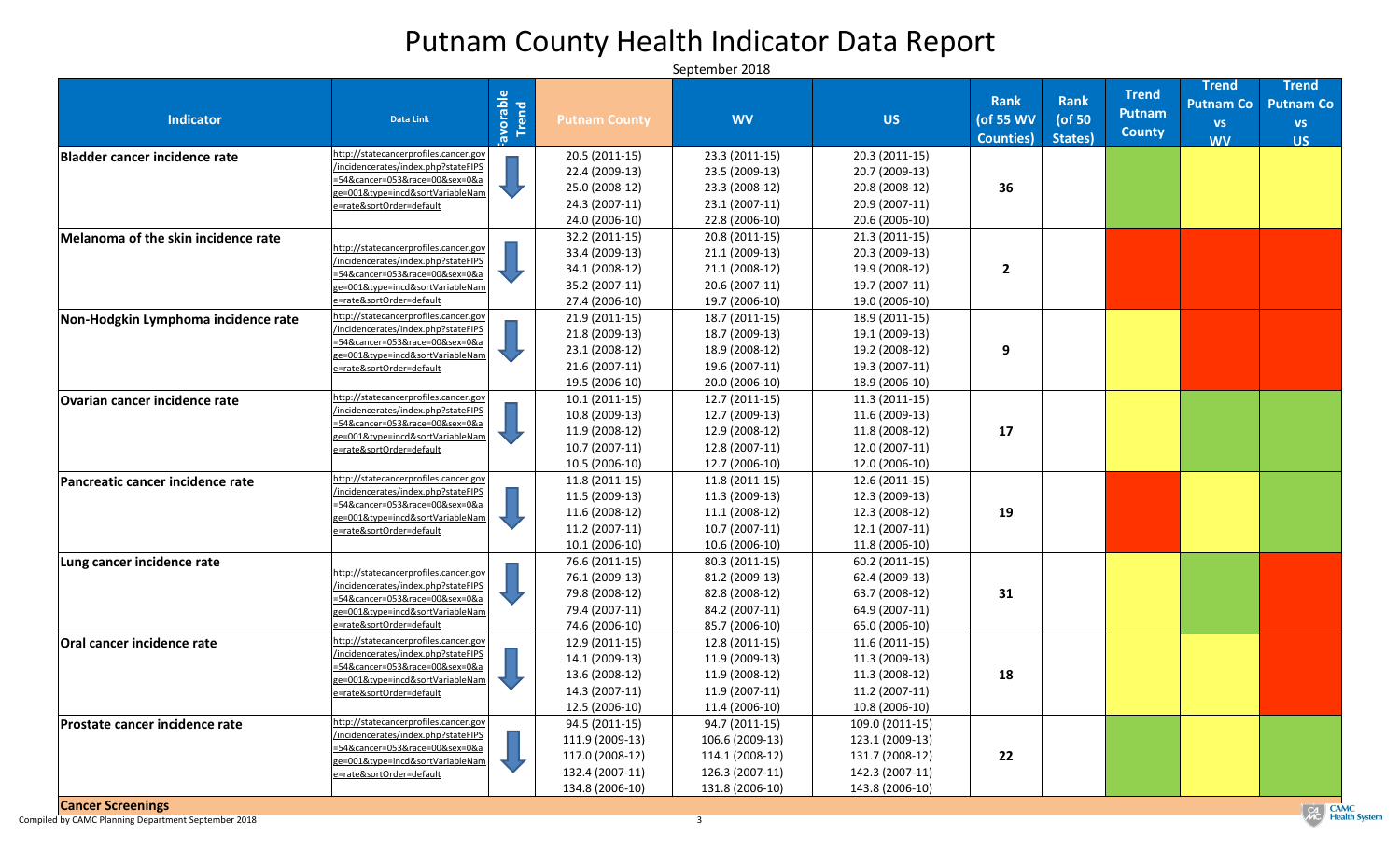|                                              |                                                                     |                |                              |                              |                              | <b>Rank</b>       | <b>Rank</b> | <b>Trend</b>  | <b>Trend</b><br><b>Putnam Co</b> | <b>Trend</b><br><b>Putnam Co</b> |
|----------------------------------------------|---------------------------------------------------------------------|----------------|------------------------------|------------------------------|------------------------------|-------------------|-------------|---------------|----------------------------------|----------------------------------|
| <b>Indicator</b>                             | <b>Data Link</b>                                                    |                | <b>Putnam County</b>         | <b>WV</b>                    | <b>US</b>                    | (of 55 WV         | ( $of 50$   | <b>Putnam</b> |                                  | <b>VS</b>                        |
|                                              |                                                                     | Frend<br>Trend |                              |                              |                              | <b>Counties</b> ) | States)     | <b>County</b> | <b>VS</b><br><b>WV</b>           | <b>US</b>                        |
| Men aged 40+ who have had a PSA test         | https://chronicdata.cdc.gov/Behavio                                 |                | 45.8% (2016)                 | 42.8% (2016)                 | 39.7% (2016)                 |                   |             |               |                                  |                                  |
| within the past two years                    | ral-Risk-Factors/Behavioral-Risk-<br>Factors-Selected-Metropolitan- |                | 47.2% (2014)                 | 44.9% (2014)                 | 42.8% (2014)                 |                   |             |               |                                  |                                  |
| $ $ (Data based on Charleston Metropolitan   | Area/j32a-sa6u                                                      |                | 47.3% (2012)                 | 48.1% (2012)                 | 45.2% (2012)                 |                   |             |               |                                  |                                  |
| Micropolitan Statistical Area. This includes |                                                                     |                | 53.2% (2010)                 | 52.4% (2010)                 | 53.2% (2010)                 |                   |             |               |                                  |                                  |
| Boone, Clay, Kanawha, Lincoln, and Putnam    |                                                                     |                | 53.6% (2008)                 | 56.7% (2008)                 | 54.8% (2008)                 |                   |             |               |                                  |                                  |
| Counties.)                                   |                                                                     |                | 58.2% (2006)                 | 54.1% (2006)                 | 53.5% (2006)                 |                   |             |               |                                  |                                  |
| Colon cancer screening - Adults aged 50+     | https://chronicdata.cdc.gov/Behavio                                 |                | 12.0% (2016)                 | 10.0% (2016)                 | 7.9% (2016)                  |                   |             |               |                                  |                                  |
| who have had a blood stool test within the   | ral-Risk-Factors/Behavioral-Risk-<br>Factors-Selected-Metropolitan- |                | 15.5% (2014)                 | 10.3% (2014)                 | $8.0\%$ (2014)               |                   |             |               |                                  |                                  |
| past two years                               | Area/j32a-sa6u                                                      |                | 18.8% (2012)                 | 18.2% (2012)                 | 14.2% (2012)                 |                   |             |               |                                  |                                  |
| $ $ (Data based on Charleston Metropolitan   |                                                                     |                | 17.4% (2010)                 | 19.8% (2010)                 | 17.2% (2010)                 |                   |             |               |                                  |                                  |
| Micropolitan Statistical Area. This includes |                                                                     |                | 17.3% (2008)                 | 21.9% (2008)                 | 21.0% (2008)                 |                   |             |               |                                  |                                  |
| Boone, Clay, Kanawha, Lincoln, and Putnam    |                                                                     |                | 24.1% (2006)                 | 25.2% (2006)                 | 24.2% (2006)                 |                   |             |               |                                  |                                  |
| Counties.)                                   |                                                                     |                | 24.0% (2004)                 | 27.2% (2004)                 | 26.5% (2004)                 |                   |             |               |                                  |                                  |
| Colon cancer screening - Adults aged 50+     | https://chronicdata.cdc.gov/Behavio                                 |                |                              |                              |                              |                   |             |               |                                  |                                  |
| who have ever had a sigmoidoscopy or         | ral-Risk-Factors/Behavioral-Risk-<br>Factors-Selected-Metropolitan- |                | 70.9% (2014)                 |                              |                              |                   |             |               |                                  |                                  |
| colonoscopy                                  | Area/j32a-sa6u                                                      |                | 69.9% (2012)                 | 63.5% (2012)                 | 67.3% (2012)                 |                   |             |               |                                  |                                  |
| $ $ (Data based on Charleston Metropolitan   |                                                                     |                | 61.0% (2010)                 | 54.4% (2010)                 | 65.2% (2010)                 |                   |             |               |                                  |                                  |
| Micropolitan Statistical Area. This includes |                                                                     |                | 59.7% (2008)                 | 54.7% (2008)                 | 62.2% (2008)                 |                   |             |               |                                  |                                  |
| Boone, Clay, Kanawha, Lincoln, and Putnam    |                                                                     |                | 58.3% (2006)<br>52.3% (2004) | 53.4% (2006)<br>46.3% (2004) | 57.1% (2006)<br>53.5% (2004) |                   |             |               |                                  |                                  |
| Counties.)                                   |                                                                     |                |                              |                              |                              |                   |             |               |                                  |                                  |
| Colon cancer screening - Aged 50-75 had a    | https://chronicdata.cdc.gov/Behavio                                 |                |                              |                              |                              |                   |             |               |                                  |                                  |
| colonoscopy in the past 10 years.            | ral-Risk-Factors/Behavioral-Risk-<br>Factors-Selected-Metropolitan- |                |                              |                              |                              |                   |             |               |                                  |                                  |
| (Data based on Charleston Metropolitan       | Area/j32a-sa6u                                                      |                |                              |                              |                              |                   |             |               |                                  |                                  |
| Micropolitan Statistical Area. This includes |                                                                     |                | 69.1% (2016)                 | 63.3% (2016)                 | 63.3% (2016)                 |                   |             |               |                                  |                                  |
| Boone, Clay, Kanawha, Lincoln, and Putnam    |                                                                     |                |                              |                              |                              |                   |             |               |                                  |                                  |
| Counties.)                                   |                                                                     |                |                              |                              |                              |                   |             |               |                                  |                                  |
| Colon cancer screening - Aged 50-75 had a    | https://chronicdata.cdc.gov/Behavio                                 |                |                              |                              |                              |                   |             |               |                                  |                                  |
| sigmoidoscopy within the past 5 years.       | ral-Risk-Factors/Behavioral-Risk-<br>Factors-Selected-Metropolitan- |                |                              |                              |                              |                   |             |               |                                  |                                  |
| (Data based on Charleston Metropolitan       | Area/j32a-sa6u                                                      |                |                              |                              |                              |                   |             |               |                                  |                                  |
| Micropolitan Statistical Area. This includes |                                                                     |                | $0.6\%$ (2016)               | $1.1\%$ (2016)               | $2.0\% (2016)$               |                   |             |               |                                  |                                  |
| Boone, Clay, Kanawha, Lincoln, and Putnam    |                                                                     |                |                              |                              |                              |                   |             |               |                                  |                                  |
| Counties.)                                   |                                                                     |                |                              |                              |                              |                   |             |               |                                  |                                  |

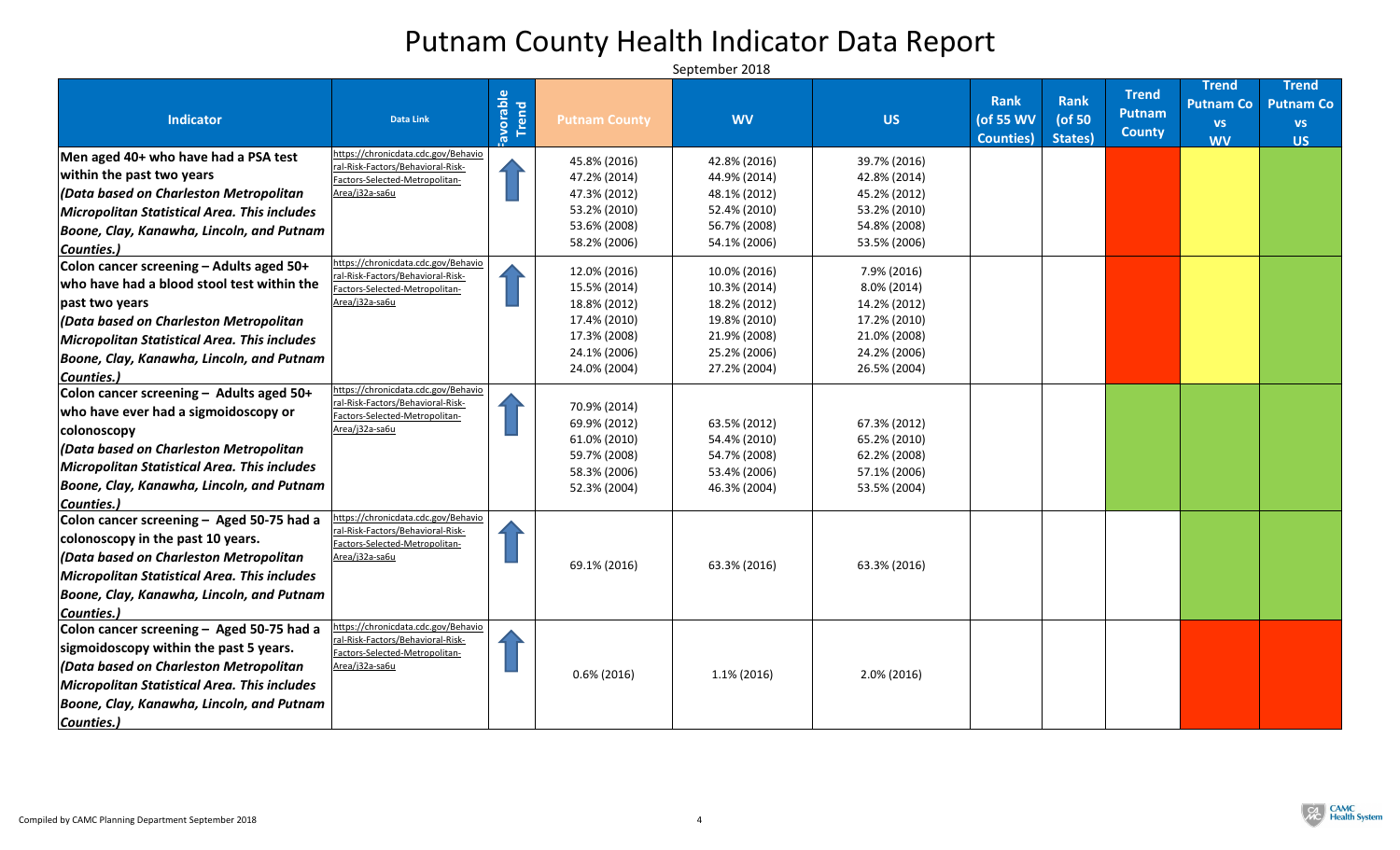| <b>Indicator</b>                                | <b>Data Link</b>                                                    | <b>Expendence</b><br>Trend | <b>Putnam County</b> | <b>WV</b>                      | <b>US</b>     | <b>Rank</b><br>(of 55 WV<br><b>Counties</b> ) | <b>Rank</b><br>( $of 50$<br>States) | <b>Trend</b><br>Putnam<br><b>County</b> | <b>Trend</b><br><b>Putnam Co</b><br><b>VS</b><br><b>WV</b> | <b>Trend</b><br><b>Putnam Co</b><br><b>VS</b><br><b>US</b> |
|-------------------------------------------------|---------------------------------------------------------------------|----------------------------|----------------------|--------------------------------|---------------|-----------------------------------------------|-------------------------------------|-----------------------------------------|------------------------------------------------------------|------------------------------------------------------------|
| Mammogram history                               | https://chronicdata.cdc.gov/Behavio                                 |                            |                      |                                |               |                                               |                                     |                                         |                                                            |                                                            |
| Women aged 40+ who have had a                   | ral-Risk-Factors/Behavioral-Risk-<br>Factors-Selected-Metropolitan- |                            | 72.9% (2016)         | 72.5% (2016)                   | 72.3% (2016)  |                                               |                                     |                                         |                                                            |                                                            |
| mammogram within the past two years             | Area/j32a-sa6u                                                      |                            | 72.4% (2014)         | 71.8% (2014)                   | 73.0% (2014)  |                                               |                                     |                                         |                                                            |                                                            |
| $ $ (Data based on Charleston Metropolitan $\,$ |                                                                     |                            | 77.9% (2012)         | 72.2% (2012)                   | 74.0% (2012)  |                                               |                                     |                                         |                                                            |                                                            |
| Micropolitan Statistical Area. This includes    |                                                                     |                            | 81.7% (2010)         | 72.3% (2010)                   | 75.2% (2010)  |                                               |                                     |                                         |                                                            |                                                            |
| Boone, Clay, Kanawha, Lincoln and Putnam        |                                                                     |                            | 73.0% (2008)         | 73.7% (2008)                   | 76% (2008)    |                                               |                                     |                                         |                                                            |                                                            |
| <b>Counties.)</b>                               |                                                                     |                            | 73.3% (2006)         | 74.5% (2006)                   | 76.5% (2006)  |                                               |                                     |                                         |                                                            |                                                            |
| <b>Mammogram screening (Percent of female</b>   | ttp://www.countyhealthrankings.or                                   |                            | 60% (2018)           | 59% (2018)                     | 71% (2018)    |                                               |                                     |                                         |                                                            |                                                            |
| Medicare enrollees aged 67-69 who had at        | g/app/west-                                                         |                            | 60% (2017)           | 59% (2017)                     | 71% (2017)    |                                               |                                     |                                         |                                                            |                                                            |
|                                                 | virginia/2018/measure/factors/50/da                                 |                            | 59% (2016)           | 58% (2016)                     | 71% (2016)    | 20                                            |                                     |                                         |                                                            |                                                            |
| least one mammogram over 2 year period)         |                                                                     |                            | 61% (2015)           | 58.3% (2015)                   | 70.7% (2015)  |                                               |                                     |                                         |                                                            |                                                            |
|                                                 |                                                                     |                            | 63.4% (2014)         | 57.4% (2014)                   | 70.7% (2014)  |                                               |                                     |                                         |                                                            |                                                            |
| <b>PAP test history</b>                         | https://chronicdata.cdc.gov/Behavio                                 |                            | 83.4% (2016)         | 79.5% (2016)                   | 79.7% (2016)  |                                               |                                     |                                         |                                                            |                                                            |
| Women aged 18+ who have had a pap test          | ral-Risk-Factors/Behavioral-Risk-<br>Factors-Selected-Metropolitan- |                            | 78.4% (2014)         | 80.3% (2014)                   | 85.2% (2014)  |                                               |                                     |                                         |                                                            |                                                            |
| within the past three years                     | Area/j32a-sa6u                                                      |                            | 77.8% (2012)         | 76.1% (2012)                   | 78.0% (2012)  |                                               |                                     |                                         |                                                            |                                                            |
| $ $ (Data based on Charleston Metropolitan      |                                                                     |                            | 84.7% (2010)         | 79.0% (2010)                   | 81.3% (2010)  |                                               |                                     |                                         |                                                            |                                                            |
| Micropolitan Statistical Area. This includes    |                                                                     |                            | 81.3% (2008)         | 80.8% (2008)                   | 82.9% (2008)  |                                               |                                     |                                         |                                                            |                                                            |
| Boone, Clay, Kanawha, Lincoln, and Putnam       |                                                                     |                            | 85.9% (2006)         | 83.8% (2006)                   | 84.0% (2006)  |                                               |                                     |                                         |                                                            |                                                            |
|                                                 |                                                                     |                            | 83.7% (2004)         | 82.6% (2004)                   | 86.0% (2004)  |                                               |                                     |                                         |                                                            |                                                            |
| <b>Counties.)</b><br><b>Diabetes</b>            |                                                                     |                            |                      |                                |               |                                               |                                     |                                         |                                                            |                                                            |
| Diabetes (Percent of adults age 20+)            | http://www.countyhealthrankings.or                                  |                            | 12% (2018)           | 14% (2018)                     | 8% (2018)     |                                               |                                     |                                         |                                                            |                                                            |
|                                                 | g/app/west-                                                         |                            | 12% (2017)           | 13% (2017)                     | 8% (2017)     |                                               |                                     |                                         |                                                            |                                                            |
|                                                 | virginia/2018/measure/outcomes/60                                   |                            | 11% (2016)           | 12% (2016)                     | 9% (2016)     |                                               |                                     |                                         |                                                            |                                                            |
|                                                 | /data?sort=sc-3                                                     |                            | 12% (2015)           | 13% (2015)                     | 8% (2015)     |                                               |                                     |                                         |                                                            |                                                            |
| Diabetes (Number of children attending          | https://wvde.us/special-                                            |                            |                      | 880 (2015-16)                  |               |                                               |                                     |                                         |                                                            |                                                            |
| public schools in WV - Pre K-12                 | education/school-health/data-sets/                                  |                            |                      | 938 (2014-15)                  |               |                                               |                                     |                                         |                                                            |                                                            |
| Type 1                                          |                                                                     |                            | Not available        | 859 (2012-13)                  | Not available |                                               |                                     |                                         |                                                            |                                                            |
| Source - WV School Nurse Needs                  |                                                                     |                            |                      | 852 (2010-11)                  |               |                                               |                                     |                                         |                                                            |                                                            |
| <b>Assessment (2010-2011)</b>                   |                                                                     |                            |                      | 788 (2008-09)                  |               |                                               |                                     |                                         |                                                            |                                                            |
| Diabetes (Number of children attending          | https://wvde.us/special-                                            |                            |                      |                                |               |                                               |                                     |                                         |                                                            |                                                            |
| public schools in WV - Pre K-12                 | education/school-health/data-sets/                                  |                            |                      | 235 (2015-16)<br>254 (2014-15) |               |                                               |                                     |                                         |                                                            |                                                            |
| Type 2                                          |                                                                     |                            | Not available        | 220 (2012-13)                  | Not available |                                               |                                     |                                         |                                                            |                                                            |
| Source - WV School Nurse Needs                  |                                                                     |                            |                      | 238 (2010-11)                  |               |                                               |                                     |                                         |                                                            |                                                            |
| <b>Assessment (2010-2011)</b>                   |                                                                     |                            |                      | 189 (2008-09)                  |               |                                               |                                     |                                         |                                                            |                                                            |

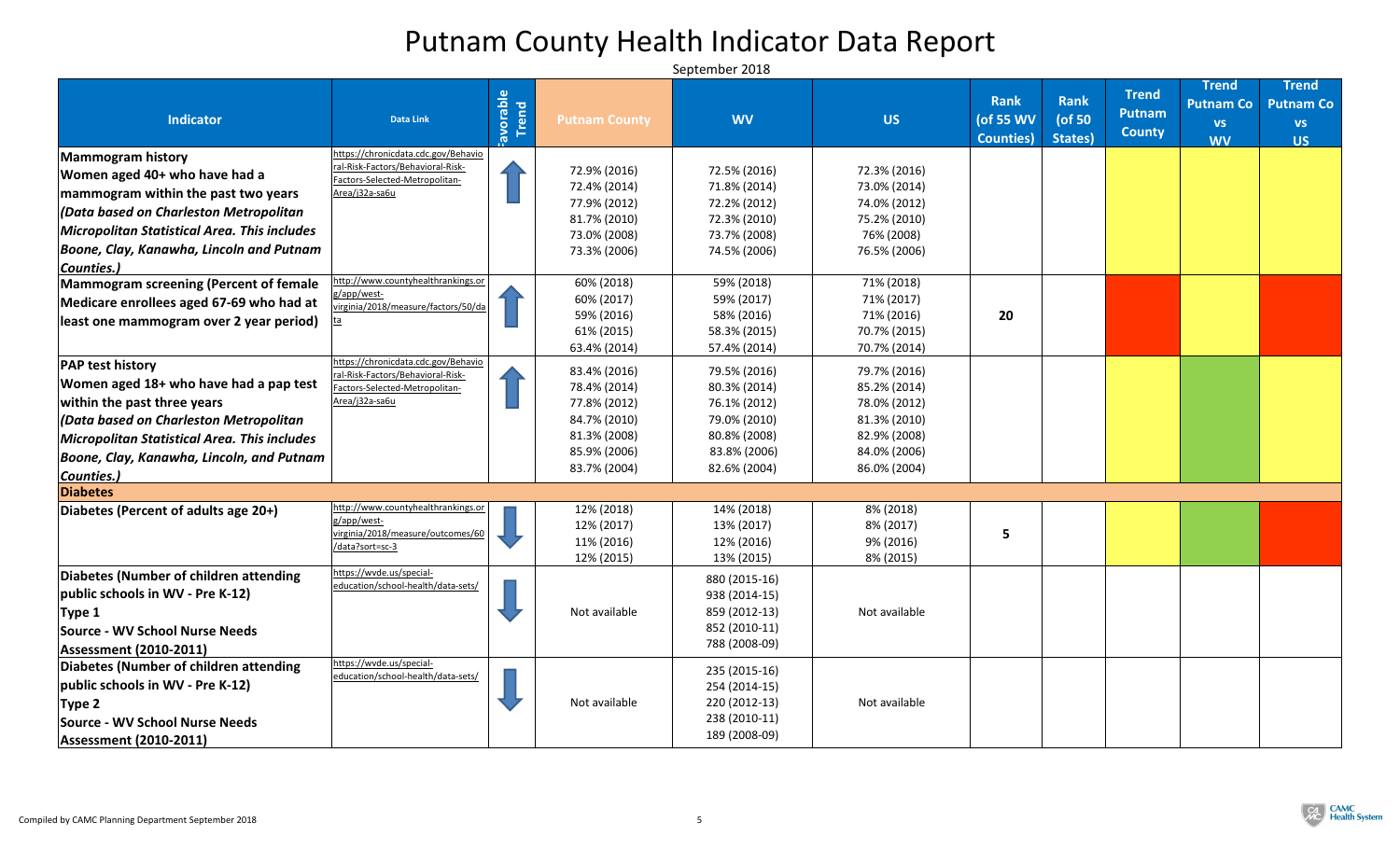# Putnam County Health Indicator Data Report

| <b>Indicator</b>                                                                                                                                                                                  | <b>Data Link</b>                                                                                                              | Favorable | <b>Putnam County</b>                                                                                  | <b>WV</b>                                                                                       | <b>US</b>                                                                                                | <b>Rank</b><br>(of 55 WV<br><b>Counties</b> ) | <b>Rank</b><br>( $of 50$<br>States) | <b>Trend</b><br><b>Putnam</b><br><b>County</b> | <b>Trend</b><br><b>Putnam Co</b><br><b>VS</b><br><b>WV</b> | <b>Trend</b><br><b>Putnam Co</b><br><b>VS</b><br><b>US</b> |
|---------------------------------------------------------------------------------------------------------------------------------------------------------------------------------------------------|-------------------------------------------------------------------------------------------------------------------------------|-----------|-------------------------------------------------------------------------------------------------------|-------------------------------------------------------------------------------------------------|----------------------------------------------------------------------------------------------------------|-----------------------------------------------|-------------------------------------|------------------------------------------------|------------------------------------------------------------|------------------------------------------------------------|
| Diabetic Screening                                                                                                                                                                                | http://www.countyhealthrankings.or<br>g/app/west-<br>virginia/2018/measure/factors/7/ma<br>p?sort=sc-2                        |           | 84% (2018)<br>84% (2017)<br>84% (2016)<br>84% (2015)<br>84% (2014)                                    | 84% (2018)<br>84% (2017)<br>84% (2016)<br>84% (2015)<br>83% (2014)                              | 91% (2018)<br>91% (2017)<br>90% (2016)<br>90% (2015)<br>90% (2014)                                       | 32                                            |                                     |                                                |                                                            |                                                            |
| <b>Heart Disease and Stroke</b>                                                                                                                                                                   |                                                                                                                               |           |                                                                                                       |                                                                                                 |                                                                                                          |                                               |                                     |                                                |                                                            |                                                            |
| <b>Heart Attack</b><br>$ $ (Data based on Charleston Metropolitan<br>Micropolitan Statistical Area. This includes<br>Boone, Clay, Kanawha, Lincoln, and Putnam<br>Counties.)                      | https://chronicdata.cdc.gov/Behavio<br>ral-Risk-Factors/Behavioral-Risk-<br>Factors-Selected-Metropolitan-<br>Area/j32a-sa6u  |           | $8.3\%$ (2016)<br>7.4% (2015)<br>$8.6\% (2014)$<br>$7.1\% (2013)$<br>$9.5\% (2012)$<br>$6.8\%$ (2011) | 7.5% (2016)<br>7.0% (2015)<br>7.4% (2014)<br>7.8% (2013)<br>7.4% (2012)<br>$6.2\%$ (2011)       | 4.4% (2016)<br>4.2% (2015)<br>4.4% (2014)<br>4.4% (2013)<br>4.5% (2012)<br>$4.4\% (2011)$                |                                               |                                     |                                                |                                                            |                                                            |
| <b>Angina/Coronary Heart Disease</b><br> (Data based on Charleston Metropolitan<br>Micropolitan Statistical Area. This includes<br>Boone, Clay, Kanawha, Lincoln, and<br><b>Putnam Counties.)</b> | https://chronicdata.cdc.gov/Behavio<br>ral-Risk-Factors/Behavioral-Risk-<br>Factors-Selected-Metropolitan-<br>Area/j32a-sa6u  |           | $8.5\%$ (2016)<br>7.0% (2015)<br>$9.3\% (2014)$<br>$8.0\% (2013)$<br>10.3% (2012)<br>$7.5\%$ (2011)   | $8.0\%$ (2016)<br>7.4% (2015)<br>7.8% (2014)<br>7.5% (2013)<br>$8.5\% (2012)$<br>$6.7\%$ (2011) | $4.1\%$ (2016)<br>$3.9\% (2015)$<br>$4.2\% (2014)$<br>$4.1\% (2013)$<br>$4.3\% (2012)$<br>$4.1\% (2011)$ |                                               |                                     |                                                |                                                            |                                                            |
| Stroke<br> (Data based on Charleston Metropolitan<br>Micropolitan Statistical Area. This includes<br>Boone, Clay, Kanawha, Lincoln, and<br><b>Putnam Counties.)</b>                               | https://chronicdata.cdc.gov/Behavio<br>ral-Risk-Factors/Behavioral-Risk-<br>Factors-Selected-Metropolitan-<br>Area/j32a-sa6u' |           | 4.4% (2016)<br>$5.2\% (2015)$<br>$5.8\%$ (2014)<br>$5.0\% (2013)$<br>4.5% (2012)<br>4.7% (2011)       | 4.4% (2016)<br>4.8% (2015)<br>4.6% (2014)<br>3.9% (2013)<br>4.2% (2012)<br>3.9% (2011)          | $3.0\% (2016)$<br>$2.9\% (2015)$<br>$3.0\% (2014)$<br>$2.8\% (2013)$<br>$2.9\% (2012)$<br>$2.9\% (2011)$ |                                               |                                     |                                                |                                                            |                                                            |
| <b>Hypertension</b><br>$ $ (Data based on Charleston Metropolitan<br>Micropolitan Statistical Area. This includes<br>Boone, Clay, Kanawha, Lincoln and Putnam<br>Counties.)                       | https://chronicdata.cdc.gov/Behavio<br>ral-Risk-Factors/Behavioral-Risk-<br>Factors-Selected-Metropolitan-<br>Area/j32a-sa6u' |           | 43.3% (2015)<br>43.4% (2013)<br>39.0% (2011)<br>39.5% (2009)<br>36.4% (2007)                          | 42.7% (2015)<br>41.0% (2013)<br>37.0% (2011)<br>37.6% (2009)<br>33.3% (2007)                    | 30.9% (2015)<br>31.4% (2013)<br>30.8% (2011)<br>28.7% (2009)<br>27.8% (2007)                             |                                               |                                     |                                                |                                                            |                                                            |
| Death rate due to cardiovasular disease (per<br>$ 100,000\rangle$                                                                                                                                 | http://www.wvdhhr.org/bph/hsc/pu<br>bs/vital/2015/Vital2015 Minus Divo<br>rce Data.pdf                                        |           | 179.4 (2015)<br>193.8 (2014)<br>178.3 (2013)<br>221.5 (2012)<br>210.7 (2011)                          | 255.1 (2015)<br>253.4 (2014)<br>252.0 (2013)<br>262.0 (2012)<br>265.2 (2011)                    | 197.2 (2015)<br>197.5 (2007-11)                                                                          |                                               |                                     |                                                |                                                            |                                                            |
| Death rate due to stroke (per 100,000)                                                                                                                                                            | http://www.wvdhhr.org/bph/hsc/pu<br>bs/vital/2015/Vital2015_Minus_Divo<br>rce Data.pdf                                        |           | 58.0 (2015)<br>37.0 (2014)<br>49.4 (2013)<br>42.5 (2012)<br>46.4 (2011)                               | 58.0 (2015)<br>59.4 (2014)<br>53.2 (2013)<br>60.3 (2012)<br>56.4 (2011)                         | 43.7 (2015)<br>42.9 (2007-11)                                                                            |                                               |                                     |                                                |                                                            | $\boxed{C_1}$ $CA$                                         |

CA CAMC<br>Vic Health System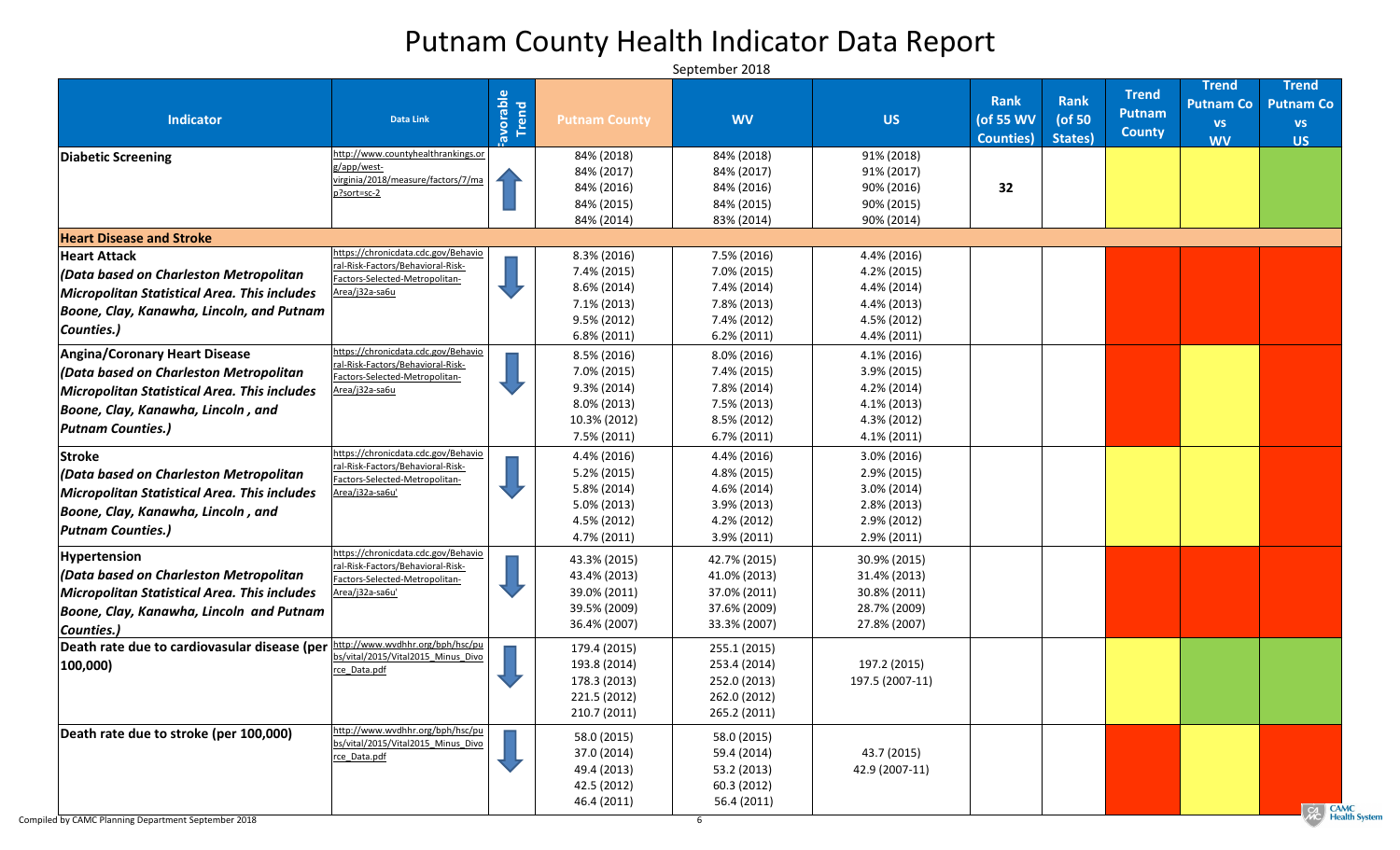## Putnam County Health Indicator Data Report

|                                                                                         |                                                                          | avorable |                                  |                                |                                  | <b>Rank</b>       | Rank      | <b>Trend</b>  | <b>Trend</b><br><b>Putnam Co</b> | <b>Trend</b><br><b>Putnam Co</b> |
|-----------------------------------------------------------------------------------------|--------------------------------------------------------------------------|----------|----------------------------------|--------------------------------|----------------------------------|-------------------|-----------|---------------|----------------------------------|----------------------------------|
| <b>Indicator</b>                                                                        | <b>Data Link</b>                                                         | Trend    | <b>Putnam County</b>             | <b>WV</b>                      | <b>US</b>                        | (of 55 WV         | ( $of 50$ | <b>Putnam</b> | <b>VS</b>                        | <b>VS</b>                        |
|                                                                                         |                                                                          |          |                                  |                                |                                  | <b>Counties</b> ) | States)   | <b>County</b> | <b>WV</b>                        | <b>US</b>                        |
| <b>Cholesterol</b>                                                                      |                                                                          |          |                                  |                                |                                  |                   |           |               |                                  |                                  |
| <b>Cholesterol checked last 5 years</b>                                                 | https://chronicdata.cdc.gov/Behavio                                      |          | 83.7% (2015)                     | 82.3% (2015)                   | 77.7% (2015)                     |                   |           |               |                                  |                                  |
| (Data based on Charleston Metropolitan                                                  | ral-Risk-Factors/Behavioral-Risk-<br>Factors-Selected-Metropolitan-      |          | 82.3% (2013)                     | 78.7% (2013)                   | 76.4% (2013)                     |                   |           |               |                                  |                                  |
| Micropolitan Statistical Area. This includes                                            | Area/j32a-sa6u'                                                          |          | 80.7% (2011)                     | 80.5% (2011)                   | 75.5% (2011)                     |                   |           |               |                                  |                                  |
| Boone, Clay, Kanawha, Lincoln, and Putnam                                               |                                                                          |          | 84.9% (2009)                     | 80.4% (2009)                   | 77.0% (2009)                     |                   |           |               |                                  |                                  |
| Counties.)                                                                              |                                                                          |          | 81.6% (2007)                     | 77.9% (2007)                   | 74.8% (2007)                     |                   |           |               |                                  |                                  |
| Cholesterol never checked (Q: last 5 yrs)                                               | https://chronicdata.cdc.gov/Behavio<br>ral-Risk-Factors/Behavioral-Risk- |          | 16.5% (2015)                     | 14.5% (2015)                   | 18.7% (2015)                     |                   |           |               |                                  |                                  |
| (Data based on Charleston Metropolitan                                                  | Factors-Selected-Metropolitan-                                           |          | 12.4% (2013)                     | 17.9% (2013)                   | 20.1% (2013)                     |                   |           |               |                                  |                                  |
| Micropolitan Statistical Area. This includes                                            | Area/j32a-sa6u'                                                          |          | 15.9% (2011)                     | 16.9% (2011)                   | 21.5% (2011)                     |                   |           |               |                                  |                                  |
| Boone, Clay, Kanawha, Lincoln, and Putnam                                               |                                                                          |          | 11.9% (2009)                     | 16.6% (2009)                   | 19.3% (2009)                     |                   |           |               |                                  |                                  |
| Counties.)                                                                              |                                                                          |          | 16.5% (2007)                     | 19.5% (2007)                   | 21.5% (2007)                     |                   |           |               |                                  |                                  |
| <b>High Cholesterol</b>                                                                 | https://chronicdata.cdc.gov/Behavio<br>ral-Risk-Factors/Behavioral-Risk- |          | 41.7% (2015)                     | 39.0% (2015)                   | 36.4% (2015)                     |                   |           |               |                                  |                                  |
| $ $ (Data based on Charleston Metropolitan                                              | Factors-Selected-Metropolitan-                                           |          | 41.9% (2013)                     | 42.9% (2013)                   | 38.4% (2013)                     |                   |           |               |                                  |                                  |
| Micropolitan Statistical Area. This includes                                            | Area/j32a-sa6u                                                           |          | 43.9% (2011)                     | 40.5% (2011)                   | 38.3% (2011)                     |                   |           |               |                                  |                                  |
| Boone, Clay, Kanawha, Lincoln, and Putnam                                               |                                                                          |          | 40.3% (2009)                     | 38.5% (2009)                   | 37.5% (2009)                     |                   |           |               |                                  |                                  |
| Counties.)                                                                              |                                                                          |          | 43.3% (2007)                     | 42.4% (2007)                   | 37.6% (2007)                     |                   |           |               |                                  |                                  |
| <b>Respiratory Disease</b>                                                              |                                                                          |          |                                  |                                |                                  |                   |           |               |                                  |                                  |
| <b>Adults with asthma</b>                                                               | https://chronicdata.cdc.gov/Behavio<br>ral-Risk-Factors/Behavioral-Risk- |          | 10.8% (2016)                     | 11.8% (2016)                   | $9.1\% (2016)$                   |                   |           |               |                                  |                                  |
| (Data based on Charleston Metropolitan                                                  | Factors-Selected-Metropolitan-                                           |          | 8.8% (2015)                      | 10.9% (2015)                   | $9.2\% (2015)$                   |                   |           |               |                                  |                                  |
| Micropolitan Statistical Area. This includes                                            | Area/j32a-sa6u                                                           |          | 8.9% (2014)                      | 11.0% (2014)                   | 8.9% (2014)                      |                   |           |               |                                  |                                  |
| Boone, Clay, Kanawha, Lincoln, and Putnam                                               |                                                                          |          | 7.9% (2013)                      | $9.0\% (2013)$                 | $9.0\% (2013)$                   |                   |           |               |                                  |                                  |
| Counties.)                                                                              |                                                                          |          | $9.8\% (2012)$<br>$8.9\% (2011)$ | 10.2% (2012)<br>$9.2\% (2011)$ | $8.9\% (2012)$<br>$9.1\% (2011)$ |                   |           |               |                                  |                                  |
|                                                                                         |                                                                          |          |                                  |                                |                                  |                   |           |               |                                  |                                  |
| <b>Arthritis</b><br><b>Arthritis - Adults who have been told they</b>                   | https://chronicdata.cdc.gov/Behavio                                      |          |                                  |                                |                                  |                   |           |               |                                  |                                  |
|                                                                                         | ral-Risk-Factors/Behavioral-Risk-                                        |          | 39.7% (2016)                     | 38.9% (2016)                   | 25.5% (2016)                     |                   |           |               |                                  |                                  |
| have arthritis                                                                          | Factors-Selected-Metropolitan-                                           |          | 39.1% (2015)                     | 38.0% (2015)                   | 24.7% (2015)                     |                   |           |               |                                  |                                  |
| $ $ (Data based on Charleston Metropolitan                                              | Area/j32a-sa6u                                                           |          | 41.5% (2014)                     | 40.0% (2014)                   | 26.0% (2014)                     |                   |           |               |                                  |                                  |
| <b>Micropolitan Statistical Area. This includes</b>                                     |                                                                          |          | 36.4% (2013)<br>33.4% (2012)     | 36.2% (2013)<br>36.4% (2012)   | 25.1% (2013)<br>25.5% (2012)     |                   |           |               |                                  |                                  |
| Boone, Clay, Kanawha, Lincoln and Putnam                                                |                                                                          |          | 34.5% (2011)                     | 35.9% (2011)                   | 24.4% (2011)                     |                   |           |               |                                  |                                  |
| Counties.)                                                                              |                                                                          |          |                                  |                                |                                  |                   |           |               |                                  |                                  |
| <b>Communicable Diseases and Immunizations</b><br><b>Pneumonia vaccination rate 65+</b> | nttps://chronicdata.cdc.gov/Behavio                                      |          | 80.8% (2016)                     | 72.7% (2016)                   | 73.4% (2016)                     |                   |           |               |                                  |                                  |
|                                                                                         | ral-Risk-Factors/Behavioral-Risk-                                        |          | 75.1% (2015)                     | 70.1% (2015)                   | 72.5% (2015)                     |                   |           |               |                                  |                                  |
| $ $ (Data based on Charleston Metropolitan                                              | Factors-Selected-Metropolitan-<br>Area/j32a-sa6u                         |          | 73.8% (2014)                     | 67.7% (2014)                   | 70.3% (2014)                     |                   |           |               |                                  |                                  |
| <b>Micropolitan Statistical Area. This includes</b>                                     |                                                                          |          | 71.5% (2013)                     | 69.5% (2013)                   | 69.4% (2013)                     |                   |           |               |                                  |                                  |
| Boone, Clay, Kanawha, Lincoln, and                                                      |                                                                          |          | 76.9% (2012)                     | 68.0% (2012)                   | 68.5% (2012)                     |                   |           |               |                                  |                                  |
| <b>Putnam Counties.)</b>                                                                |                                                                          |          | 65.1% (2011)                     | 64.4% (2011)                   | 70.0% (2011)                     |                   |           |               |                                  |                                  |

CAMC<br>
Health System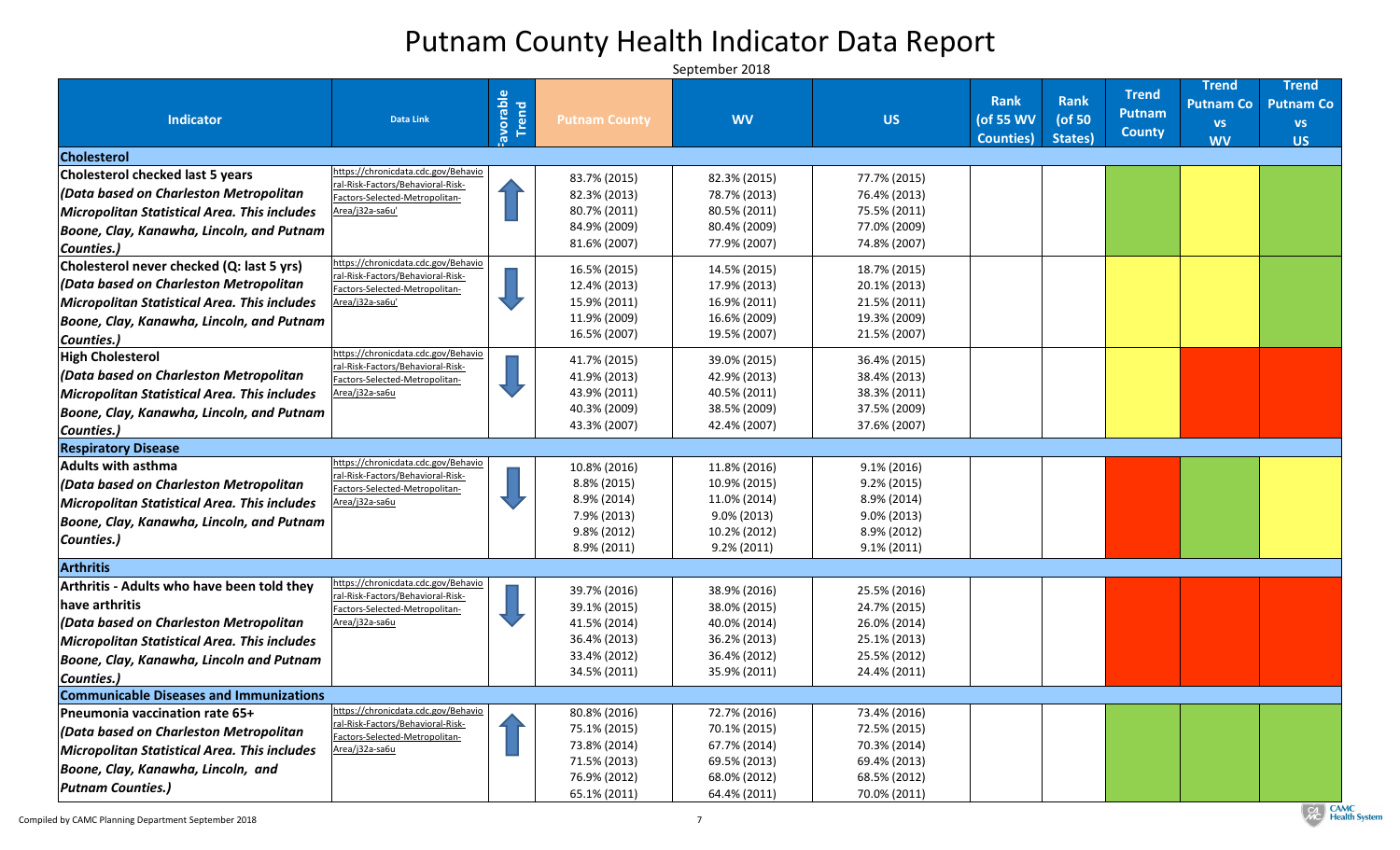| <b>Indicator</b>                                                          | <b>Data Link</b>                                                    | Frend<br>Trend | <b>Putnam County</b> | <b>WV</b>    | <b>US</b>      | <b>Rank</b><br>(of 55 WV<br><b>Counties</b> ) | <b>Rank</b><br>( $of 50$<br>States) | <b>Trend</b><br><b>Putnam</b><br><b>County</b> | <b>Trend</b><br><b>Putnam Co</b><br><b>VS</b><br><b>WV</b> | <b>Trend</b><br><b>Putnam Co</b><br><b>VS</b><br><b>US</b> |
|---------------------------------------------------------------------------|---------------------------------------------------------------------|----------------|----------------------|--------------|----------------|-----------------------------------------------|-------------------------------------|------------------------------------------------|------------------------------------------------------------|------------------------------------------------------------|
| Influenza vaccination rate 65+                                            | https://chronicdata.cdc.gov/Behavio                                 |                | 75.3% (2016)         | 67.5% (2016) | 58.2% (2016)   |                                               |                                     |                                                |                                                            |                                                            |
| (Data based on Charleston Metropolitan                                    | ral-Risk-Factors/Behavioral-Risk-<br>Factors-Selected-Metropolitan- |                | 74.6% (2015)         | 69.1% (2015) | 61.3% (2015)   |                                               |                                     |                                                |                                                            |                                                            |
| Micropolitan Statistical Area. This includes                              | Area/j32a-sa6u                                                      |                | 73.1% (2014)         | 69.8% (2014) | 60.8% (2014)   |                                               |                                     |                                                |                                                            |                                                            |
| Boone, Clay, Kanawha, Lincoln, and                                        |                                                                     |                | 79.0% (2013)         | 73.9% (2013) | 62.6% (2013)   |                                               |                                     |                                                |                                                            |                                                            |
| <b>Putnam Counties.)</b>                                                  |                                                                     |                | 74.8% (2012)         | 68.9% (2012) | 60.1% (2012)   |                                               |                                     |                                                |                                                            |                                                            |
|                                                                           |                                                                     |                | 70.5% (2011)         | 68.5% (2011) | 61.3% (2011)   |                                               |                                     |                                                |                                                            |                                                            |
| Death by Influenza/Pnemonia (per 100,000)                                 | http://www.wvdhhr.org/bph/hsc/pu                                    |                | 36.9 (2015)          | 28.4 (2015)  | 17.8 (2015)    |                                               |                                     |                                                |                                                            |                                                            |
|                                                                           | bs/vital/2015/Vital2015_Minus_Divo<br>rce Data.pdf                  |                | 22.9 (2014)          | 25.5 (2014)  |                |                                               |                                     |                                                |                                                            |                                                            |
|                                                                           |                                                                     |                | 22.9(2013)           | 26.0(2013)   |                |                                               |                                     |                                                |                                                            |                                                            |
|                                                                           |                                                                     |                | 24.8 (2012)          | 22.7(2012)   |                |                                               |                                     |                                                |                                                            |                                                            |
|                                                                           |                                                                     |                | 25.0(2011)           | 24.5 (2011)  | 17.4 (2007-11) |                                               |                                     |                                                |                                                            |                                                            |
| Chlamydia (per 100,000)                                                   | https://www.cdc.gov/std/stats16/chl                                 |                | 348.8 (2016)         | 261.4 (2016) | 497.3 (2016)   |                                               |                                     |                                                |                                                            |                                                            |
|                                                                           | amydia.htm                                                          |                | 309.8 (2015)         | 268.9 (2015) | 475.0 (2015)   |                                               |                                     |                                                |                                                            |                                                            |
| Metropolitan Statiscical Area (MSA)                                       |                                                                     |                | 304.0 (2014)         | 255.0 (2014) | 452.2 (2014)   |                                               |                                     |                                                |                                                            |                                                            |
|                                                                           |                                                                     |                | 395.5 (2013)         | 277.1 (2013) | 443.5 (2013)   |                                               |                                     |                                                |                                                            |                                                            |
| Washington-Arlington-Alexandria, DC-Va-                                   |                                                                     |                | 407.3 (2012)         | 258.2 (2012) | 453.3 (2012)   |                                               |                                     |                                                |                                                            |                                                            |
| MD-WV                                                                     |                                                                     |                | 396.6 (2011)         | 231.5 (2011) | 453.4 (2011)   |                                               |                                     |                                                |                                                            |                                                            |
| Gonorrhea rate (per 100,000)                                              | https://www.cdc.gov/std/stats16/Go                                  |                | 71.1 (2016)          | 49.8 (2016)  | 145.8 (2016)   |                                               |                                     |                                                |                                                            |                                                            |
|                                                                           | norrhea.htm                                                         |                | 49.3 (2015)          | 41.7 (2015)  | 123.0 (2015)   |                                               |                                     |                                                |                                                            |                                                            |
| Metropolitan Statiscical Area (MSA)                                       |                                                                     |                | 49.3 (2014)          | 45.5 (2014)  | 109.8 (2014)   |                                               |                                     |                                                |                                                            |                                                            |
|                                                                           |                                                                     |                | 94.4 (2013)          | 57.3 (2013)  | 105.3 (2013)   |                                               |                                     |                                                |                                                            |                                                            |
| Washington-Arlington-Alexandria, DC-Va-                                   |                                                                     |                | 91.6 (2012)          | 44.8 (2012)  | 106.7 (2012)   |                                               |                                     |                                                |                                                            |                                                            |
| $ MD-WV $                                                                 |                                                                     |                | 95.6 (2011)          | 42.9 (2011)  | 103.3 (2011)   |                                               |                                     |                                                |                                                            |                                                            |
| All Stages of Syphilis (per 100,000)                                      | ittps://www.cdc.gov/std/stats16/Sy                                  |                | 18.1 (2016)          | 8.2(2016)    | 27.4 (2016)    |                                               |                                     |                                                |                                                            |                                                            |
|                                                                           | philis.htm                                                          |                | 17.3 (2015)          | 5.9(2015)    | 23.2 (2015)    |                                               |                                     |                                                |                                                            |                                                            |
| Metropolitan Statiscical Area (MSA)                                       |                                                                     |                | 13.4 (2014)          | 3.0(2014)    | 19.9 (2014)    |                                               |                                     |                                                |                                                            |                                                            |
| Washington-Arlington-Alexandria, DC-Va-                                   |                                                                     |                | 25.9(2013)           | 2.1(2013)    | 17.9 (2013)    |                                               |                                     |                                                |                                                            |                                                            |
|                                                                           |                                                                     |                | 23.4 (2012)          | 1.3(2012)    | 15.9 (2012)    |                                               |                                     |                                                |                                                            |                                                            |
| <b>MD-WV</b>                                                              |                                                                     |                | 22.9 (2011)          | 0.5(2011)    | 14.8 (2011)    |                                               |                                     |                                                |                                                            |                                                            |
| <b>Family Planning</b>                                                    |                                                                     |                |                      |              |                |                                               |                                     |                                                |                                                            |                                                            |
| Teen birth rate                                                           | http://www.countyhealthrankings.or                                  |                | 25 (2018)            | 39 (2018)    | 15 (2018)      |                                               |                                     |                                                |                                                            |                                                            |
| Teen births are reported as the number of                                 | g/app/west-                                                         |                | 30(2017)             | 44 (2017)    | 17 (2017)      |                                               |                                     |                                                |                                                            |                                                            |
| births per 1,000 female population, ages 15- $\frac{ap?sort = desc-3}{p}$ | virginia/2018/measure/factors/14/m                                  |                | 32 (2016)            | 45 (2016)    | 19 (2016)      | 6                                             |                                     |                                                |                                                            |                                                            |
|                                                                           |                                                                     |                | 32 (2015)            | 45 (2015)    | 20 (2015)      |                                               |                                     |                                                |                                                            |                                                            |
| 19.                                                                       |                                                                     |                | 31(2014)             | 45 (2014)    | 20(2014)       |                                               |                                     |                                                |                                                            |                                                            |

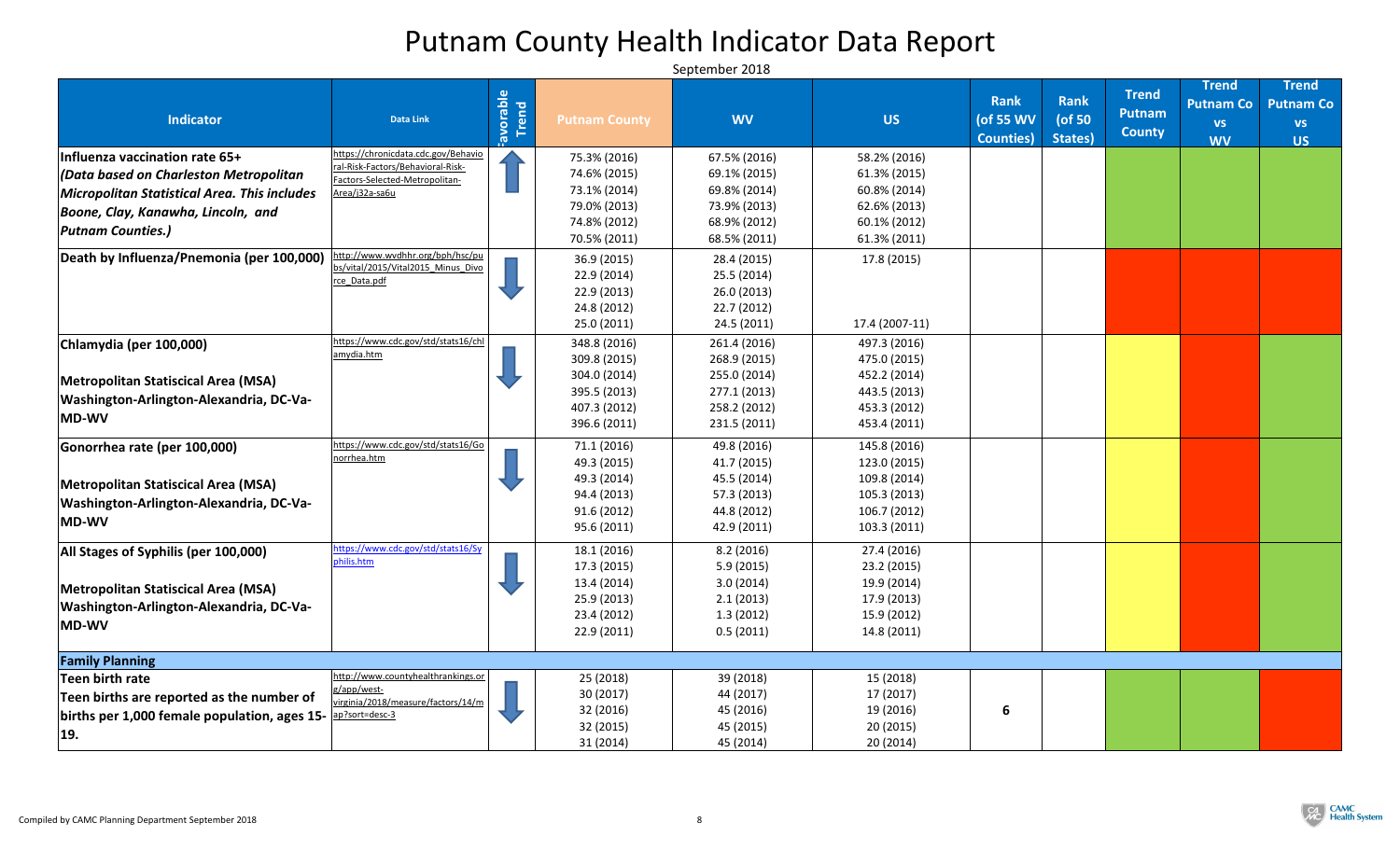# Putnam County Health Indicator Data Report

| <b>Indicator</b>                                                                                                                                                                                                     | <b>Data Link</b>                                                                                                   | Favorable<br>Trend | <b>Putnam County</b>                                                                | <b>WV</b>                                                                                                | <b>US</b>                                                                                                | <b>Rank</b><br>(of 55 WV<br><b>Counties</b> ) | Rank<br>( $of 50$<br>States) | <b>Trend</b><br>Putnam<br><b>County</b> | <b>Trend</b><br><b>Putnam Co</b><br><b>VS</b><br><b>WV</b> | <b>Trend</b><br><b>Putnam Co</b><br><b>VS</b><br><b>US</b> |
|----------------------------------------------------------------------------------------------------------------------------------------------------------------------------------------------------------------------|--------------------------------------------------------------------------------------------------------------------|--------------------|-------------------------------------------------------------------------------------|----------------------------------------------------------------------------------------------------------|----------------------------------------------------------------------------------------------------------|-----------------------------------------------|------------------------------|-----------------------------------------|------------------------------------------------------------|------------------------------------------------------------|
| Teen birth rate<br>Teen births are reported as the number of<br>births per 1,000 female population, ages 15-<br><b>19.</b>                                                                                           | http://datacenter.kidscount.org/                                                                                   |                    | 22.8 (2015)<br>27.5 (2014)<br>27.5 (2013)<br>30.3(2012)<br>32.7(2011)               | 37.4 (2015)<br>40.6 (2014)<br>40.6 (2013)<br>42.3 (2012)<br>45.3 (2011)                                  | 20 (2016)<br>22 (2015)<br>24 (2014)<br>26 (2013)<br>29 (2012)<br>31 (2011)                               | 9                                             | 41                           |                                         |                                                            |                                                            |
| Maternal, fetal, and infant health                                                                                                                                                                                   |                                                                                                                    |                    |                                                                                     |                                                                                                          |                                                                                                          |                                               |                              |                                         |                                                            |                                                            |
| Births to women receiving late or no<br>prenatal care                                                                                                                                                                | http://datacenter.kidscount.org/                                                                                   |                    | Not available                                                                       | 6% (2016)<br>5% (2015)<br>6% (2014)                                                                      | 6% (2016)<br>6% (2015)<br>6% (2014)                                                                      |                                               |                              |                                         |                                                            |                                                            |
| Low birthweight (Percent of births under<br>$ 2,500$ grams weight)                                                                                                                                                   | http://www.countyhealthrankings.or<br>g/app/west-<br>virginia/2018/rankings/putnam/coun  <br>ty/factors/3/snapshot |                    | 7.0% (2018)<br>$8.0\% (2017)$<br>$8.0\%$ (2016)<br>8.4% (2015)<br>$8.4\%$ (2014)    | 9.0% (2018)<br>9.0% (2017)<br>$9.0\%$ (2016)<br>9.4% (2015)<br>$9.5\% (2014)$                            | $6.0\%$ (2018)<br>$6.0\%$ (2017)<br>$6.0\%$ (2016)<br>5.9% (2015)<br>$6.0\%$ (2014)                      | 5                                             |                              |                                         |                                                            |                                                            |
| <b>Percent Low Birth Weight babies</b>                                                                                                                                                                               | http://datacenter.kidscount.org/                                                                                   |                    | 7.6% (2015)<br>$7.3\%$ (2014)<br>$7.3\%$ (2013)<br>7.5% (2012)<br>$8.1\% (2011)$    | $9.6\% (2016)$<br>$9.6\% (2015)$<br>$9.1\% (2014)$<br>$9.4\% (2013)$<br>$9.2\% (2012)$<br>$9.6\% (2011)$ | $8.2\%$ (2016)<br>$8.1\% (2015)$<br>$8.0\% (2014)$<br>$8.0\% (2013)$<br>$8.0\% (2012)$<br>$8.1\% (2011)$ | 10                                            | 45                           |                                         |                                                            |                                                            |
| Infant mortality rate per 1,000 live births                                                                                                                                                                          | http://datacenter.kidscount.org/                                                                                   |                    | 6.9(2015)<br>7.6(2014)<br>7.6(2013)<br>5.4(2012)<br>4.9(2011)                       | 7.3(2016)<br>7.2(2015)<br>7.0(2014)<br>7.6(2013)<br>7.3(2012)<br>6.8(2011)                               | 5.9(2016)<br>5.9(2015)<br>5.8(2014)<br>6.0(2013)<br>6.0(2012)<br>6.1(2011)                               | 27                                            | 39                           |                                         |                                                            |                                                            |
| Percent births to unmarried teens (ages 10-<br>$ 19\rangle$                                                                                                                                                          | http://datacenter.kidscount.org/                                                                                   |                    | $7.2\% (2011)$<br>$6.9\%$ (2010)<br>$6.6\%$ (2009)<br>$6.2\%$ (2008)<br>5.8% (2007) | 10.5% (2011)<br>10.6% (2010)<br>10.4% (2009)<br>10.1% (2008)<br>$9.6\% (2007)$                           | Not available                                                                                            | 6                                             |                              |                                         |                                                            |                                                            |
| <b>Mental Health and Mental Disorders</b>                                                                                                                                                                            |                                                                                                                    |                    |                                                                                     |                                                                                                          |                                                                                                          |                                               |                              |                                         |                                                            |                                                            |
| Poor mental health days - "Thinking about<br>your mental health, which includes stress,<br>depression, and problems with emotions,<br>for how many days during the past 30 days<br>was your mental health not good?" | http://www.countyhealthrankings.or<br>g/app/west-<br>virginia/2018/rankings/putnam/coun<br>ty/outcomes/3/snapshot  |                    | 4.9(2018)<br>4.3(2017)<br>4.3(2016)<br>3.6(2015)<br>3.6(2014)                       | 5.2(2018)<br>4.8(2017)<br>4.7(2016)<br>4.4 (2015)<br>4.4(2014)                                           | 3.1(2018)<br>3.0(2017)<br>2.8(2016)<br>2.3(2015)<br>2.4(2014)                                            | 10                                            |                              |                                         |                                                            |                                                            |

**CAMC**<br> **CAMC**<br> **Health System**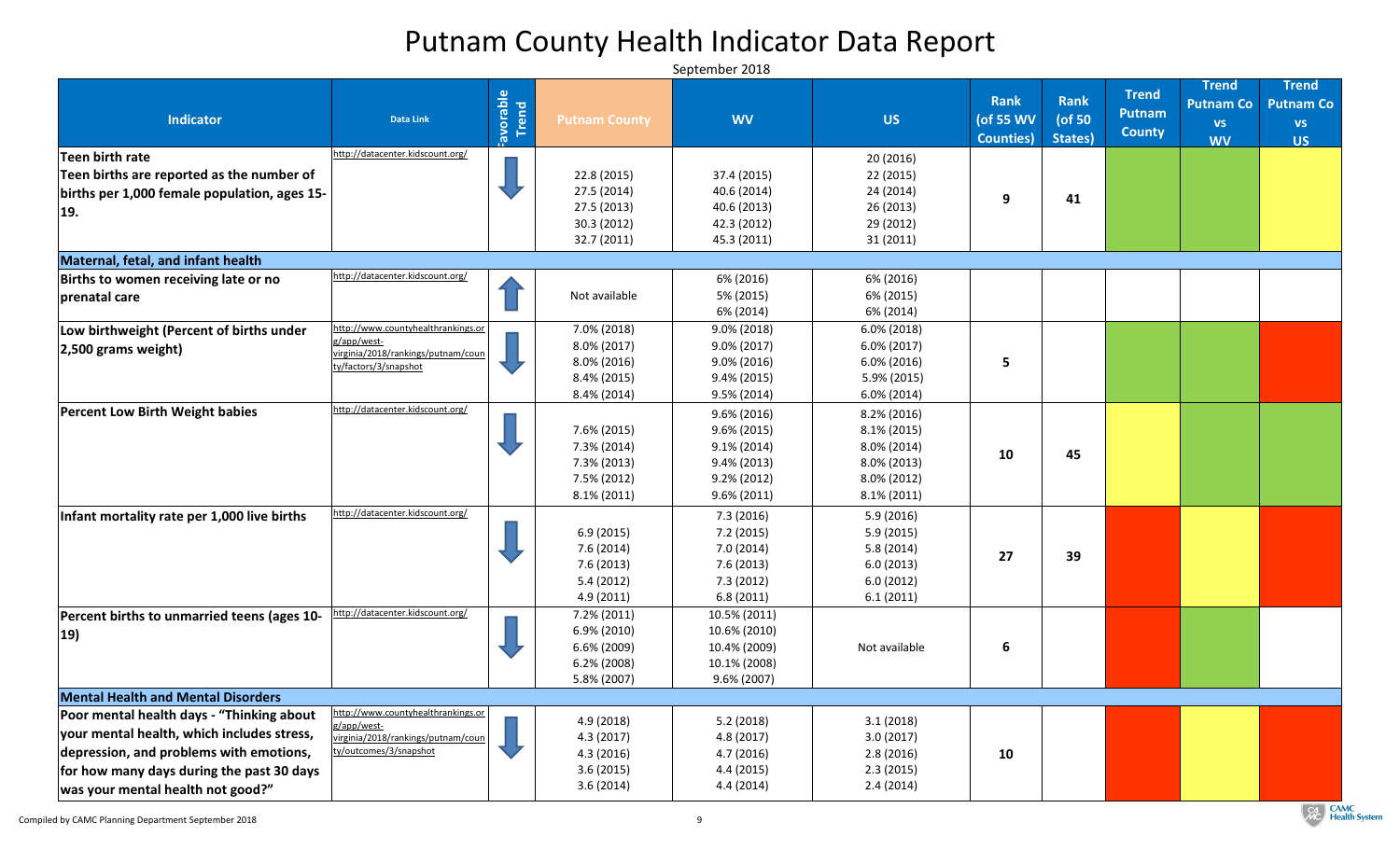| <b>Indicator</b>                               | <b>Data Link</b>                                                         | Favorable | <b>Putnam County</b> | <b>WV</b>    | <b>US</b>    | <b>Rank</b><br>(of 55 WV | Rank<br>(of 50 | <b>Trend</b><br><b>Putnam</b> | <b>Trend</b><br><b>Putnam Co</b><br><b>VS</b> | <b>Trend</b><br><b>Putnam Co</b><br><b>VS</b> |
|------------------------------------------------|--------------------------------------------------------------------------|-----------|----------------------|--------------|--------------|--------------------------|----------------|-------------------------------|-----------------------------------------------|-----------------------------------------------|
|                                                |                                                                          |           |                      |              |              | <b>Counties</b> )        | States)        | <b>County</b>                 | <b>WV</b>                                     | <b>US</b>                                     |
| Death rate due Alzheimer's Disease (per        | http://www.wvdhhr.org/bph/hsc/pu                                         |           | 52.8 (2015)          | 40.0 (2015)  | 34.4 (2015)  |                          |                |                               |                                               |                                               |
| $ 100,000\rangle$                              | bs/vital/2015/Vital2015 Minus Divo<br>rce_Data.pdf                       |           | 29.9 (2014)          | 33.6 (2014)  |              |                          |                |                               |                                               |                                               |
|                                                |                                                                          |           | 37.1 (2013)          | 31.8(2013)   |              |                          |                |                               |                                               |                                               |
|                                                |                                                                          |           | 31.9 (2012)          | 31.6 (2012)  |              |                          |                |                               |                                               |                                               |
|                                                |                                                                          |           | 14.3 (2011)          | 32.8 (2011)  |              |                          |                |                               |                                               |                                               |
| Death rate due to intentional self-harm (per   | http://www.wvdhhr.org/bph/hsc/pu<br>bs/vital/2015/Vital2015 Minus Divo   |           | 7.0(2015)            | 18.4 (2015)  | 13.7(2015)   |                          |                |                               |                                               |                                               |
| $ 100,000\rangle$                              | rce Data.pdf                                                             |           | 8.8(2014)            | 19.5 (2014)  |              |                          |                |                               |                                               |                                               |
|                                                |                                                                          |           | 14.1 (2013)          | 17.5 (2013)  |              |                          |                |                               |                                               |                                               |
|                                                |                                                                          |           | 12.4 (2012)          | 17.5 (2012)  |              |                          |                |                               |                                               |                                               |
|                                                |                                                                          |           | 10.7(2011)           | 16.7(2011)   |              |                          |                |                               |                                               |                                               |
| <b>Nutrition, Physical Activity and Weight</b> |                                                                          |           |                      |              |              |                          |                |                               |                                               |                                               |
| <b>Adults overweight</b>                       | https://chronicdata.cdc.gov/Behavio<br>ral-Risk-Factors/Behavioral-Risk- |           | 34.0% (2016)         | 33.3% (2016) | 35.3% (2016) |                          |                |                               |                                               |                                               |
| (Data based on Charleston Metropolitan         | Factors-Selected-Metropolitan-                                           |           | 32.2% (2015)         | 35.5% (2015) | 35.5% (2015) |                          |                |                               |                                               |                                               |
| Micropolitan Statistical Area. This includes   | Area/j32a-sa6u                                                           |           | 34.9% (2014)         | 34.0% (2014) | 35.4% (2014) |                          |                |                               |                                               |                                               |
| Boone, Clay, Kanawha, Lincoln, and Putnam      |                                                                          |           | 38.4% (2013)         | 33.7% (2013) | 35.4% (2013) |                          |                |                               |                                               |                                               |
| Counties.)                                     |                                                                          |           | 36.2% (2012)         | 34.5% (2012) | 35.8% (2012) |                          |                |                               |                                               |                                               |
|                                                |                                                                          |           | 36.1% (2011)         | 36.5% (2011) | 35.7% (2011) |                          |                |                               |                                               |                                               |
| <b>Adults who are obese</b>                    | https://chronicdata.cdc.gov/Behavio<br>ral-Risk-Factors/Behavioral-Risk- |           | 37.3% (2016)         | 37.7% (2016) | 30.1% (2016) |                          |                |                               |                                               |                                               |
| (Data based on Charleston Metropolitan         | Factors-Selected-Metropolitan-                                           |           | 38.2% (2015)         | 35.6% (2015) | 29.8% (2015) |                          |                |                               |                                               |                                               |
| Micropolitan Statistical Area. This includes   | Area/j32a-sa6u                                                           |           | 34.6% (2014)         | 35.7% (2014) | 29.5% (2014) |                          |                |                               |                                               |                                               |
| Boone, Clay, Kanawha, Lincoln and Putnam       |                                                                          |           | 34.4% (2013)         | 35.1% (2013) | 28.9% (2013) |                          |                |                               |                                               |                                               |
| Counties.)                                     |                                                                          |           | 31.6% (2012)         | 33.8% (2012) | 28.1% (2012) |                          |                |                               |                                               |                                               |
|                                                |                                                                          |           | 32.0% (2011)         | 32.4% (2011) | 27.7% (2011) |                          |                |                               |                                               |                                               |
| <b>Adult obesity</b>                           | http://www.countyhealthrankings.or<br>g/app/west-                        |           | 35% (2018)           | 36% (2018)   | 26% (2018)   |                          |                |                               |                                               |                                               |
|                                                | virginia/2018/measure/factors/11/m                                       |           | 35% (2017)           | 35% (2017)   | 26% (2017)   | 15                       |                |                               |                                               |                                               |
|                                                | ap?sort=sc-2                                                             |           | 33% (2016)           | 34% (2016)   | 25% (2016)   |                          |                |                               |                                               |                                               |
|                                                |                                                                          |           | 29% (2015)           | 33% (2015)   | 25% (2015)   |                          |                |                               |                                               |                                               |
| <b>Obesity Among WIC Participants Ages 2-4</b> | http://stateofobesity.org/wic/                                           |           |                      | 16.4% (2014) | 14.5% (2014) |                          |                |                               |                                               |                                               |
|                                                |                                                                          |           | Not available        | 14.1% (2012) |              |                          |                |                               |                                               |                                               |
|                                                |                                                                          |           |                      | 14.4% (2010) | 15.9% (2010) |                          |                |                               |                                               |                                               |
|                                                |                                                                          |           |                      | 14.3% (2008) |              |                          |                |                               |                                               |                                               |
| <b>Obesity Among High School Students</b>      | http://stateofobesity.org/wic/                                           |           |                      | 19.5% (2017) | 14.8% (2017) |                          |                |                               |                                               |                                               |
|                                                |                                                                          |           | Not available        | 17.9% (2015) | 14.0% (2015) |                          |                |                               |                                               |                                               |
|                                                |                                                                          |           |                      | 15.6% (2013) | 13.7% (2013) |                          |                |                               |                                               |                                               |
|                                                |                                                                          |           |                      | 14.6% (2011) | 13.0% (2011) |                          |                |                               |                                               |                                               |

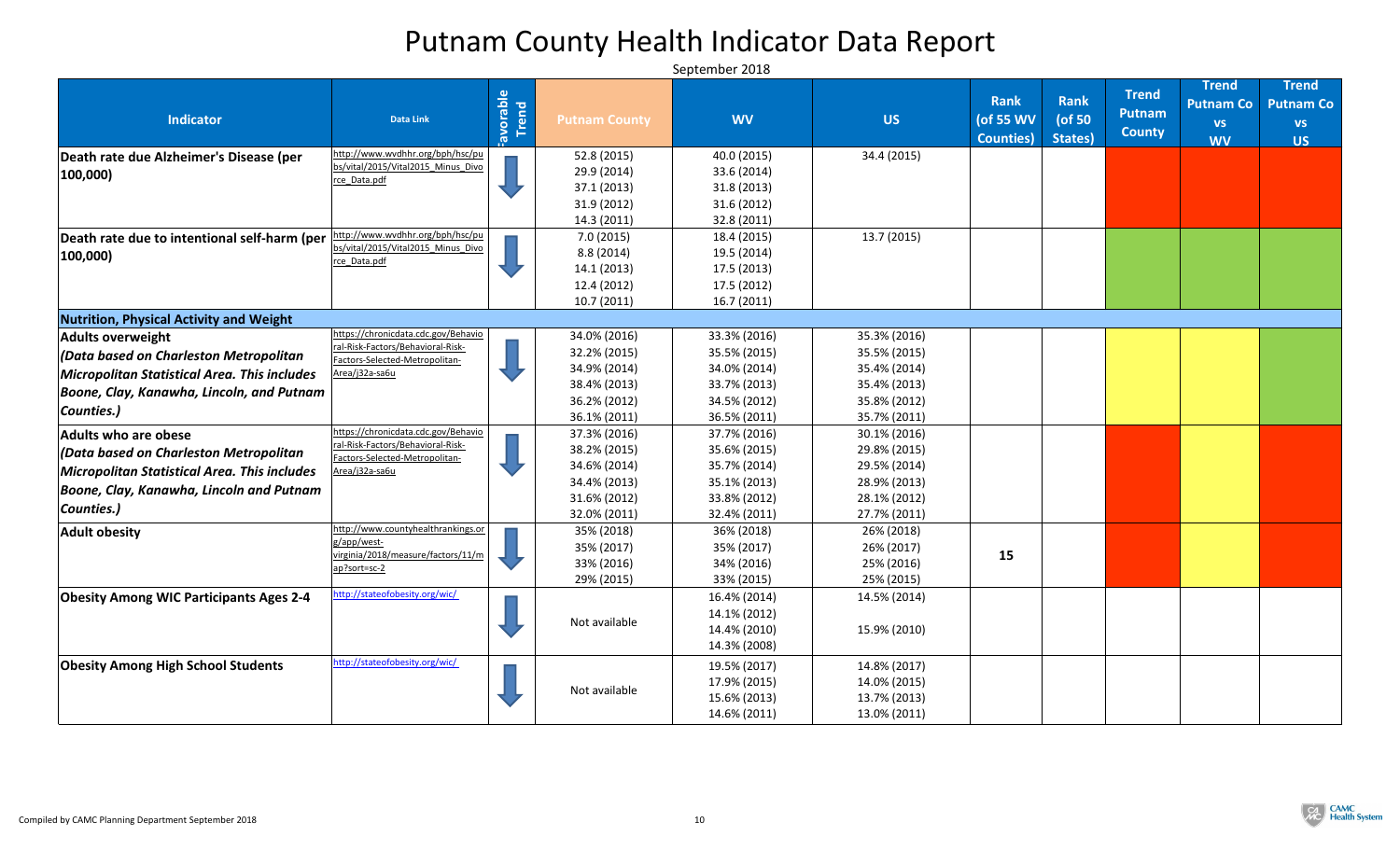| <b>Indicator</b>                                                                                                                | <b>Data Link</b>                                                                                         | <b>avorable</b><br>Trend | <b>Putnam County</b>                                                                                                                 | <b>WV</b>                                                                                                                                            | <b>US</b>                                                | <b>Rank</b><br>(of 55 WV<br><b>Counties</b> ) | <b>Rank</b><br>( $of 50$<br>States) | <b>Trend</b><br><b>Putnam</b><br><b>County</b> | <b>Trend</b><br><b>Putnam Co</b><br><b>VS</b><br><b>WV</b> | <b>Trend</b><br><b>Putnam Co</b><br><b>VS</b><br><b>US</b> |
|---------------------------------------------------------------------------------------------------------------------------------|----------------------------------------------------------------------------------------------------------|--------------------------|--------------------------------------------------------------------------------------------------------------------------------------|------------------------------------------------------------------------------------------------------------------------------------------------------|----------------------------------------------------------|-----------------------------------------------|-------------------------------------|------------------------------------------------|------------------------------------------------------------|------------------------------------------------------------|
| Children who are obese                                                                                                          | http://www.cardiacwv.org/results.ph                                                                      |                          | 23% (2016-17)<br>24% (2015-16)<br>29% (2014-15)<br>28% (2013-14)<br>22% (2012-13)                                                    | 27.2% (2016-17)<br>29.2% (2015-16)<br>28.8% (2014-15)<br>30.2% (2013-14)<br>28.2% (2012-13)                                                          | Not available                                            |                                               |                                     |                                                |                                                            |                                                            |
|                                                                                                                                 |                                                                                                          |                          | 27% (2011-12)<br>25% (2010-11)<br>30% (2009-10)                                                                                      | 27.8% (2011-12)<br>28.9% (2010-11)<br>27.5% (2009-10)                                                                                                |                                                          |                                               |                                     |                                                |                                                            |                                                            |
| Children who are overweight                                                                                                     | http://www.cardiacwv.org/results.ph                                                                      |                          | 21% (2016-17)<br>16% (2015-16)<br>20% (2014-15)<br>24% (2013-14)<br>18% (2012-13)<br>16% (2011-12)<br>21% (2010-11)<br>21% (2009-10) | 19.3% (2016-17)<br>18.4% (2015-16)<br>18.4% (2014-15)<br>18.1% (2013-14)<br>18.7% (2012-13)<br>18.7% (2011-12)<br>18.4% (2010-11)<br>18.9% (2009-10) | Not available                                            |                                               |                                     |                                                |                                                            |                                                            |
| <b>High School Students who are overweight</b>                                                                                  | https://nccd.cdc.gov/youthonline/Ap<br>p/Results.aspx                                                    |                          |                                                                                                                                      | 16.0 (2017)<br>16.9 (2015)<br>15.5 (2013)<br>15.7 (2011)                                                                                             | 15.6 (2017)<br>16.0 (2015)<br>16.6 (2013)<br>15.2 (2011) |                                               |                                     |                                                |                                                            |                                                            |
| <b>High School Students who are obese</b>                                                                                       | https://nccd.cdc.gov/youthonline/Ap<br>p/Results.aspx                                                    |                          |                                                                                                                                      | 19.5 (2017)<br>17.9 (2015)<br>15.5 (2013)<br>14.8 (2011)                                                                                             | 14.8 (2017)<br>14.0 (2015)<br>13.7 (2013)<br>13.0 (2011) |                                               |                                     |                                                |                                                            |                                                            |
| Consumed fruit less than one time per day<br>(Data based on Charleston Metropolitan<br><b>Statistical Area.)</b>                | https://www.cdc.gov/brfss/brfssprev<br>alence/                                                           |                          | 48.4% (2015)<br>48.1% (2013)                                                                                                         | 49.9% (2015)<br>46.0% (2013)                                                                                                                         | 40.1% (2015)<br>39.2% (2013)                             |                                               |                                     |                                                |                                                            |                                                            |
| Consumed vegetables less than one time<br>per day<br>(Data based on Charleston Metropolitan<br><b>Statistical Area.)</b>        | https://www.cdc.gov/brfss/brfssprev<br>alence/                                                           |                          | 25.6% (2015)<br>24.2% (2013)                                                                                                         | 26.5% (2015)<br>24.2% (2013)                                                                                                                         | 22.3% (2015)<br>23.1% (2013)                             |                                               |                                     |                                                |                                                            |                                                            |
| <b>Access to exercise opportunities</b>                                                                                         | http://www.countyhealthrankings.or<br>g/app/west-<br>virginia/2018/measure/factors/132/<br>map?sort=sc-2 |                          | 63% (2018)<br>59% (2017)<br>59% (2016)<br>63% (2015)                                                                                 | 63% (2018)<br>58% (2017)<br>58% (2016)<br>60% (2015)                                                                                                 | 91% (2018)<br>91% (2017)<br>91% (2016)<br>92% (2015)     | 21                                            |                                     |                                                |                                                            |                                                            |
| <b>Physical Inactivity (Percent of adults age 20+ <math>\frac{1}{2}</math></b><br>reporting no leisure time physical activity.) | http://www.countyhealthrankings.or<br>g/app/west-<br>virginia/2018/measure/factors/70/m<br>ap?sort=sc-2  |                          | 26% (2018)<br>26% (2017)<br>29% (2016)<br>30% (2015)                                                                                 | 29% (2018)<br>29% (2017)<br>32% (2016)<br>32% (2015)                                                                                                 | 20% (2018)<br>19% (2017)<br>20% (2016)<br>20% (2015)     | 8                                             |                                     |                                                |                                                            | CAMC<br>MC Health System                                   |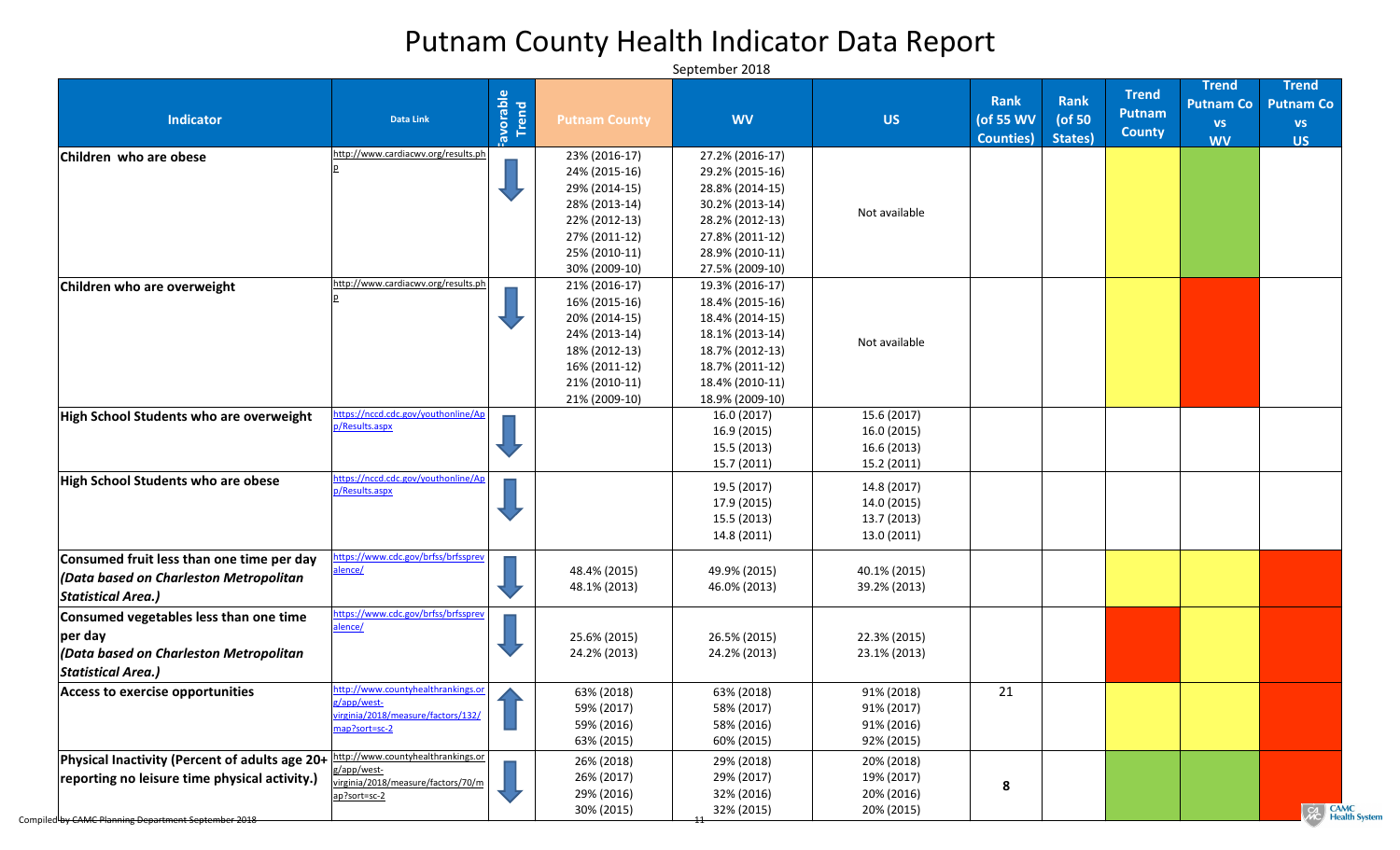| <b>Indicator</b>                                                            | <b>Data Link</b>                                                         | iavorable | <b>Putnam County</b> | <b>WV</b>      | <b>US</b>    | <b>Rank</b><br>(of 55 WV | Rank<br>( $of 50$ | <b>Trend</b><br><b>Putnam</b><br><b>County</b> | <b>Trend</b><br><b>Putnam Co</b><br><b>VS</b> | <b>Trend</b><br><b>Putnam Co</b><br><b>VS</b> |
|-----------------------------------------------------------------------------|--------------------------------------------------------------------------|-----------|----------------------|----------------|--------------|--------------------------|-------------------|------------------------------------------------|-----------------------------------------------|-----------------------------------------------|
|                                                                             | https://chronicdata.cdc.gov/Behavio                                      |           |                      |                |              | <b>Counties</b> )        | States)           |                                                | <b>WV</b>                                     | <b>US</b>                                     |
| Adults engaging in regular physical activity.                               | ral-Risk-Factors/Behavioral-Risk-                                        |           | 74.6% (2016)         | 71.5% (2016)   | 76.7% (2016) |                          |                   |                                                |                                               |                                               |
| $\vert$ (Any physical activity during the past                              | Factors-Selected-Metropolitan-                                           |           | 66.1% (2015)         | 69.2% (2015)   | 73.8% (2015) |                          |                   |                                                |                                               |                                               |
| $ $ month. $ $                                                              | Area/j32a-sa6u                                                           |           | 72.3% (2014)         | 71.3% (2014)   | 76.8% (2014) |                          |                   |                                                |                                               |                                               |
| $ $ (Data based on Charleston Metropolitan                                  |                                                                          |           | 66.6% (2013)         | 68.6% (2013)   | 74.5% (2013) |                          |                   |                                                |                                               |                                               |
| Micropolitan Statistical Area. This includes                                |                                                                          |           | 70.4% (2012)         | 69.0% (2012)   | 76.9% (2012) |                          |                   |                                                |                                               |                                               |
| Boone, Clay, Kanawha, Lincoln, and Putnam                                   |                                                                          |           | 66.8% (2011)         | 64.9% (2011)   | 73.8% (2011) |                          |                   |                                                |                                               |                                               |
| Counties.)                                                                  |                                                                          |           |                      |                |              |                          |                   |                                                |                                               |                                               |
| Participated in 150 minutes or more of                                      | https://chronicdata.cdc.gov/Behavio<br>ral-Risk-Factors/Behavioral-Risk- |           |                      |                |              |                          |                   |                                                |                                               |                                               |
| <b>Aerobic Physical Activity per week</b>                                   | Factors-Selected-Metropolitan-                                           |           | 43.4% (2015)         | 48.0% (2015)   | 51.0% (2015) |                          |                   |                                                |                                               |                                               |
| $ $ (Data based on Charleston Metropolitan                                  | Area/j32a-sa6u                                                           |           | 45.8% (2013)         | 47.6% (2013)   | 50.5% (2013) |                          |                   |                                                |                                               |                                               |
| <b>Micropolitan Statistical Area. This includes</b>                         |                                                                          |           | 44.5% (2011)         |                |              |                          |                   |                                                |                                               |                                               |
| Boone, Clay, Kanawha, Lincoln, and Putnam                                   |                                                                          |           |                      |                |              |                          |                   |                                                |                                               |                                               |
| Counties.)                                                                  |                                                                          |           |                      |                |              |                          |                   |                                                |                                               |                                               |
| <b>Participated in Muscle Strengthening</b>                                 | https://www.cdc.gov/brfss/brfssprev                                      |           |                      |                |              |                          |                   |                                                |                                               |                                               |
| exercises two or more times per week.                                       | alence/                                                                  |           | 21.6% (2015)         | 20.9% (2015)   | 30.2% (2015) |                          |                   |                                                |                                               |                                               |
| (Data based on Charleston Metropolitan                                      |                                                                          |           | 17.3% (2013)         | 18.6% (2013)   | 29.8% (2013) |                          |                   |                                                |                                               |                                               |
| Statistical Area.)                                                          |                                                                          |           | 21.1% (2011)         | 20.2% (2011)   | 29.6% (2011) |                          |                   |                                                |                                               |                                               |
| <b>Oral Health</b>                                                          |                                                                          |           |                      |                |              |                          |                   |                                                |                                               |                                               |
| Adults who visited a dentist                                                | https://chronicdata.cdc.gov/Behavio                                      |           |                      |                |              |                          |                   |                                                |                                               |                                               |
|                                                                             | ral-Risk-Factors/Behavioral-Risk-<br>Factors-Selected-Metropolitan-      |           | 60.2% (2016)         | 57.6% (2016)   | 66.3% (2016) |                          |                   |                                                |                                               |                                               |
| Data based on Charleston Metropolitan                                       | Area/j32a-sa6u                                                           |           | 60.5% (2014)         | 54.2% (2014)   | 65.3% (2014) |                          |                   |                                                |                                               |                                               |
| Micropolitan Statistical Area. This includes                                |                                                                          |           | 62.3% (2012)         | 56.4% (2012)   | 67.2% (2012) |                          |                   |                                                |                                               |                                               |
| Boone, Clay, Kanawha, Lincoln, and Putnam                                   |                                                                          |           | 62.7% (2010)         | 60.5% (2010)   | 69.7% (2010) |                          |                   |                                                |                                               |                                               |
| Counties.)                                                                  |                                                                          |           | 66.5% (2008)         | 60.7% (2008)   | 71.3% (2008) |                          |                   |                                                |                                               |                                               |
| <b>Substance Abuse and Tobacco Use</b>                                      |                                                                          |           |                      |                |              |                          |                   |                                                |                                               |                                               |
| Adult binge plus heavy drinking                                             | https://chronicdata.cdc.gov/Behavio                                      |           |                      |                |              |                          |                   |                                                |                                               |                                               |
| Binge drinkers (males having five or more                                   | ral-Risk-Factors/Behavioral-Risk-                                        |           |                      |                |              |                          |                   |                                                |                                               |                                               |
| drinks on one occasion, females having four $\frac{\text{Area}}{132a-5a6u}$ | Factors-Selected-Metropolitan-                                           |           | 12.7% (2016)         | 11.3% (2016)   | 16.9% (2016) |                          |                   |                                                |                                               |                                               |
| or more drinks on one occasion)                                             |                                                                          |           | $9.3\% (2015)$       | 10.6% (2015)   | 16.3% (2015) |                          |                   |                                                |                                               |                                               |
|                                                                             |                                                                          |           | $9.8\% (2014)$       | $9.6\% (2014)$ | 16.0% (2014) |                          |                   |                                                |                                               |                                               |
|                                                                             |                                                                          |           | 13.8% (2013)         | 11.2% (2013)   | 16.8% (2013) |                          |                   |                                                |                                               |                                               |
| $ $ (Data based on Charleston Metropolitan                                  |                                                                          |           | $9.4\% (2012)$       | 10.2% (2012)   | 16.9% (2012) |                          |                   |                                                |                                               |                                               |
| Micropolitan Statistical Area. This includes                                |                                                                          |           | 7.7% (2011)          | 10.1% (2011)   | 18.3% (2011) |                          |                   |                                                |                                               |                                               |
| Boone, Clay, Kanawha, Lincoln, and Putnam                                   |                                                                          |           |                      |                |              |                          |                   |                                                |                                               |                                               |
| Counties.)                                                                  |                                                                          |           |                      |                |              |                          |                   |                                                |                                               |                                               |

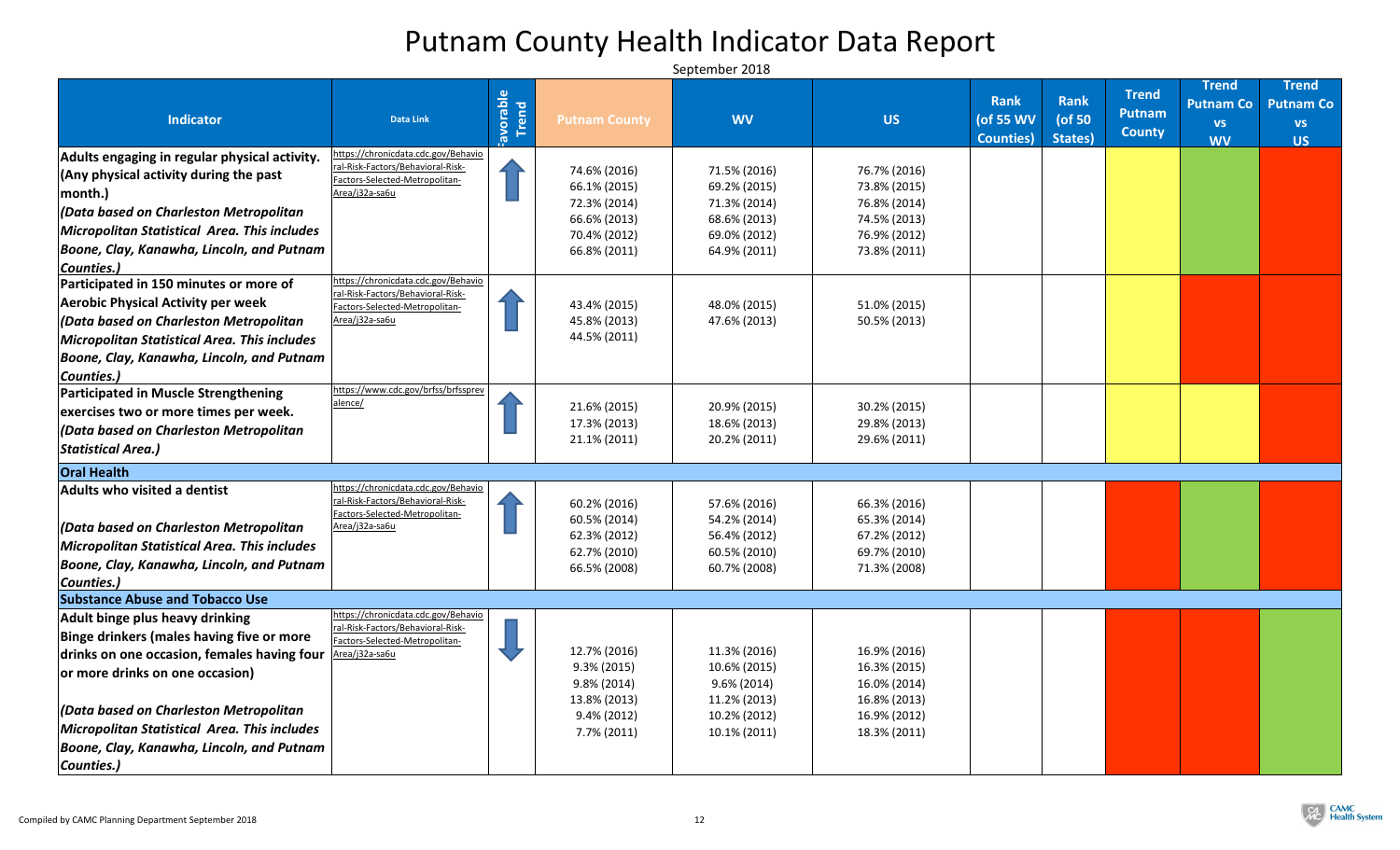| <b>Indicator</b>                                                                                                                                                                             | <b>Data Link</b>                                                                                                             | iavorable | <b>Putnam County</b>                                                                         | <b>WV</b>                                                                                                    | <b>US</b>                                                                                    | <b>Rank</b><br>(of 55 WV<br><b>Counties</b> ) | <b>Rank</b><br>( $of 50$<br>States) | <b>Trend</b><br><b>Putnam</b><br><b>County</b> | <b>Trend</b><br><b>Putnam Co</b><br><b>VS</b><br><b>WV</b> | <b>Trend</b><br><b>Putnam Co</b><br><b>VS</b><br><b>US</b> |
|----------------------------------------------------------------------------------------------------------------------------------------------------------------------------------------------|------------------------------------------------------------------------------------------------------------------------------|-----------|----------------------------------------------------------------------------------------------|--------------------------------------------------------------------------------------------------------------|----------------------------------------------------------------------------------------------|-----------------------------------------------|-------------------------------------|------------------------------------------------|------------------------------------------------------------|------------------------------------------------------------|
| Alcohol use in the past month by persons 12-https://dhhr.wv.gov/bhhf/Pages/201<br>20 years                                                                                                   | 6-County-Epidemiological-Profiles-<br>.aspx                                                                                  |           | 19.2% (2012-14)<br>21.9% (2010-12)<br>23.5% (2008-10)                                        | 22.2% (2012-14)<br>26.2% (2010-12)<br>23.4% (2008-10)                                                        |                                                                                              |                                               |                                     |                                                |                                                            |                                                            |
| Source: Behavioral Health Profile                                                                                                                                                            |                                                                                                                              |           | 24.9% (2006-08)                                                                              | 25.3% (2006-08)                                                                                              |                                                                                              |                                               |                                     |                                                |                                                            |                                                            |
| Binge Alcohol use in the past month by<br>persons 12-20 years<br><b>Source: County Behavioral Health Profile</b>                                                                             | https://dhhr.wv.gov/bhhf/Pages/201<br>6-County-Epidemiological-Profiles-<br>.aspx                                            |           | 14.6% (2012-14)<br>15.5% (2010-12)<br>15.8% (2008-10)<br>16.4% (2006-08)                     | 17.3% (2012-14)<br>20.1% (2010-12)<br>15.9% (2008-10)<br>17.8% (2006-08)                                     |                                                                                              |                                               |                                     |                                                |                                                            |                                                            |
| <b>Alcohol-Impaired Driving Deaths</b>                                                                                                                                                       | http://www.countyhealthrankings.or<br>g/app/west-<br>virginia/2018/measure/factors/132/<br>map?sort=sc-2                     |           | 31% (2018)<br>34% (2017)<br>41% (2016)<br>36% (2015)<br>40% (2014)                           | 32% (2018)<br>32% (2017)<br>33% (2016)<br>34% (2015)<br>35% (2014)                                           | 13% (2018)<br>13% (2017)<br>14% (2016)<br>14% (2015)<br>14% (2014)                           |                                               |                                     |                                                |                                                            |                                                            |
| Drinking and Driving (DUI/Intox)<br><b>Source: County Behavioral Health Profile</b>                                                                                                          | https://dhhr.wv.gov/bhhf/Pages/201<br>6-County-Epidemiological-Profiles-<br>.aspx                                            |           | 111 (2014)<br>90(2013)<br>132 (2012)<br>82 (2011)<br>71 (2010)<br>169 (2009)<br>172 (2008)   | 5,834 (2014)<br>7,130 (2013)<br>7,443 (2012)<br>6,705 (2011)<br>6,141 (2010)<br>6,587 (2009)<br>6,842 (2008) |                                                                                              |                                               |                                     |                                                |                                                            |                                                            |
| Death rate due to motor vehicle injuries<br>$ $ (per 100,000 population)                                                                                                                     | http://www.wvdhhr.org/bph/hsc/pu<br>bs/vital/2015/Vital2015_Minus_Divo<br>rce Data.pdf                                       |           | 8.8(2015)<br>28.8 (2014)<br>12.4 (2013)<br>19.5 (2012)<br>16.1(2011)                         | 16.5(2015)<br>17.6 (2014)<br>17.9 (2013)<br>19.1 (2012)<br>20.3(2011)                                        | 11.7 (2015)                                                                                  |                                               |                                     |                                                |                                                            |                                                            |
| Motor vehicle crash death rate (Per 100,000<br>population)                                                                                                                                   | ttp://www.countyhealthrankings.or<br>g/app/west-<br>virginia/2018/measure/factors/39/da                                      |           | 15 (2018)<br>16 (2017)<br>15 (2016)<br>16 (2015)                                             | 16 (2018)<br>17 (2017)<br>18 (2016)<br>19 (2015)                                                             | 9(2018)<br>8(2017)<br>9(2016)<br>10 (2015)                                                   | 18                                            |                                     |                                                |                                                            |                                                            |
| Adults who have never smoked<br>$ $ (Data based on Charleston Metropolitan<br><b>Micropolitan Statistical Area. This includes</b><br>Boone, Clay, Kanawha, Lincoln, and Putnam<br>Counties.) | https://chronicdata.cdc.gov/Behavio<br>ral-Risk-Factors/Behavioral-Risk-<br>Factors-Selected-Metropolitan-<br>Area/j32a-sa6u |           | 47.7% (2016)<br>48.9% (2015)<br>48.2% (2014)<br>49.8% (2013)<br>51.1% (2012)<br>47.2% (2011) | 48.9% (2016)<br>49.4% (2015)<br>46.6% (2014)<br>48.4% (2013)<br>46.5% (2012)<br>47.9% (2011)                 | 57.2% (2016)<br>56.5% (2015)<br>55.9% (2014)<br>55.0% (2013)<br>54.5% (2012)<br>52.9% (2011) |                                               |                                     |                                                |                                                            |                                                            |

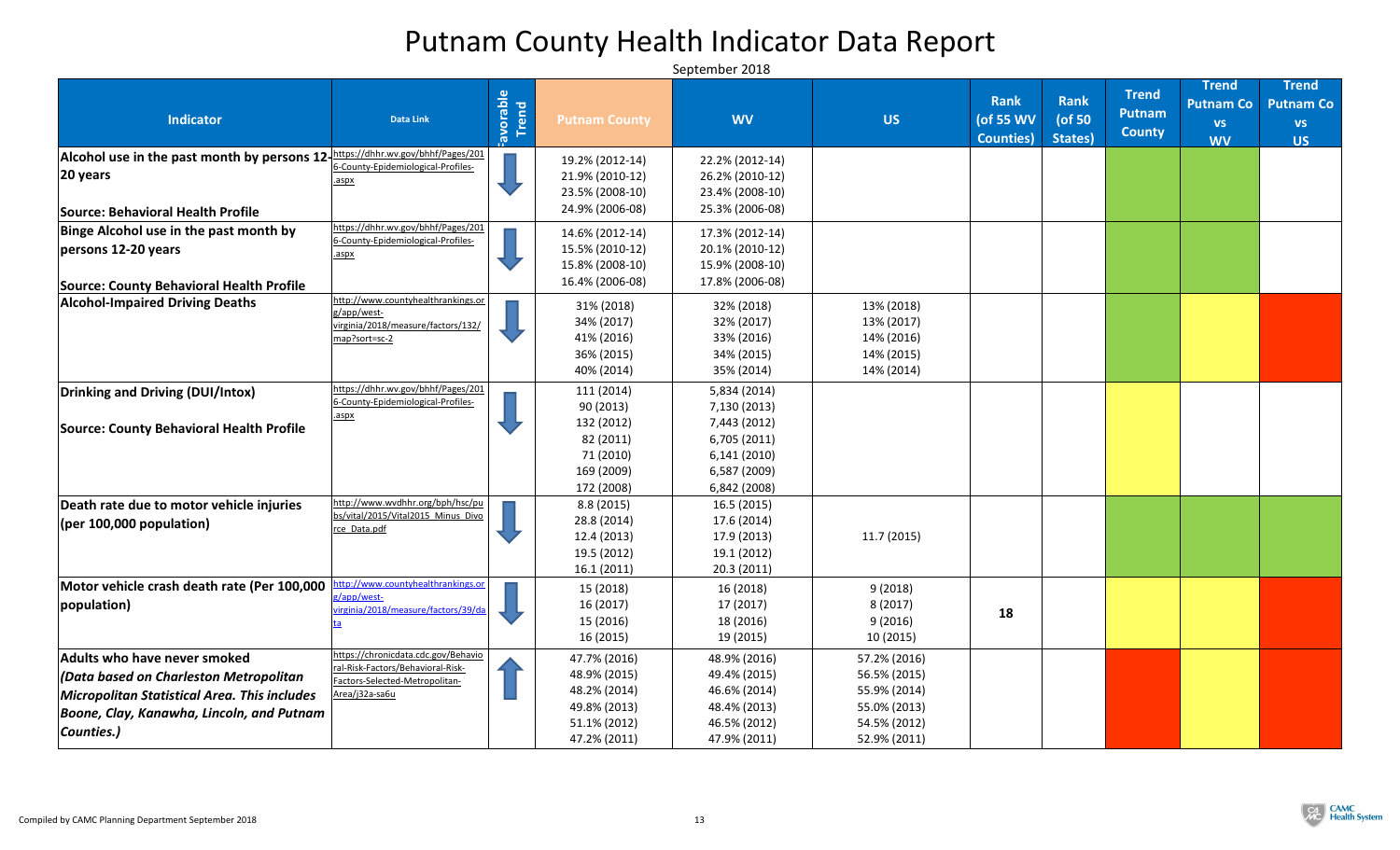| <b>Indicator</b>                                                                                          | <b>Data Link</b>                                                                                                        | <b>Norable</b><br>Trend | <b>Putnam County</b>                                                             | <b>WV</b>                                                                     | <b>US</b>                              | <b>Rank</b><br>(of 55 WV<br><b>Counties</b> ) | Rank<br>( $of 50$<br>States) | <b>Trend</b><br><b>Putnam</b><br><b>County</b> | <b>Trend</b><br><b>Putnam Co</b><br><b>VS</b><br><b>WV</b> | <b>Trend</b><br><b>Putnam Co</b><br><b>VS</b><br><b>US</b> |
|-----------------------------------------------------------------------------------------------------------|-------------------------------------------------------------------------------------------------------------------------|-------------------------|----------------------------------------------------------------------------------|-------------------------------------------------------------------------------|----------------------------------------|-----------------------------------------------|------------------------------|------------------------------------------------|------------------------------------------------------------|------------------------------------------------------------|
| <b>Smokeless Tobacco Use: Do you currently</b>                                                            | https://www.cdc.gov/brfss/brfssprev<br>alence/                                                                          |                         |                                                                                  |                                                                               |                                        |                                               |                              |                                                |                                                            |                                                            |
| use chewing tobacco, snuff or snus?                                                                       |                                                                                                                         |                         | 93.8% (2016)                                                                     | 91.5% (2016)                                                                  | 96.0% (2016)                           |                                               |                              |                                                |                                                            |                                                            |
| Response is "Not at all"                                                                                  |                                                                                                                         |                         | 90.6% (2015)<br>92.5% (2014)                                                     | 90.7% (2015)<br>91.5% (2014)                                                  | 96.0% (2015)<br>95.8% (2014)           |                                               |                              |                                                |                                                            |                                                            |
| $ $ (Data based on Charleston Metropolitan                                                                |                                                                                                                         |                         | 94.4% (2013)                                                                     | 90.6% (2013)                                                                  | 95.7% (2013)                           |                                               |                              |                                                |                                                            |                                                            |
| Statistical Area.)                                                                                        |                                                                                                                         |                         |                                                                                  |                                                                               |                                        |                                               |                              |                                                |                                                            |                                                            |
| <b>Tobacco Use among Adults</b><br><b>Source: County Behavioral Health Profile</b>                        | ttps://dhhr.wv.gov/bhhf/Pages/201<br>6-County-Epidemiological-Profiles-<br>aspx                                         |                         | 38.4% (2012-14)<br>38.7% (2010-12)<br>39.9% (2008-10)                            | 37.4% (2012-14)<br>38.2% (2010-12)<br>39.3% (2008-10)                         |                                        |                                               |                              |                                                |                                                            |                                                            |
|                                                                                                           |                                                                                                                         |                         | 37.4% (2006-08)                                                                  | 37.6% (2006-08)                                                               |                                        |                                               |                              |                                                |                                                            |                                                            |
| Marijuana use in past month, persons 12<br>vears or older                                                 | https://dhhr.wv.gov/bhhf/Pages/201<br>6-County-Epidemiological-Profiles-<br>aspx                                        |                         | 5.8% (2012-14)<br>4.9% (2010-12)<br>$6.1\%$ (2008-10)<br>5.3% (2006-08)          | $5.8\%$ (2012-14)<br>5.6% (2010-12)<br>5.8% (2008-10)<br>5.4% (2006-08)       |                                        |                                               |                              |                                                |                                                            |                                                            |
| <b>Source: County Behavioral Health Profile</b>                                                           | https://dhhr.wv.gov/bhhf/Pages/201                                                                                      |                         |                                                                                  |                                                                               |                                        |                                               |                              |                                                |                                                            |                                                            |
| Cocaine use in past year, persons 12 years<br>or older<br><b>Source: County Behavioral Health Profile</b> | 6-County-Epidemiological-Profiles-<br>.aspx                                                                             |                         | $1.1\%$ (2012-14)<br>$1.5\%$ (2010-12)<br>$2.0\%$ (2008-10)<br>$2.3\%$ (2006-08) | $1.4\%$ (2012-14)<br>$1.5\%$ (2010-12)<br>$2.1\% (2008-10)$<br>2.6% (2006-08) |                                        |                                               |                              |                                                |                                                            |                                                            |
| Death Rates due to Drug Overdose (Rate per<br>$ 100,000$ population)                                      | ttps://wonder.cdc.gov/controller/d<br>atarequest/D76                                                                    |                         | 22.8 (2016)<br>17.6 (2015)                                                       | 48.0 (2016)<br>39.9 (2015)                                                    | 16.9 (2016)<br>16.3(2015)              | 31                                            |                              |                                                |                                                            |                                                            |
|                                                                                                           |                                                                                                                         |                         | 14.1 (2014)                                                                      | 34.0 (2014)                                                                   | (2014)                                 |                                               |                              |                                                |                                                            |                                                            |
| Non-medical use of pain relievers in past                                                                 | https://dhhr.wv.gov/bhhf/Pages/201                                                                                      |                         | 10.3% (2012-14)                                                                  | 10.5% (2012-14)                                                               |                                        |                                               |                              |                                                |                                                            |                                                            |
| year, persons 12 years or older                                                                           | 6-County-Epidemiological-Profiles-<br>.aspx                                                                             |                         | 8.8% (2010-12)<br>$6.3\%$ (2008-10)<br>5.7% (2006-08)                            | $9.8\%$ (2010-12)<br>$5.7\%$ (2008-10)<br>5.4% (2006-08)                      |                                        |                                               |                              |                                                |                                                            |                                                            |
| <b>Source: County Behavioral Health Profile</b>                                                           | https://dhhr.wv.gov/bhhf/Pages/201                                                                                      |                         |                                                                                  |                                                                               |                                        |                                               |                              |                                                |                                                            |                                                            |
| <b>Persons needing but not receiving</b><br>treatment for drug use in the past year                       | 6-County-Epidemiological-Profiles-<br>.aspx                                                                             |                         | $2.8\%$ (2012-14)<br>$2.6\%$ (2010-12)<br>$2.8\%$ (2008-10)                      | $2.5\%$ (2012-14)<br>$2.5\% (2010-12)$<br>$2.6\%$ (2008-10)                   |                                        |                                               |                              |                                                |                                                            |                                                            |
| <b>Source: County Behavioral Health Profile</b>                                                           |                                                                                                                         |                         | 2.7% (2006-08)                                                                   | $2.6\%$ (2006-08)                                                             |                                        |                                               |                              |                                                |                                                            |                                                            |
| Economy                                                                                                   |                                                                                                                         |                         |                                                                                  |                                                                               |                                        |                                               |                              |                                                |                                                            |                                                            |
| <b>Children in Poverty (Percentage of persons</b><br>$ $ under age 18 $ $                                 | http://www.countyhealthrankings.or<br>g/app/west-<br>virginia/2018/rankings/putnam/coun<br>ty/outcomes/overall/snapshot |                         | 13% (2018)<br>13% (2017)<br>13% (2016)                                           | 24% (2018)<br>25% (2017)<br>25% (2016)                                        | 12% (2018)<br>12% (2017)<br>13% (2016) |                                               |                              |                                                |                                                            |                                                            |
|                                                                                                           |                                                                                                                         |                         | 15% (2015)                                                                       | 26% (2015)                                                                    | 13% (2015)                             |                                               |                              |                                                |                                                            |                                                            |

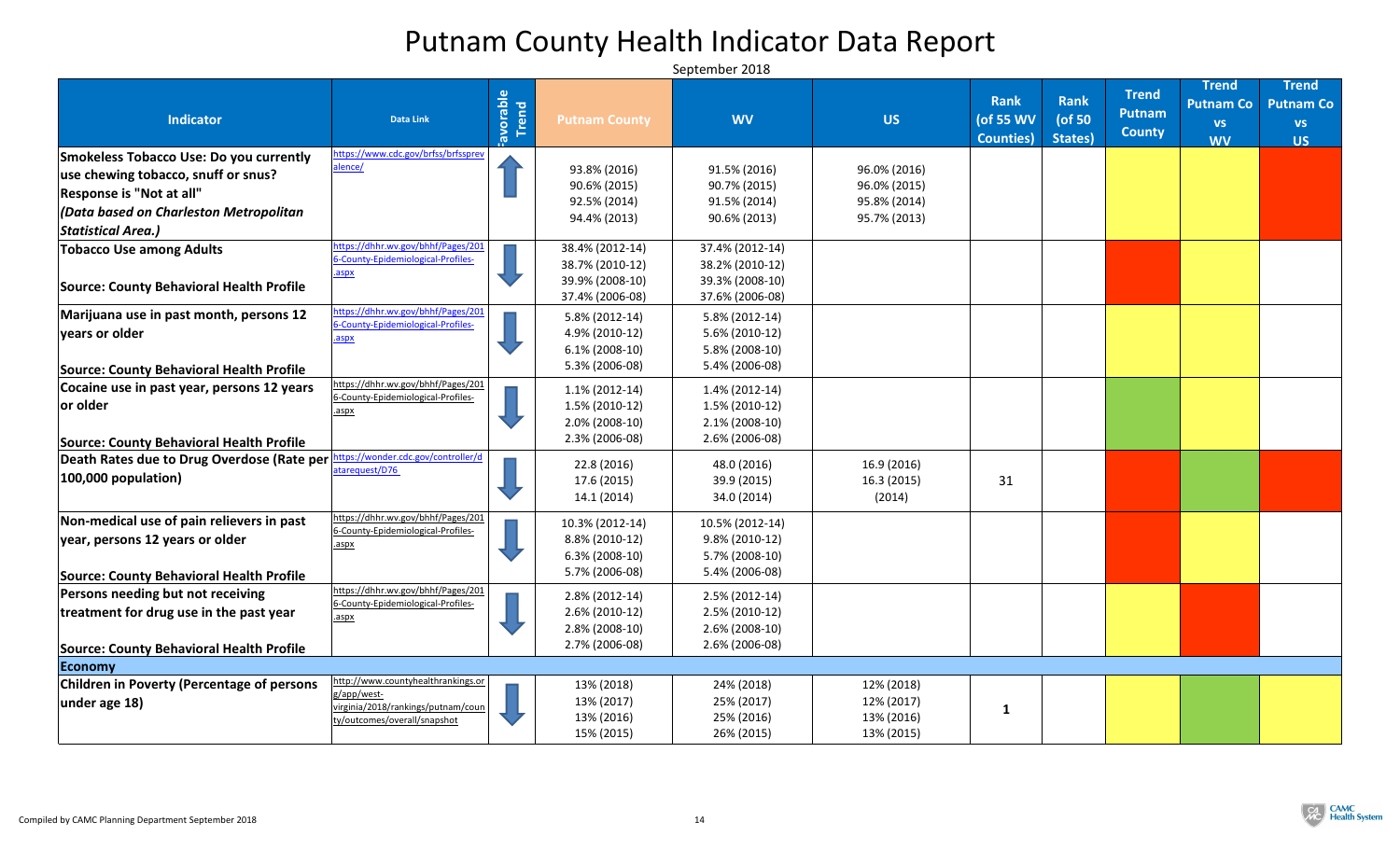| <b>Indicator</b>                           | <b>Data Link</b>                                              | iavorable | <b>Putnam County</b> | <b>WV</b>         | <b>US</b>         | <b>Rank</b><br>(of 55 WV<br><b>Counties</b> ) | <b>Rank</b><br>(of 50<br>States) | <b>Trend</b><br><b>Putnam</b><br><b>County</b> | <b>Trend</b><br><b>Putnam Co</b><br><b>VS</b><br><b>WV</b> | <b>Trend</b><br><b>Putnam Co</b><br><b>VS</b><br><b>US</b> |
|--------------------------------------------|---------------------------------------------------------------|-----------|----------------------|-------------------|-------------------|-----------------------------------------------|----------------------------------|------------------------------------------------|------------------------------------------------------------|------------------------------------------------------------|
| <b>Percent Children in Poverty</b>         | http://datacenter.kidscount.org/data                          |           |                      | 24.0% (2016)      | 19% (2016)        |                                               |                                  |                                                |                                                            |                                                            |
|                                            | /bystate/stateprofile.aspx?state=WV<br>&group=DataBook&loc=50 |           | 13.0% (2015)         | 24.7% (2015)      | 21% (2015)        |                                               |                                  |                                                |                                                            |                                                            |
|                                            |                                                               |           | 14.6% (2014)         | 26.3% (2014)      | 22(2014)          |                                               | 43                               |                                                |                                                            |                                                            |
|                                            |                                                               |           | 14.6% (2013)         | 26.3% (2013)      | 22(2013)          |                                               |                                  |                                                |                                                            |                                                            |
|                                            |                                                               |           | 14.4% (2012)         | 25.1% (2012)      | 23 (2012)         |                                               |                                  |                                                |                                                            |                                                            |
| <b>Families living below poverty rate</b>  | http://factfinder2.census.gov/faces/                          |           | $9.8\%$ (2012-16)    | 21.8% (2012-16)   | 17.4% (2012-16)   |                                               |                                  |                                                |                                                            |                                                            |
| $ $ (with related children under 18 years) | nav/jsf/pages/searchresults.xhtml?re<br>fresh=t               |           | $10.1\% (2011-15)$   | 22.2% (2011-15)   | 18.0% (2011-15)   |                                               |                                  |                                                |                                                            |                                                            |
|                                            |                                                               |           | 11.6% (2010-14)      | 22.5% (2010-14)   | 18.1% (2010-14)   |                                               |                                  |                                                |                                                            |                                                            |
|                                            |                                                               |           | 13.9% (2009-13)      | 22.2% (2009-13)   | 17.8% (2009-13)   |                                               |                                  |                                                |                                                            |                                                            |
|                                            |                                                               |           | 12.3% (2008-12)      | 21.8% (2008-12)   | 17.2% (2008-12)   |                                               |                                  |                                                |                                                            |                                                            |
|                                            |                                                               |           | 12.0% (2007-11)      | 21.5% (2007-11)   | 16.4% (2007-11)   |                                               |                                  |                                                |                                                            |                                                            |
|                                            |                                                               |           | 13.4% (2006-10)      | 21.3% (2006-10)   | 15.7% (2006-10)   |                                               |                                  |                                                |                                                            |                                                            |
|                                            |                                                               |           | 14.3% (2005-09)      | 21.8% (2005-09)   | 15.3% (2005-09)   |                                               |                                  |                                                |                                                            |                                                            |
| People living below poverty rate           | http://factfinder2.census.gov/faces/                          |           | $9.8\%$ (2012-16)    | 17.7% (2012-16)   | 15.1% (2012-16)   |                                               |                                  |                                                |                                                            |                                                            |
|                                            | nav/jsf/pages/searchresults.xhtml?re                          |           | $9.8\%$ (2011-15)    | 18.0% (2011-15)   | 15.5% (2011-15)   |                                               |                                  |                                                |                                                            |                                                            |
|                                            | fresh=t                                                       |           | 10.1% (2010-14)      | 18.1% (2010-14)   | 15.6% (2010-14)   |                                               |                                  |                                                |                                                            |                                                            |
|                                            |                                                               |           | 11.3% (2009-13)      | 17.9% (2009-13)   | 15.4% (2009-13)   |                                               |                                  |                                                |                                                            |                                                            |
|                                            |                                                               |           | 10.1% (2008-12)      | 17.6% (2008-12)   | 14.9% (2008-12)   |                                               |                                  |                                                |                                                            |                                                            |
|                                            |                                                               |           | $9.8\%$ (2007-11)    | 17.5% (2007-11)   | 14.3% (2007-11)   |                                               |                                  |                                                |                                                            |                                                            |
|                                            |                                                               |           | 10.4% (2006-10)      | 17.4% (2006-10)   | 13.8% (2006-10)   |                                               |                                  |                                                |                                                            |                                                            |
|                                            |                                                               |           | 11.2% (2005-09)      | 17.6% (2005-09)   | 13.5% (2005-09)   |                                               |                                  |                                                |                                                            |                                                            |
| People over 65 living below poverty rate   | http://factfinder2.census.gov/faces/                          |           | $8.0\%$ (2012-16)    | $9.0\%$ (2012-16) | $9.3\% (2012-16)$ |                                               |                                  |                                                |                                                            |                                                            |
|                                            | nav/jsf/pages/searchresults.xhtml?re                          |           | $6.4\%$ (2011-15)    | $9.1\% (2011-15)$ | $9.4\% (2011-15)$ |                                               |                                  |                                                |                                                            |                                                            |
|                                            | fresh=t                                                       |           | $5.6\%$ (2010-14)    | $9.4\%$ (2010-14) | $9.4\% (2010-14)$ |                                               |                                  |                                                |                                                            |                                                            |
|                                            |                                                               |           | 5.7% (2009-13)       | $9.6\%$ (2009-13) | $9.4\%$ (2009-13) |                                               |                                  |                                                |                                                            |                                                            |
|                                            |                                                               |           | $6.3\%$ (2008-12)    | $9.9\%$ (2008-12) | $9.4\% (2008-12)$ |                                               |                                  |                                                |                                                            |                                                            |
|                                            |                                                               |           | 5.3% (2007-11)       | 10.3% (2007-11)   | $9.4\%$ (2007-11) |                                               |                                  |                                                |                                                            |                                                            |
|                                            |                                                               |           | $6.5\%$ (2006-10)    | 10.5% (2006-10)   | $9.5\%$ (2006-10) |                                               |                                  |                                                |                                                            |                                                            |
|                                            |                                                               |           | 7.6% (2005-09)       | 10.8% (2005-09)   | 9.8% (2005-09)    |                                               |                                  |                                                |                                                            |                                                            |
| Homeownership rate                         | http://factfinder2.census.gov/faces/                          |           | 82.0% (2012-16)      | 72.5% (2012-16)   | 63.6% (2012-16)   |                                               |                                  |                                                |                                                            |                                                            |
| (Owner occupied)                           | nav/jsf/pages/searchresults.xhtml?re                          |           | 82.9% (2011-15)      | 72.5% (2011-15)   | 63.9% (2011-15)   |                                               |                                  |                                                |                                                            |                                                            |
|                                            | fresh=t                                                       |           | 83.0% (2010-14)      | 73.0% (2010-14)   | 64.4% (2010-14)   |                                               |                                  |                                                |                                                            |                                                            |
|                                            |                                                               |           | 84.7% (2009-13)      | 73.4% (2009-13)   | 64.9% (2009-13)   |                                               |                                  |                                                |                                                            |                                                            |
|                                            |                                                               |           | 86.5% (2008-12)      | 73.7% (2008-12)   | 65.5% (2008-12)   |                                               |                                  |                                                |                                                            |                                                            |
|                                            |                                                               |           | 86.1% (2007-11)      | 74.3% (2007-11)   | 66.1% (2007-11)   |                                               |                                  |                                                |                                                            |                                                            |
|                                            |                                                               |           | 85.9% (2006-10)      | 74.6% (2006-10)   | 66.6% (2006-10)   |                                               |                                  |                                                |                                                            |                                                            |
| <b>Percent SNAP participants</b>           | https://www.ers.usda.gov/data-                                |           | 19.42% (2016)        |                   |                   |                                               |                                  |                                                |                                                            |                                                            |
|                                            | products/food-environment-atlas/go-                           |           | 18.39% (2012)        |                   |                   |                                               |                                  |                                                |                                                            |                                                            |
| Department of Agriculture Food Atlas       | to-the-atlas.aspx                                             |           | 18.65% (2011)        |                   |                   |                                               |                                  |                                                |                                                            |                                                            |
|                                            |                                                               |           | 16.82% (2009)        |                   |                   |                                               |                                  |                                                |                                                            |                                                            |

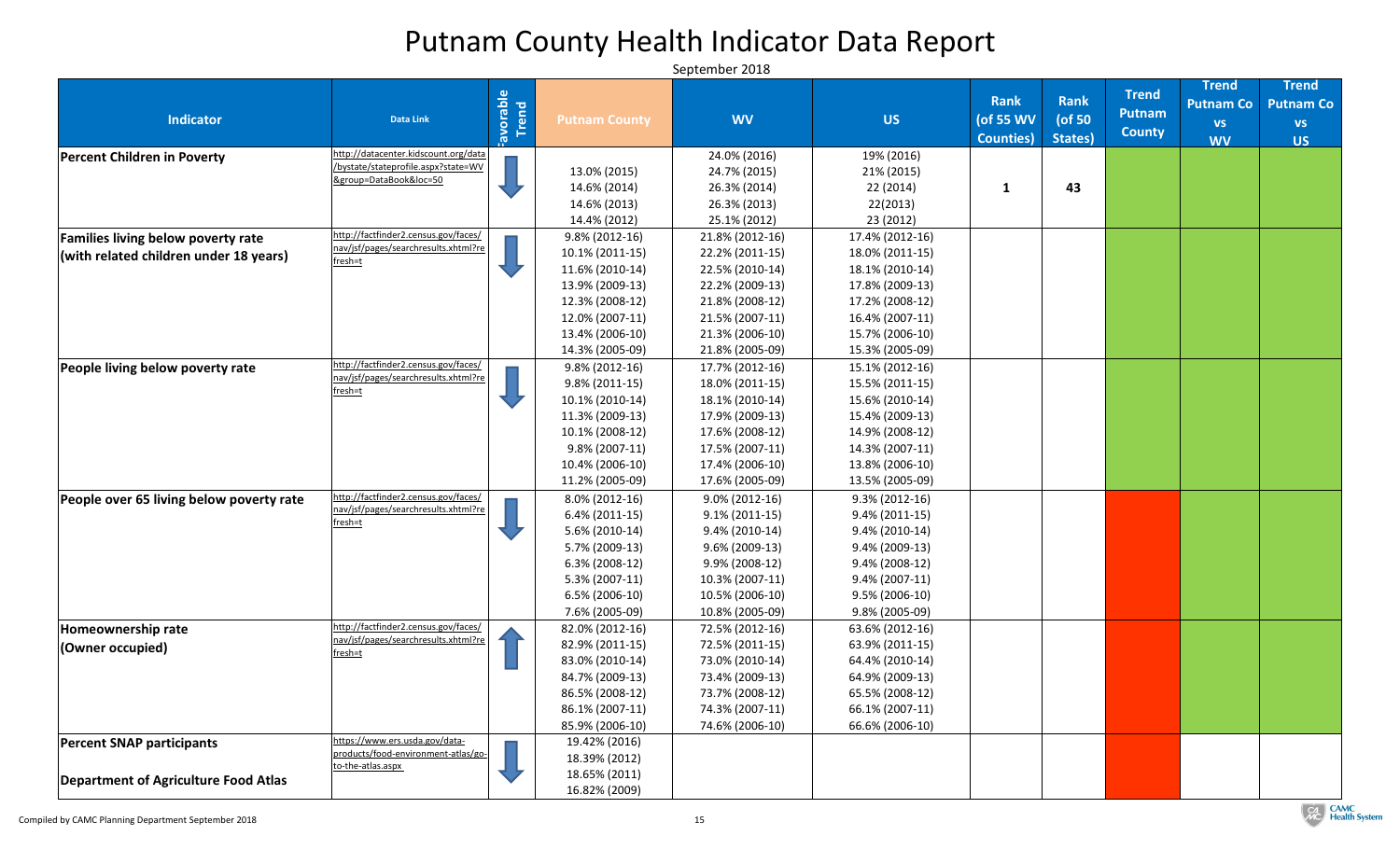| <b>Indicator</b>                                                                        | <b>Data Link</b>                                  | Favorable | <b>Putnam County</b> | <b>WV</b>                | <b>US</b>                | <b>Rank</b><br>(of 55 WV<br><b>Counties</b> ) | Rank<br>(of 50<br>States) | <b>Trend</b><br><b>Putnam</b><br><b>County</b> | <b>Trend</b><br><b>Putnam Co</b><br><b>VS</b><br><b>WV</b> | <b>Trend</b><br><b>Putnam Co</b><br><b>VS</b><br><b>US</b> |
|-----------------------------------------------------------------------------------------|---------------------------------------------------|-----------|----------------------|--------------------------|--------------------------|-----------------------------------------------|---------------------------|------------------------------------------------|------------------------------------------------------------|------------------------------------------------------------|
| Percent of children eligible for free lunch                                             | http://www.countyhealthrankings.or<br>g/app/west- |           | 44% (2018)           | 49% (2018)               | 33% (2018)               |                                               |                           |                                                |                                                            |                                                            |
|                                                                                         | virginia/2018/measure/factors/65/da               |           | 39% (2017)           | 46% (2017)               | 33% (2017)               | 6                                             |                           |                                                |                                                            |                                                            |
|                                                                                         | ta?sort=sc-2                                      |           | 33% (2016)           | 47% (2016)               | 25% (2016)               |                                               |                           |                                                |                                                            |                                                            |
|                                                                                         |                                                   |           | 29% (2015)           | 45% (2015)               | 22% (2015)               |                                               |                           |                                                |                                                            |                                                            |
| Percent students eligible for free /reduced                                             | http://datacenter.kidscount.org/                  |           | 37.6% (2011)         | 52.8% (2011)             |                          |                                               |                           |                                                |                                                            |                                                            |
| lunch                                                                                   |                                                   |           | 39.3% (2010)         | 53.5% (2010)             |                          |                                               |                           |                                                |                                                            |                                                            |
|                                                                                         |                                                   |           | 41.7% (2009)         | 55.6% (2009)             | Not available            | $\overline{2}$                                |                           |                                                |                                                            |                                                            |
|                                                                                         |                                                   |           | 42.6% (2008)         | 53.6% (2008)             |                          |                                               |                           |                                                |                                                            |                                                            |
|                                                                                         |                                                   |           | 39.7% (2007)         | 52.5% (2007)             |                          |                                               |                           |                                                |                                                            |                                                            |
| Education                                                                               |                                                   |           |                      |                          |                          |                                               |                           |                                                |                                                            |                                                            |
| Percent of 4-year olds enrolled in Pre-                                                 | http://datacenter.kidscount.org/                  |           | 64.5% (2015)         | 71.5% (2015)             |                          |                                               |                           |                                                |                                                            |                                                            |
| Kindergarten                                                                            |                                                   |           | 53.6% (2014)         | 67.3% (2014)             |                          |                                               |                           |                                                |                                                            |                                                            |
|                                                                                         |                                                   |           | 60.7% (2013)         | 68.7% (2013)             |                          |                                               |                           |                                                |                                                            |                                                            |
|                                                                                         |                                                   |           | 53.2% (2012)         | 62.4% (2012)             | Not available            | 49                                            |                           |                                                |                                                            |                                                            |
|                                                                                         |                                                   |           | 57.0% (2011)         | 65.4% (2011)             |                          |                                               |                           |                                                |                                                            |                                                            |
|                                                                                         |                                                   |           | 45.9% (2010)         | 62.6% (2010)             |                          |                                               |                           |                                                |                                                            |                                                            |
| $4th$ grade students proficient in math                                                 | http://datacenter.kidscount.org/                  |           |                      | 35% (2017)               | 40% (2017)               |                                               |                           |                                                |                                                            |                                                            |
|                                                                                         |                                                   |           |                      | 33% (2015)               | 39% (2015)               |                                               |                           |                                                |                                                            |                                                            |
| <b>Source: WV Department of Education</b>                                               |                                                   |           | Not available        | 35% (2013)               | 41% (2013)               |                                               |                           |                                                |                                                            |                                                            |
|                                                                                         |                                                   |           |                      | 31% (2011)               | 40% (2011)               |                                               |                           |                                                |                                                            |                                                            |
| Wveis.k12.wv.us                                                                         |                                                   |           |                      | 28% (2009)               | 38% (2009)               |                                               |                           |                                                |                                                            |                                                            |
| $4th$ grade students proficient in reading                                              | http://datacenter.kidscount.org/                  |           |                      | 32% (2017)               | 35% (2017)               |                                               |                           |                                                |                                                            |                                                            |
|                                                                                         |                                                   |           |                      | 30% (2015)               | 35% (2015)               |                                               |                           |                                                |                                                            |                                                            |
| <b>Source: NAEP Reading Test</b>                                                        |                                                   |           | Not available        | 27% (2013)               | 34% (2013)               |                                               |                           |                                                |                                                            |                                                            |
|                                                                                         |                                                   |           |                      | 27% (2011)               | 32% (2011)               |                                               |                           |                                                |                                                            |                                                            |
|                                                                                         |                                                   |           |                      | 26% (2009)               | 32% (2009)               |                                               |                           |                                                |                                                            |                                                            |
| $4th$ grade students Who Scored Below                                                   | http://datacenter.kidscount.org/                  |           | 35.1% (2015)         | 51.7% (2015)             |                          |                                               |                           |                                                |                                                            |                                                            |
| <b>Proficient Reading</b>                                                               |                                                   |           | 40.1% (2014)         | 56.8% (2014)             | Not available            | $\overline{2}$                                |                           |                                                |                                                            |                                                            |
| Source: WESTest                                                                         |                                                   |           | 43.6% (2013)         | 52.8% (2013)             |                          |                                               |                           |                                                |                                                            |                                                            |
|                                                                                         |                                                   |           | 39.3% (2012)         | 55.3% (2012)             |                          |                                               |                           |                                                |                                                            |                                                            |
| $4th$ grade students proficient in Science<br><b>Source: WV Department of Education</b> | http://datacenter.kidscount.org/                  |           | Not available        | 31% (2015)<br>28% (2009) | 37% (2015)<br>32% (2009) |                                               |                           |                                                |                                                            |                                                            |
| 8th grade students Who Scored Below                                                     | http://datacenter.kidscount.org/                  |           |                      |                          |                          |                                               |                           |                                                |                                                            |                                                            |
|                                                                                         |                                                   |           | 56.0% (2015)         | 75.0% (2015)             |                          |                                               |                           |                                                |                                                            |                                                            |
| <b>Proficient Math</b>                                                                  |                                                   |           | 43.3% (2014)         | 60.5% (2014)             | Not available            | 3                                             |                           |                                                |                                                            |                                                            |
| Source: WESTest                                                                         |                                                   |           |                      |                          |                          |                                               |                           |                                                |                                                            |                                                            |

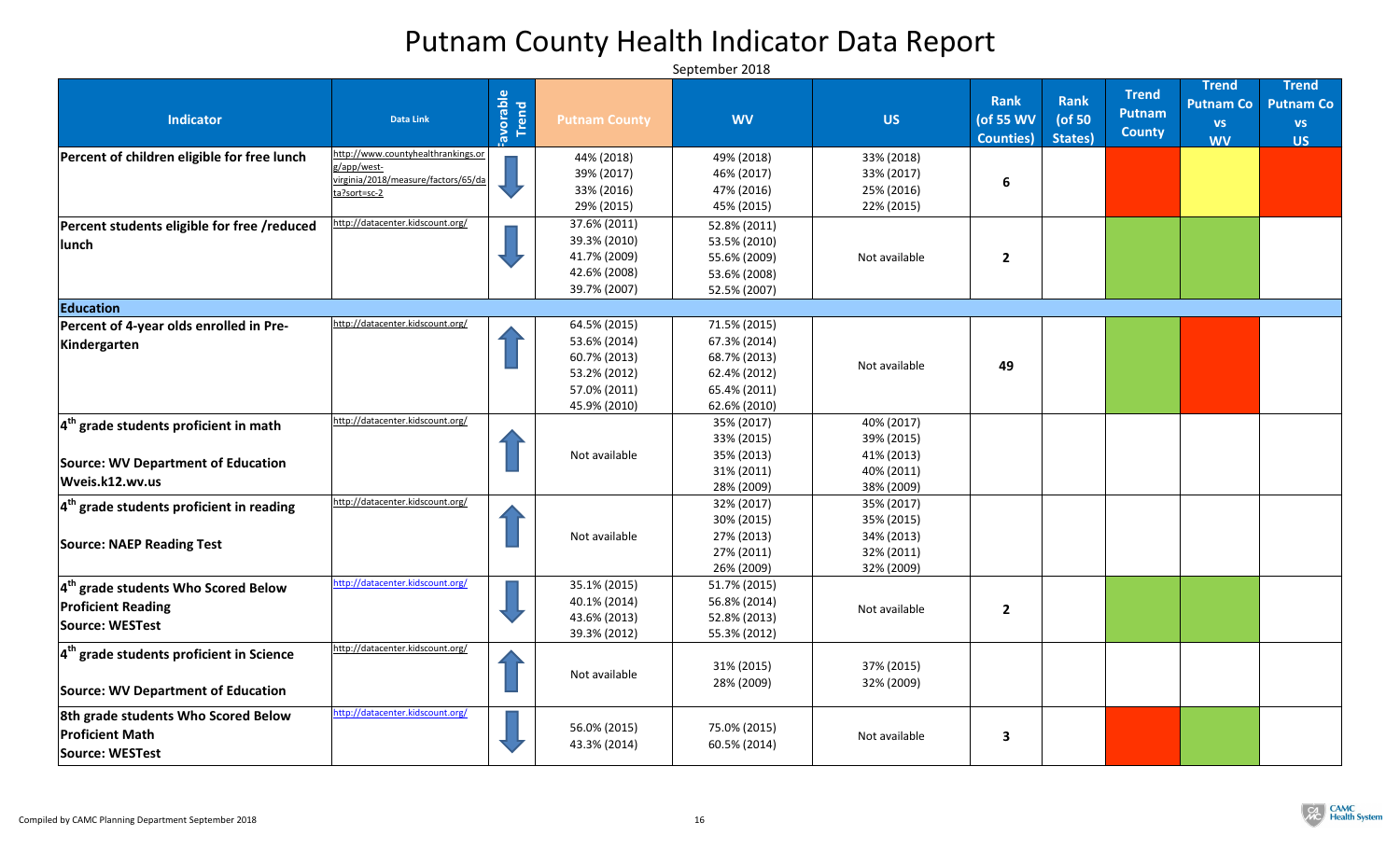|                                                |                                   |           |                                    |                                    |            |                   |           | <b>Trend</b>  | <b>Trend</b>     | <b>Trend</b>     |
|------------------------------------------------|-----------------------------------|-----------|------------------------------------|------------------------------------|------------|-------------------|-----------|---------------|------------------|------------------|
|                                                |                                   | Favorable |                                    |                                    |            | Rank              | Rank      |               | <b>Putnam Co</b> | <b>Putnam Co</b> |
| <b>Indicator</b>                               | <b>Data Link</b>                  |           | <b>Putnam County</b>               | <b>WV</b>                          | <b>US</b>  | (of 55 WV         | ( $of 50$ | <b>Putnam</b> | <b>VS</b>        | <b>VS</b>        |
|                                                |                                   |           |                                    |                                    |            | <b>Counties</b> ) | States)   | <b>County</b> | <b>WV</b>        | <b>US</b>        |
| $ 8^{th}$ grade students proficient in math    | http://datacenter.kidscount.org/  |           |                                    | 24% (2017)                         | 33% (2017) |                   |           |               |                  |                  |
|                                                |                                   |           |                                    | 21% (2015)                         | 32% (2015) |                   |           |               |                  |                  |
| Source: WV Department of Education             |                                   |           | Not available                      | 24% (2013)                         | 34% (2013) |                   |           |               |                  |                  |
| Wveis.k12.wv.us                                |                                   |           |                                    | 21% (2011)                         | 34% (2011) |                   |           |               |                  |                  |
|                                                | http://datacenter.kidscount.org/  |           |                                    |                                    |            |                   |           |               |                  |                  |
| $ 8th$ grade students proficient in reading    |                                   |           |                                    | 28% (2017)                         | 35% (2017) |                   |           |               |                  |                  |
|                                                |                                   |           | Not available                      | 27% (2015)                         | 33% (2015) |                   |           |               |                  |                  |
| <b>Source: WV Department of Education</b>      |                                   |           |                                    | 25% (2013)                         | 34% (2013) |                   |           |               |                  |                  |
| Wveis.k12.wv.us                                |                                   |           |                                    | 24% (2011)                         | 32% (2011) |                   |           |               |                  |                  |
| $ 8^{th}$ grade students proficient in science | http://datacenter.kidscount.org/  |           |                                    | 27% (2015)                         | 33% (2015) |                   |           |               |                  |                  |
| <b>Source: WV Department of Education</b>      |                                   |           | Not available                      | 24% (2011)                         | 31% (2011) |                   |           |               |                  |                  |
| Wveis.k12.wv.us                                |                                   |           |                                    | 22% (2009)                         | 29% (2009) |                   |           |               |                  |                  |
|                                                | https://zoomwv.k12.wv.us/Dashboar |           |                                    |                                    |            |                   |           |               |                  |                  |
| $ 8th$ grade students proficient in Math       | d/portalHome.jsp                  |           | 42.66 (2016-17)<br>45.81 (2015-16) | 29.38 (2016-17)<br>27.06 (2015-16) |            |                   |           |               |                  |                  |
|                                                |                                   |           | 44.03 (2014-15)                    | 25.01 (2014-15)                    |            |                   |           |               |                  |                  |
| Source: WV Department of Education             |                                   |           | 56.72 (2013-14)                    | 39.47 (2013-14)                    |            |                   |           |               |                  |                  |
|                                                |                                   |           | 59.27 (2012-13)                    | 43.88 (2012-13)                    |            |                   |           |               |                  |                  |
|                                                | https://zoomwv.k12.wv.us/Dashboar |           | 49.73 (2016-17)                    | 44.77 (2016-17)                    |            |                   |           |               |                  |                  |
| $ 8th$ grade students proficient in Reading    | d/portalHome.jsp                  |           | 52.72 (2015-16)                    | 46.72 (2015-16)                    |            |                   |           |               |                  |                  |
|                                                |                                   |           | 56.31 (2014-15)                    | 43.67 (2014-15)                    |            |                   |           |               |                  |                  |
| Source: WV Department of Education             |                                   |           | 62.72 (2013-14)                    | 48.22 (2013-14)                    |            |                   |           |               |                  |                  |
|                                                |                                   |           | $61.23(2012-13)$                   | 50.83 (2012-13)                    |            |                   |           |               |                  |                  |
| 3-12 grade students proficient in Math         | https://zoomwv.k12.wv.us/Dashboar |           | 43.96 (2016-17)                    | 34.32 (2016-17)                    |            |                   |           |               |                  |                  |
|                                                | d/portalHome.jsp                  |           | 40.70 (2015-16)                    | 31.25 (2015-16)                    |            |                   |           |               |                  |                  |
|                                                |                                   |           | 38.06 (2014-15)                    | 27.88 (2014-15)                    |            |                   |           |               |                  |                  |
| Source: WV Department of Education             |                                   |           | 52.86 (2013-14)                    | 42.07 (2013-14)                    |            |                   |           |               |                  |                  |
|                                                |                                   |           | 59.10 (2012-13)                    | 45.52 (2012-13)                    |            |                   |           |               |                  |                  |
| 3-12 grade students proficient in Reading      | https://zoomwv.k12.wv.us/Dashboar |           | 55.10 (2016-17)                    | 46.89 (2016-17)                    |            |                   |           |               |                  |                  |
|                                                | d/portalHome.jsp                  |           | 54.36 (2015-16)                    | 47.75 (2015-16)                    |            |                   |           |               |                  |                  |
| Source: WV Department of Education             |                                   |           | 53.73 (2014-15)                    | 45.61 (2014-15)                    |            |                   |           |               |                  |                  |
|                                                |                                   |           | 58.47 (2013-14)                    | 46.97 (2013-14)                    |            |                   |           |               |                  |                  |
|                                                |                                   |           | 58.88 (2012-13)                    | 48.39 (2012-13)                    |            |                   |           |               |                  |                  |
| 3-12 grade students proficient in Science      | https://zoomwv.k12.wv.us/Dashboar |           | 49.72 (2016-17)                    | 38.16 (2016-17)                    |            |                   |           |               |                  |                  |
|                                                | d/portalHome.jsp                  |           | 45.00 (2015-16)                    | 35.68 (2015-16)                    |            |                   |           |               |                  |                  |
| Source: WV Department of Education             |                                   |           | 47.36 (2014-15)                    | 36.90 (2014-15)                    |            |                   |           |               |                  |                  |
|                                                |                                   |           | 53.07 (2013-14)                    | 41.36 (2013-14)                    |            |                   |           |               |                  |                  |
|                                                |                                   |           | 53.64 (2012-13)                    | 41.64 (2012-13)                    |            |                   |           |               |                  |                  |

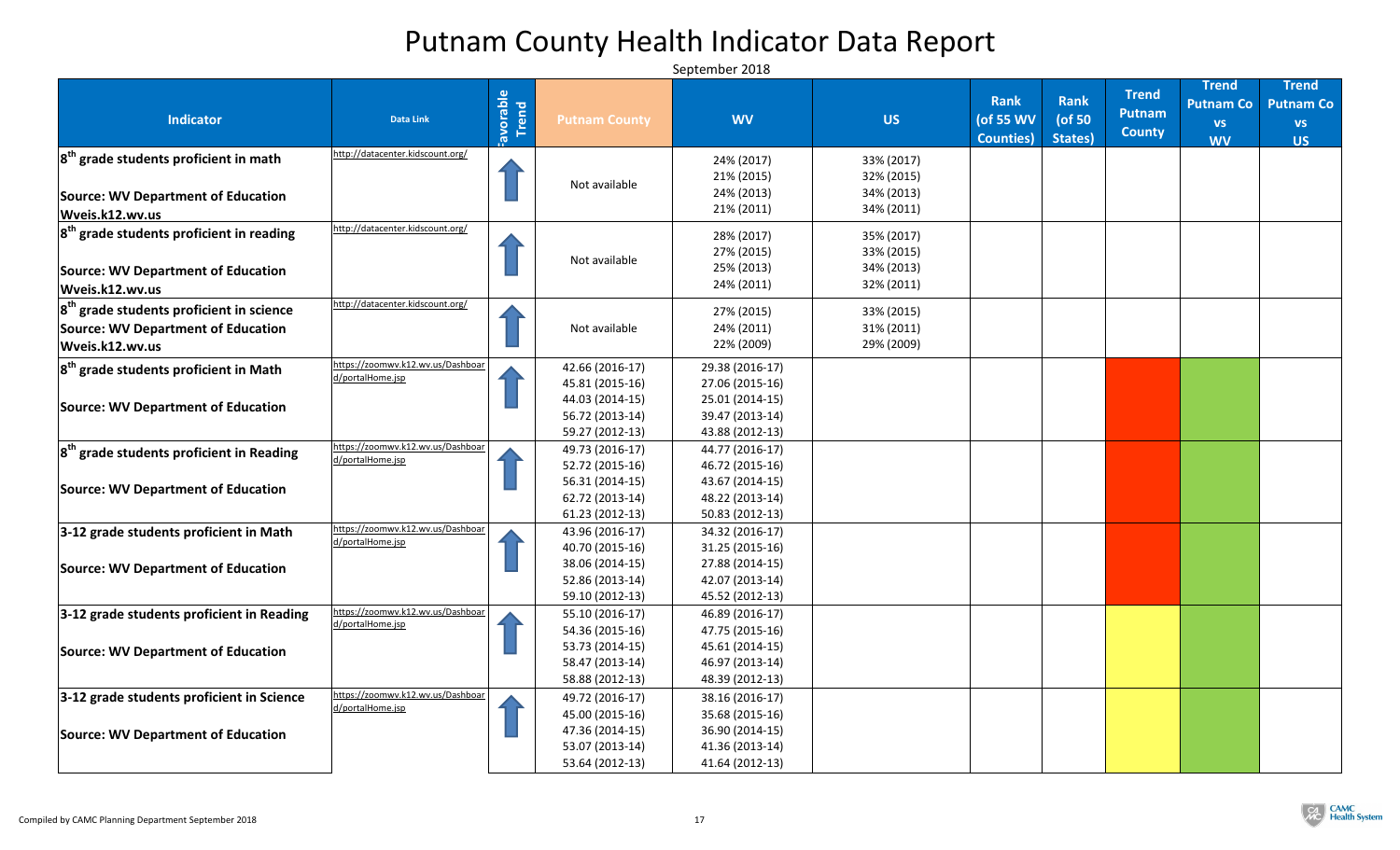| <b>Indicator</b>                                                                                             | <b>Data Link</b>                                                             | <b>Experience</b><br>Trend | <b>Putnam County</b> | <b>WV</b>        | <b>US</b>       | <b>Rank</b><br>(of 55 WV | <b>Rank</b><br>( $of 50$ | <b>Trend</b><br><b>Putnam</b> | <b>Trend</b><br><b>Putnam Co</b><br><b>VS</b> | <b>Trend</b><br><b>Putnam Co</b><br><b>VS</b> |
|--------------------------------------------------------------------------------------------------------------|------------------------------------------------------------------------------|----------------------------|----------------------|------------------|-----------------|--------------------------|--------------------------|-------------------------------|-----------------------------------------------|-----------------------------------------------|
|                                                                                                              |                                                                              |                            |                      |                  |                 | <b>Counties</b> )        | States)                  | <b>County</b>                 | <b>WV</b>                                     | <b>US</b>                                     |
| Some college (Percent of adults aged 25-44                                                                   | http://www.countyhealthrankings.or                                           |                            | 64% (2018)           | 54% (2018)       | 72% (2018)      |                          |                          |                               |                                               |                                               |
| $ years$ with some post-secondary education) $ {\tilde{\chi}_{\text{irrginia/2013/measure/factors/69/da}} }$ | g/app/west-                                                                  |                            | 63% (2017)           | 54% (2017)       | 72% (2017)      | 5                        |                          |                               |                                               |                                               |
|                                                                                                              |                                                                              |                            | 62% (2016)           | 53% (2016)       | 72% (2016)      |                          |                          |                               |                                               |                                               |
|                                                                                                              |                                                                              |                            | 64% (2015)           | 53% (2015)       | 71% (2015)      |                          |                          |                               |                                               |                                               |
| <b>Residents &gt;25 with BA degree or higher</b>                                                             | http://factfinder2.census.gov/faces/<br>nav/jsf/pages/searchresults.xhtml?re |                            | 25.0% (2012-16)      | 19.6% (2012-16)  | 30.3% (2012-16) |                          |                          |                               |                                               |                                               |
|                                                                                                              | fresh=t                                                                      |                            | 25.5% (2011-15)      | 19.1% (2011-15)  | 29.7% (2011-15) |                          |                          |                               |                                               |                                               |
|                                                                                                              |                                                                              |                            | 23.9% (2010-14)      | 18.8% (2010-14)  | 29.3% (2010-14) |                          |                          |                               |                                               |                                               |
|                                                                                                              |                                                                              |                            | 24.1% (2009-13)      | 18.4% (2009-13)  | 28.8% (2009-13) |                          |                          |                               |                                               |                                               |
|                                                                                                              |                                                                              |                            | 25.0% (2008-12)      | 17.9% (2008-12)  | 28.5% (2008-12) |                          |                          |                               |                                               |                                               |
|                                                                                                              |                                                                              |                            | 23.7% (2007-11)      | 17.6% (2007-11)  | 28.2% (2007-11) |                          |                          |                               |                                               |                                               |
|                                                                                                              |                                                                              |                            | 23.8% (2006-10)      | 17.3% (2006-10)  | 27.9% (2006-10) |                          |                          |                               |                                               |                                               |
| High school graduation (Percent of county's                                                                  | http://www.countyhealthrankings.or                                           |                            | 91% (2018)           | 87% (2018)       | 95% (2018)      |                          |                          |                               |                                               |                                               |
| 9th grade cohort that graduated from HS in                                                                   | g/app/west-<br>irginia/2018/measure/factors/21/da                            |                            | 91% (2017)           | 87% (2017)       | 95% (2017)      | 18                       |                          |                               |                                               |                                               |
| 4 years)                                                                                                     | ta?sort=desc-3                                                               |                            | 86% (2016)           | 82% (2016)       | 93% (2016)      |                          |                          |                               |                                               |                                               |
|                                                                                                              |                                                                              |                            | 82% (2015)           | 79% (2015)       | 93% (2015)      |                          |                          |                               |                                               |                                               |
| <b>Four Year Graduation Rate</b>                                                                             | https://zoomwv.k12.wv.us/Dashboar                                            |                            | 92.77% (2016-17)     | 89.40% (2016-17) |                 |                          |                          |                               |                                               |                                               |
|                                                                                                              | d/portalHome.jsp                                                             |                            | 95.88% (2015-16)     | 89.81% (2015-16) |                 |                          |                          |                               |                                               |                                               |
| Source: WV Department of Education                                                                           |                                                                              |                            | 91.48% (2014-15)     | 86.53% (2014-15) |                 |                          |                          |                               |                                               |                                               |
|                                                                                                              |                                                                              |                            | 90.21% (2013-14)     | 84.46% (2013-14) |                 |                          |                          |                               |                                               |                                               |
| High school drop-out rate                                                                                    | http://datacenter.kidscount.org/                                             |                            | $2.5\% (2015)$       | 7.6% (2015)      |                 |                          |                          |                               |                                               |                                               |
|                                                                                                              |                                                                              |                            | $2.8\% (2014)$       | $8.3\%$ (2014)   |                 |                          |                          |                               |                                               |                                               |
|                                                                                                              |                                                                              |                            | $5.5\%$ (2013)       | 11.3% (2013)     |                 |                          |                          |                               |                                               |                                               |
|                                                                                                              |                                                                              |                            | 7.8% (2012)          | 13.6% (2012)     | Not available   | $\overline{2}$           |                          |                               |                                               |                                               |
|                                                                                                              |                                                                              |                            | $8.4\% (2011)$       | 15.5% (2011)     |                 |                          |                          |                               |                                               |                                               |
|                                                                                                              |                                                                              |                            |                      |                  |                 |                          |                          |                               |                                               |                                               |
| <b>Social Environment</b>                                                                                    |                                                                              |                            |                      |                  |                 |                          |                          |                               |                                               |                                               |
| Inadequate social support (Percent of adults http://www.countyhealthrankings.or                              |                                                                              |                            | 15% (2014)           | 19% (2014)       | 14% (2014)      |                          |                          |                               |                                               |                                               |
| without social/emotional support)                                                                            | g/app/west-                                                                  |                            | 15% (2013)           | 19% (2013)       | 14% (2013)      |                          |                          |                               |                                               |                                               |
|                                                                                                              | virginia/2015/measure/outcomes/1/                                            |                            | 15% (2012)           | 19% (2012)       | 14% (2012)      |                          |                          |                               |                                               |                                               |
|                                                                                                              | map                                                                          |                            | 14% (2011)           | 20% (2011)       | 14% (2011)      |                          |                          |                               |                                               |                                               |
| Child abuse/neglect rate (per 1,000 children) http://datacenter.kidscount.org/                               |                                                                              |                            | 5.5(2015)            | 23.9 (2015)      |                 |                          |                          |                               |                                               |                                               |
|                                                                                                              |                                                                              |                            | 4.1(2012)            | 15.6 (2012)      |                 |                          |                          |                               |                                               |                                               |
|                                                                                                              |                                                                              |                            | 4.8(2011)            | 16.4(2011)       | Not available   |                          |                          |                               |                                               |                                               |
|                                                                                                              |                                                                              |                            | 5.7(2010)            | 17.6 (2010)      |                 |                          |                          |                               |                                               |                                               |
|                                                                                                              |                                                                              |                            | 7.2(2009)            | 18.9 (2009)      |                 |                          |                          |                               |                                               |                                               |
| Children who are confirmed by child                                                                          | http://datacenter.kidscount.org/                                             |                            |                      |                  |                 |                          |                          |                               |                                               |                                               |
| protective services as victims of                                                                            |                                                                              |                            | Not available        | 16 (2016)        | 9(2016)         |                          |                          |                               |                                               |                                               |
|                                                                                                              |                                                                              |                            |                      | 15 (2015)        | 9(2015)         |                          |                          |                               |                                               |                                               |
| maltreatment (Rate per 1,000)                                                                                |                                                                              |                            |                      |                  |                 |                          |                          |                               |                                               |                                               |

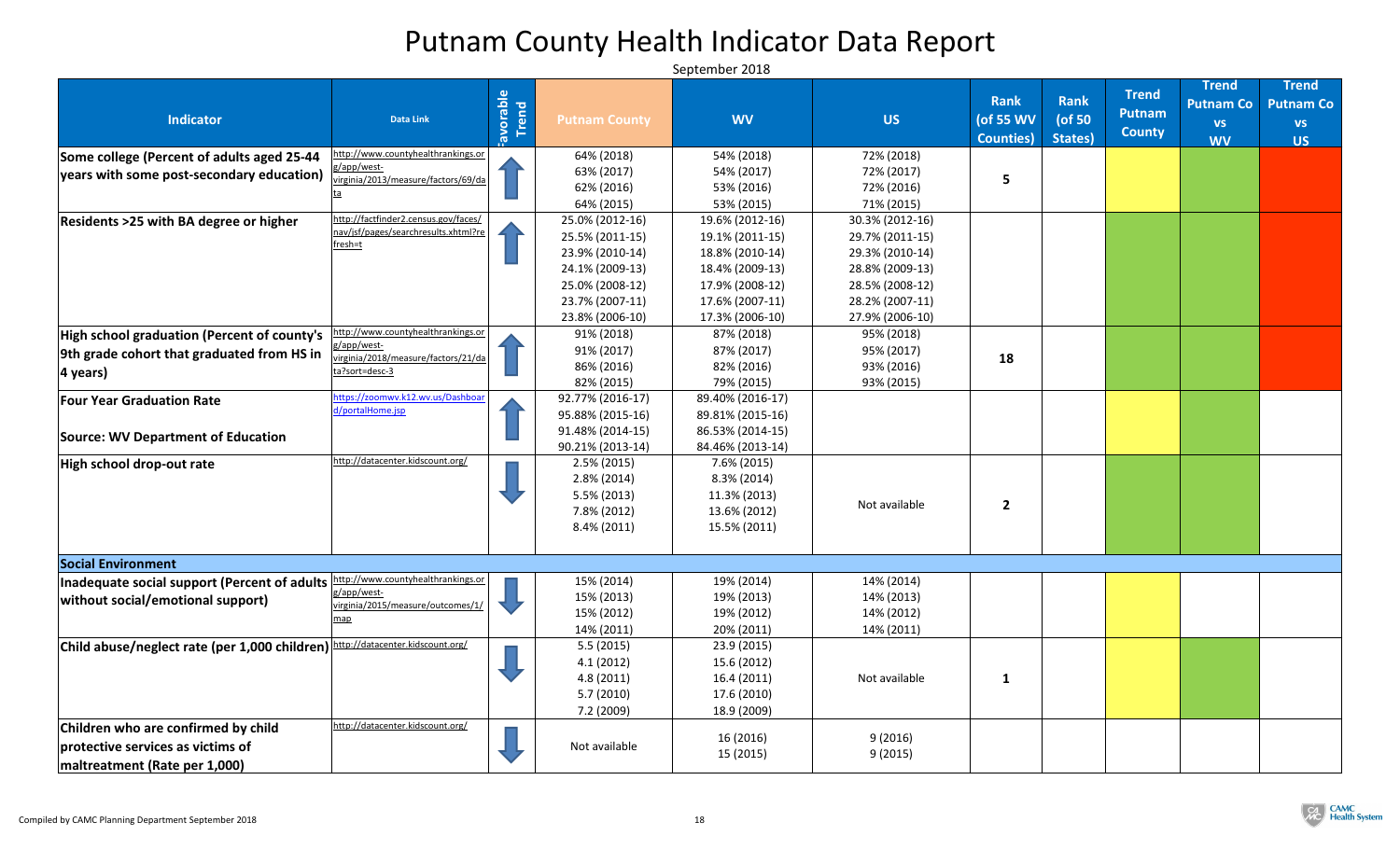| <b>Indicator</b>                                                                                                                                                                                   | <b>Data Link</b>                                                                                           | Favorable | <b>Putnam County</b>                                               | <b>WV</b>                                                | <b>US</b>                                            | <b>Rank</b><br>(of 55 WV<br><b>Counties</b> ) | <b>Rank</b><br>( $of 50$<br>States) | <b>Trend</b><br><b>Putnam</b><br><b>County</b> | <b>Trend</b><br><b>Putnam Co</b><br><b>VS</b><br><b>WV</b> | <b>Trend</b><br><b>Putnam Co</b><br><b>VS</b><br><b>US</b> |
|----------------------------------------------------------------------------------------------------------------------------------------------------------------------------------------------------|------------------------------------------------------------------------------------------------------------|-----------|--------------------------------------------------------------------|----------------------------------------------------------|------------------------------------------------------|-----------------------------------------------|-------------------------------------|------------------------------------------------|------------------------------------------------------------|------------------------------------------------------------|
| Juvenile delinquency case rate (ages 10-17<br>$ per 1,000$ youths)                                                                                                                                 | http://datacenter.kidscount.org/                                                                           |           | 4.9 (2008)<br>5.2(2006)<br>16.3 (2005)<br>22.8 (2004)              | 25.0 (2008)<br>25.6 (2006)<br>35.9 (2005)<br>42.7 (2004) | Not available                                        | 5                                             |                                     |                                                |                                                            |                                                            |
| Youth residing in juvenile detention,<br>correctional and/or residential facilities<br>(Rate per 100,000)                                                                                          | http://datacenter.kidscount.org/                                                                           |           | Not available                                                      | 329 (2015)<br>293 (2013)<br>277 (2011)<br>316 (2010)     | 152 (2015)<br>173 (2013)<br>196 (2011)<br>225 (2010) |                                               |                                     |                                                |                                                            |                                                            |
| Homicide rate (Deaths due to homicide per<br>100,000 population - age-adjusted)                                                                                                                    | http://www.countyhealthrankings.or<br>g/app/west-<br>virginia/2018/measure/factors/15/da<br>ta?sort=sc-2   |           | 0(2018)<br>0(2017)<br>0(2016)<br>0(2015)                           | 5(2018)<br>5(2017)<br>5(2016)<br>5(2015)                 | 2(2018)<br>2(2017)<br>2(2016)<br>2(2015)             |                                               |                                     |                                                |                                                            |                                                            |
| Children in single-parent households                                                                                                                                                               | http://www.countyhealthrankings.or<br>g/app/west-<br>virginia/2018/measure/factors/82/da<br>ta?sort=sc-4   |           | 26% (2018)<br>27% (2017)<br>26% (2016)<br>26% (2015)               | 34% (2018)<br>34% (2017)<br>33% (2016)<br>32% (2015)     | 20% (2018)<br>21% (2017)<br>21% (2016)<br>20% (2015) | 14                                            |                                     |                                                |                                                            |                                                            |
| <b>Built Environment</b>                                                                                                                                                                           |                                                                                                            |           |                                                                    |                                                          |                                                      |                                               |                                     |                                                |                                                            |                                                            |
| Food environment index (Ranges from 0-10<br>and equally weights 2 indicators of food<br>environment: Limited access to health foods hty/outcomes/overall/snapshot<br><b>&amp; Food insecurity)</b> | http://www.countyhealthrankings.or<br>g/app/west-<br>virginia/2016/rankings/kanawha/cou                    |           | 8.4(2018)<br>8.1(2017)<br>8.2(2016)<br>8.4(2015)                   | 7.0(2018)<br>7.2(2017)<br>7.3(2016)<br>7.3(2015)         | 8.6(2018)<br>8.4(2017)<br>8.3(2016)<br>8.4(2015)     | 5                                             |                                     |                                                |                                                            |                                                            |
| <b>Limited Access to healthy foods (Healthy</b><br>food outlets include grocery stores and<br>produce stands/farmer's markets within 10<br>$\vert$ miles)                                          | http://www.countyhealthrankings.or<br>g/app/west-<br>virginia/2018/measure/factors/83/da<br>ta?sort=desc-3 |           | 6% (2018)<br>5% (2017)<br>5% (2016)<br>5% (2015)                   | 7% (2018)<br>6% (2017)<br>6% (2016)<br>6% (2015)         | 2% (2018)<br>2% (2017)<br>2% (2016)<br>2% (2015)     | 30                                            |                                     |                                                |                                                            |                                                            |
| Fast-food restaurants density (per 1,000)<br>US Department of Agriculture, Food Atlas                                                                                                              | https://www.ers.usda.gov/data-<br>products/food-environment-atlas/go-<br>to-the-atlas.aspx                 |           | 1.04(2014)<br>0.94(2012)<br>0.95(2011)<br>0.97(2009)<br>0.96(2007) |                                                          |                                                      |                                               |                                     |                                                |                                                            |                                                            |
| Access to exercise opportunities (Percent of<br>the population with adequate access to<br>locations for physical activity)                                                                         | http://www.countyhealthrankings.or<br>g/app/west-<br>virginia/2018/measure/factors/132/<br>map?sort=sc-2   |           | 63% (2018)<br>59% (2017)<br>59% (2016)<br>63% (2015)               | 63% (2018)<br>58% (2017)<br>58% (2016)<br>60% (2015)     | 91% (2018)<br>91% (2017)<br>91% (2016)<br>92% (2015) | 21                                            |                                     |                                                |                                                            |                                                            |
| Percent low income & >1 mile to store<br>US Department of Agriculture, Food Atlas                                                                                                                  | https://www.ers.usda.gov/data-<br>products/food-environment-atlas/go-<br>to-the-atlas.aspx                 |           | 5.69% (2015)<br>5.29% (2010)                                       |                                                          |                                                      |                                               |                                     |                                                |                                                            |                                                            |

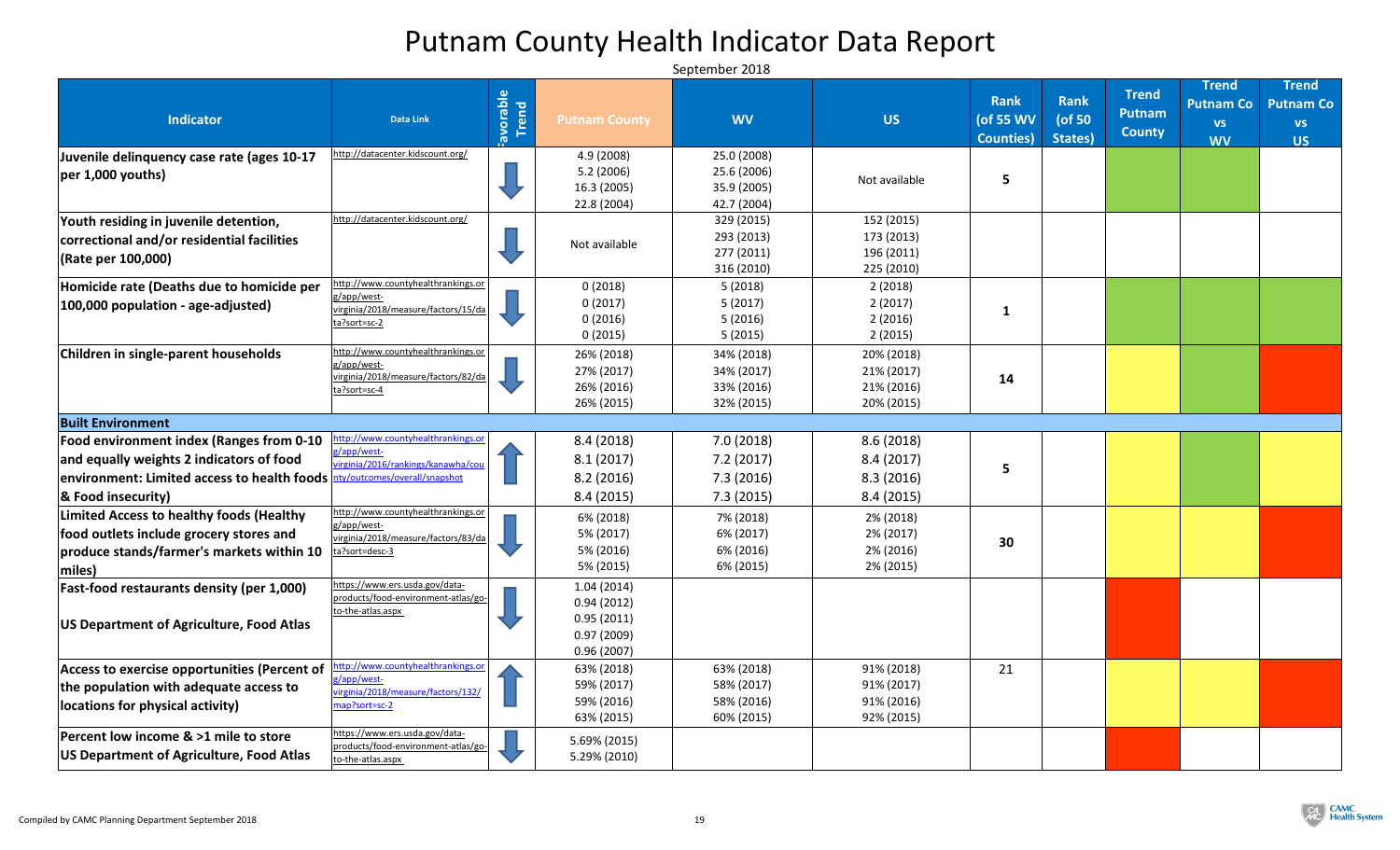| <b>Indicator</b>                                                                                                 | <b>Data Link</b>                                                                                                                | Favorable | <b>Putnam County</b>                                                                                                                                                      | <b>WV</b>                                                                                                                                                                 | <b>US</b>                                                                                                                                                                 | <b>Rank</b><br>(of 55 WV<br><b>Counties</b> ) | Rank<br>(of 50<br>States) | <b>Trend</b><br><b>Putnam</b><br><b>County</b> | <b>Trend</b><br><b>Putnam Co</b><br><b>VS</b><br><b>WV</b> | <b>Trend</b><br><b>Putnam Co</b><br><b>VS</b><br><b>US</b> |
|------------------------------------------------------------------------------------------------------------------|---------------------------------------------------------------------------------------------------------------------------------|-----------|---------------------------------------------------------------------------------------------------------------------------------------------------------------------------|---------------------------------------------------------------------------------------------------------------------------------------------------------------------------|---------------------------------------------------------------------------------------------------------------------------------------------------------------------------|-----------------------------------------------|---------------------------|------------------------------------------------|------------------------------------------------------------|------------------------------------------------------------|
| Percent households no car & >1 mile to<br>store<br>US Department of Agriculture, Food Atlas                      | https://www.ers.usda.gov/data-<br>products/food-environment-atlas/go-<br>to-the-atlas.aspx                                      |           | 3.34% (2015)<br>2.78% (2010)                                                                                                                                              |                                                                                                                                                                           |                                                                                                                                                                           |                                               |                           |                                                |                                                            |                                                            |
| Environment                                                                                                      |                                                                                                                                 |           |                                                                                                                                                                           |                                                                                                                                                                           |                                                                                                                                                                           |                                               |                           |                                                |                                                            |                                                            |
| The average daily measure of fine<br>particulate matter in micrograms per cubic<br>$ $ meter (PM2.5) in a county | http://www.countyhealthrankings.or<br>g/app/west-<br>virginia/2018/measure/factors/125/<br>map                                  |           | 10.6(2018)<br>10.6(2017)<br>13.1 (2016)<br>13.1(2015)                                                                                                                     | 9.5(2018)<br>9.5(2017)<br>13.2 (2016)<br>13.2 (2015)                                                                                                                      | 6.7(2018)<br>6.7(2017)<br>9.5(2016)<br>9.5(2015)                                                                                                                          | 46                                            |                           |                                                |                                                            |                                                            |
| Transportation                                                                                                   |                                                                                                                                 |           |                                                                                                                                                                           |                                                                                                                                                                           |                                                                                                                                                                           |                                               |                           |                                                |                                                            |                                                            |
| Mean travel time to work<br>$\vert$ (Age 16 and over)<br>Mode of getting to work: % drove alone                  | http://factfinder2.census.gov/faces/<br>nav/jsf/pages/searchresults.xhtml?re<br>fresh=t<br>http://factfinder2.census.gov/faces/ |           | 25.1 min (2012-16)<br>24.8 min (2011-15)<br>25.7 min (2010-14)<br>25.5 min (2011-13)<br>25.5 min (2008-12)<br>25.0 min (2007-11)<br>25.6 min (2006-10)<br>86.4% (2012-16) | 25.6 min (2012-16)<br>25.6 min (2011-15)<br>25.6 min (2010-14)<br>25.5 min (2011-13)<br>25.4 min (2008-12)<br>25.5 min (2007-11)<br>25.4 min (2006-10)<br>82.0% (2012-16) | 26.1 min (2012-16)<br>25.9 min (2011-15)<br>25.7 min (2010-14)<br>25.5 min (2011-13)<br>25.4 min (2008-12)<br>25.4 min (2007-11)<br>25.4 min (2006-10)<br>76.4% (2012-16) |                                               |                           |                                                |                                                            |                                                            |
| $(Age 16$ and over)                                                                                              | nav/jsf/pages/searchresults.xhtml?re<br>fresh=t                                                                                 |           | 86.0% (2011-15)<br>86.7% (2010-14)<br>86.9% (2011-13)<br>87.6% (2008-12)<br>87.7% (2007-11)<br>88.6% (2006-10)                                                            | 82.3% (2011-15)<br>82.3% (2010-14)<br>82.1% (2011-13)<br>81.9% (2008-12)<br>81.9% (2007-11)<br>81.3% (2006-10)                                                            | 76.4% (2011-15)<br>76.4% (2010-14)<br>76.3% (2011-13)<br>76.1% (2008-12)<br>76.1% (2007-11)<br>76.0% (2006-10)                                                            |                                               |                           |                                                |                                                            |                                                            |
| Percent of labor force that drives alone to<br>work (Age 16 and over)                                            | http://www.countyhealthrankings.or<br>g/app/west-<br>virginia/2018/rankings/putnam/coun<br>ty/factors/5/snapshot                |           | 86% (2018)<br>86% (2017)<br>87% (2016)<br>87% (2015)                                                                                                                      | 82% (2018)<br>82% (2017)<br>82% (2016)<br>82% (2015)                                                                                                                      | 72% (2018)<br>72% (2017)<br>71% (2016)<br>71% (2015)                                                                                                                      | 49                                            |                           |                                                |                                                            |                                                            |
| Mode of getting to work: public transit<br>$(Age 16$ and over)                                                   | http://factfinder2.census.gov/faces/<br>nav/jsf/pages/searchresults.xhtml?re<br>fresh=t                                         |           | $0.1\%$ (2012-16)<br>$0.2\%$ (2011-15)<br>$0.1\%$ (2010-14)<br>$0.1\%$ (2009-13)<br>$0.2\%$ (2008-12)<br>$0.1\%$ (2007-11)<br>$0.1\%$ (2006-10)                           | $0.9\%$ (2012-16)<br>$0.8\%$ (2011-15)<br>$0.7\%$ (2010-14)<br>$0.8\%$ (2009-13)<br>$0.8\%$ (2008-12)<br>$0.9\%$ (2007-11)<br>$0.9\%$ (2006-10)                           | $5.1\% (2012-16)$<br>$5.1\% (2011-15)$<br>$5.1\% (2010-14)$<br>$5.0\%$ (2009-13)<br>$5.0\%$ (2008-12)<br>$5.0\%$ (2007-11)<br>4.9% (2006-10)                              |                                               |                           |                                                |                                                            |                                                            |

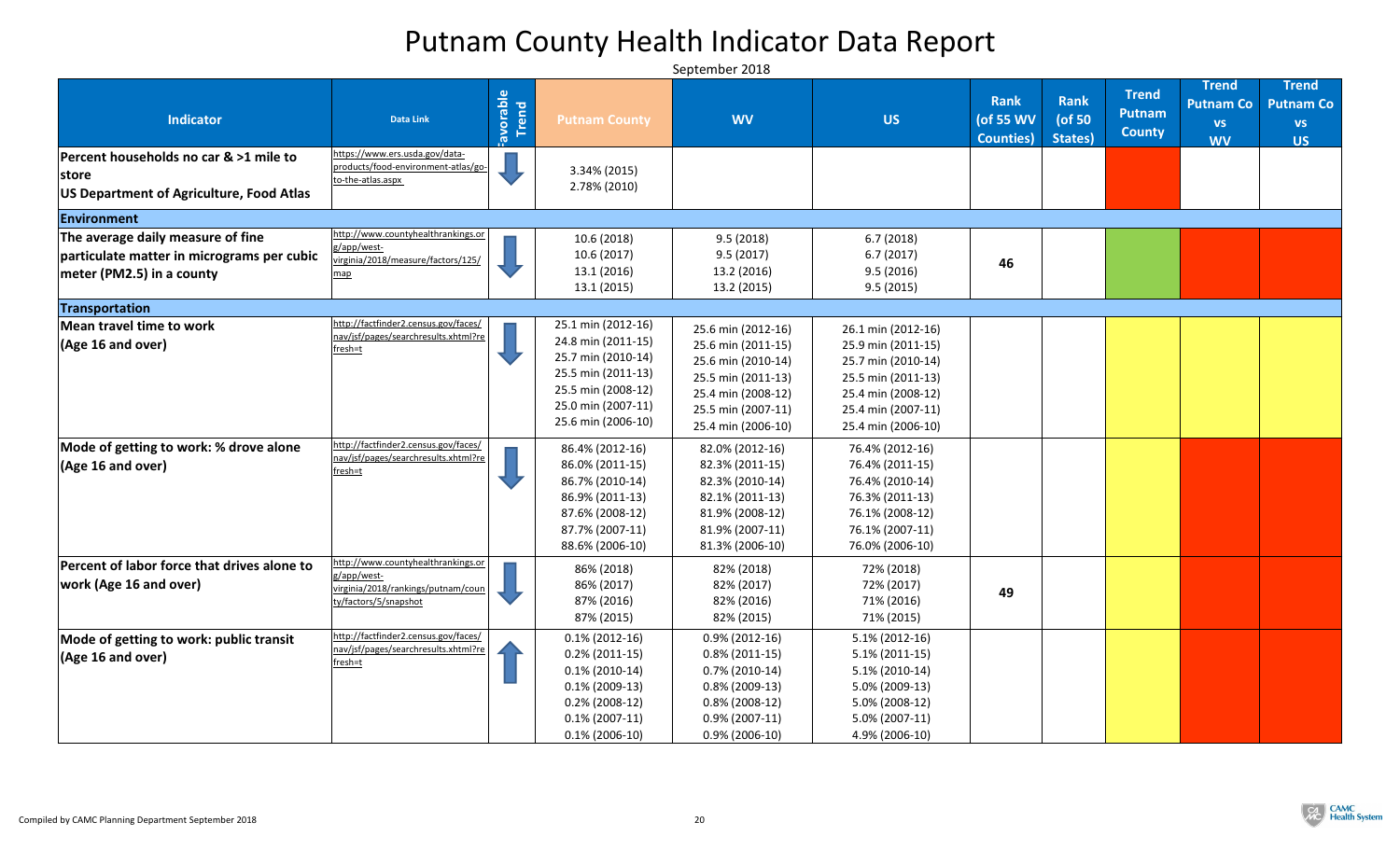|                                                                                     |                                                                     | iavorable |                              |                              |                              | <b>Rank</b>                    | <b>Rank</b>          | <b>Trend</b><br><b>Putnam</b> | <b>Trend</b><br><b>Putnam Co</b> | <b>Trend</b><br><b>Putnam Co</b> |
|-------------------------------------------------------------------------------------|---------------------------------------------------------------------|-----------|------------------------------|------------------------------|------------------------------|--------------------------------|----------------------|-------------------------------|----------------------------------|----------------------------------|
| <b>Indicator</b>                                                                    | <b>Data Link</b>                                                    |           | <b>Putnam County</b>         | <b>WV</b>                    | <b>US</b>                    | (of 55 WV<br><b>Counties</b> ) | ( $of 50$<br>States) | <b>County</b>                 | <b>VS</b><br><b>WV</b>           | <b>VS</b><br><b>US</b>           |
| Workers in households with no vehicles                                              | http://factfinder2.census.gov/faces/                                |           | $1.0\%$ (2012-16)            | $2.9\%$ (2012-16)            | $4.4\%$ (2012-16)            |                                |                      |                               |                                  |                                  |
| available (Age 16 and over)                                                         | nav/jsf/pages/searchresults.xhtml?re<br>fresh=t                     |           | $1.2\%$ (2011-15)            | $2.8\%$ (2011-15)            | $4.5\%$ (2011-15)            |                                |                      |                               |                                  |                                  |
|                                                                                     |                                                                     |           | $1.2\%$ (2010-14)            | $2.7\%$ (2010-14)            | 4.5% (2010-14)               |                                |                      |                               |                                  |                                  |
|                                                                                     |                                                                     |           | $1.2\%$ (2011-13)            | $2.6\% (2011-13)$            | 4.4% (2011-13)               |                                |                      |                               |                                  |                                  |
|                                                                                     |                                                                     |           | $1.2\%$ (2010-12)            | $2.6\% (2010-12)$            | 4.4% (2010-12)               |                                |                      |                               |                                  |                                  |
|                                                                                     |                                                                     |           | $0.9\%$ (2009-11)            | 2.7% (2009-11)               | 4.4% (2009-11)               |                                |                      |                               |                                  |                                  |
| <b>Disability and Health</b>                                                        |                                                                     |           |                              |                              |                              |                                |                      |                               |                                  |                                  |
| Adults: Disability - Serious Difficulty walking https://www.cdc.gov/brfss/brfssprev | alence/index.html                                                   |           |                              |                              |                              |                                |                      |                               |                                  |                                  |
| or climbing stairs.                                                                 |                                                                     |           |                              |                              |                              |                                |                      |                               |                                  |                                  |
|                                                                                     |                                                                     |           | 21.9% (2016)                 | 22.3% (2016)                 | 12.4% (2016)                 |                                |                      |                               |                                  |                                  |
| (Data based on Charleston Metropolitan                                              |                                                                     |           | 23.1% (2015)                 | 22.7% (2015)                 | 12.9% (2015)                 |                                |                      |                               |                                  |                                  |
| Micropolitan Statistical Area. This includes                                        |                                                                     |           | 24.4% (2014)<br>21.0% (2013) | 23.0% (2014)<br>21.4% (2013) | 13.0% (2014)<br>13.0% (2013) |                                |                      |                               |                                  |                                  |
| Boone, Clay, Kanawha, Lincoln, and Putnam                                           |                                                                     |           |                              |                              |                              |                                |                      |                               |                                  |                                  |
| Counties.)                                                                          |                                                                     |           |                              |                              |                              |                                |                      |                               |                                  |                                  |
| <b>Adults: Disability - Serious Difficulty</b>                                      | https://www.cdc.gov/brfss/brfssprev                                 |           |                              |                              |                              |                                |                      |                               |                                  |                                  |
| concentrating, remembering or making                                                | alence/index.html                                                   |           |                              |                              |                              |                                |                      |                               |                                  |                                  |
| decisions.                                                                          |                                                                     |           | 16.4% (2016)                 | 16.4% (2016)                 | $9.8\%$ (2016)               |                                |                      |                               |                                  |                                  |
| <i>(Data based on Charleston Metropolitan</i> )                                     |                                                                     |           | 15.9% (2015)                 | 14.6% (2015)                 | 10.1% (2015)                 |                                |                      |                               |                                  |                                  |
| Micropolitan Statistical Area. This includes                                        |                                                                     |           | 14.4% (2014)                 | 14.8% (2014)                 | 10.3% (2014)                 |                                |                      |                               |                                  |                                  |
|                                                                                     |                                                                     |           | 14.5% (2013)                 | 15.0% (2013)                 | 10.3% (2013)                 |                                |                      |                               |                                  |                                  |
| Boone, Clay, Kanawha, Lincoln, and Putnam                                           |                                                                     |           |                              |                              |                              |                                |                      |                               |                                  |                                  |
| <b>Counties.)</b><br><b>Poor physical health days</b>                               | http://www.countyhealthrankings.or                                  |           | 4.5(2018)                    | 5.2(2018)                    | 3.1(2018)                    |                                |                      |                               |                                  |                                  |
|                                                                                     | g/app/west-                                                         |           | 3.8(2017)                    | 5.1(2017)                    | 3.0(2017)                    |                                |                      |                               |                                  |                                  |
|                                                                                     | virginia/2018/measure/outcomes/36                                   |           | 4.1(2016)                    | 5.0(2016)                    | 2.9(2016)                    | З                              |                      |                               |                                  |                                  |
|                                                                                     | /data?sort=sc-2                                                     |           | 4.7(2015)                    | 4.9(2015)                    | 2.5(2015)                    |                                |                      |                               |                                  |                                  |
| Percent of adults reporting poor or fair                                            | http://www.countyhealthrankings.or                                  |           | 18% (2018)                   | 24% (2018)                   | 12% (2018)                   |                                |                      |                               |                                  |                                  |
| health (age-adjusted)                                                               | g/app/west-                                                         |           | 18% (2017)                   | 24% (2017)                   | 12% (2017)                   |                                |                      |                               |                                  |                                  |
|                                                                                     | virginia/2018/measure/outcomes/2/<br>data                           |           | 17% (2016)                   | 24% (2016)                   | 12% (2016)                   |                                |                      |                               |                                  |                                  |
|                                                                                     |                                                                     |           | 17% (2015)                   | 22% (2015)                   | 10% (2015)                   |                                |                      |                               |                                  |                                  |
| <b>General Health (Fair / Poor)</b>                                                 | https://chronicdata.cdc.gov/Behavio                                 |           | 27.1% (2016)                 | 26.3% (2016)                 | 16.7% (2016)                 |                                |                      |                               |                                  |                                  |
| $ $ (Data based on Charleston Metropolitan                                          | ral-Risk-Factors/Behavioral-Risk-<br>Factors-Selected-Metropolitan- |           | 26.7% (2015)                 | 25.9% (2015)                 | 16.5% (2015)                 |                                |                      |                               |                                  |                                  |
| <b>Micropolitan Statistical Area. This includes</b>                                 | Area/j32a-sa6u                                                      |           | 24.5% (2014)                 | 25.8% (2014)                 | 16.9% (2014)                 |                                |                      |                               |                                  |                                  |
| Boone, Clay, Kanawha, Lincoln, and Putnam                                           |                                                                     |           | 24.2% (2013)                 | 25.7% (2013)                 | 16.9% (2013)                 |                                |                      |                               |                                  |                                  |
| Counties.)                                                                          |                                                                     |           | 25.6% (2012)                 | 25.2% (2012)                 | 17.1% (2012)                 |                                |                      |                               |                                  |                                  |
|                                                                                     |                                                                     |           | 27.4% (2011)                 | 25.1% (2011)                 | 17.2% (2011)                 |                                |                      |                               |                                  |                                  |